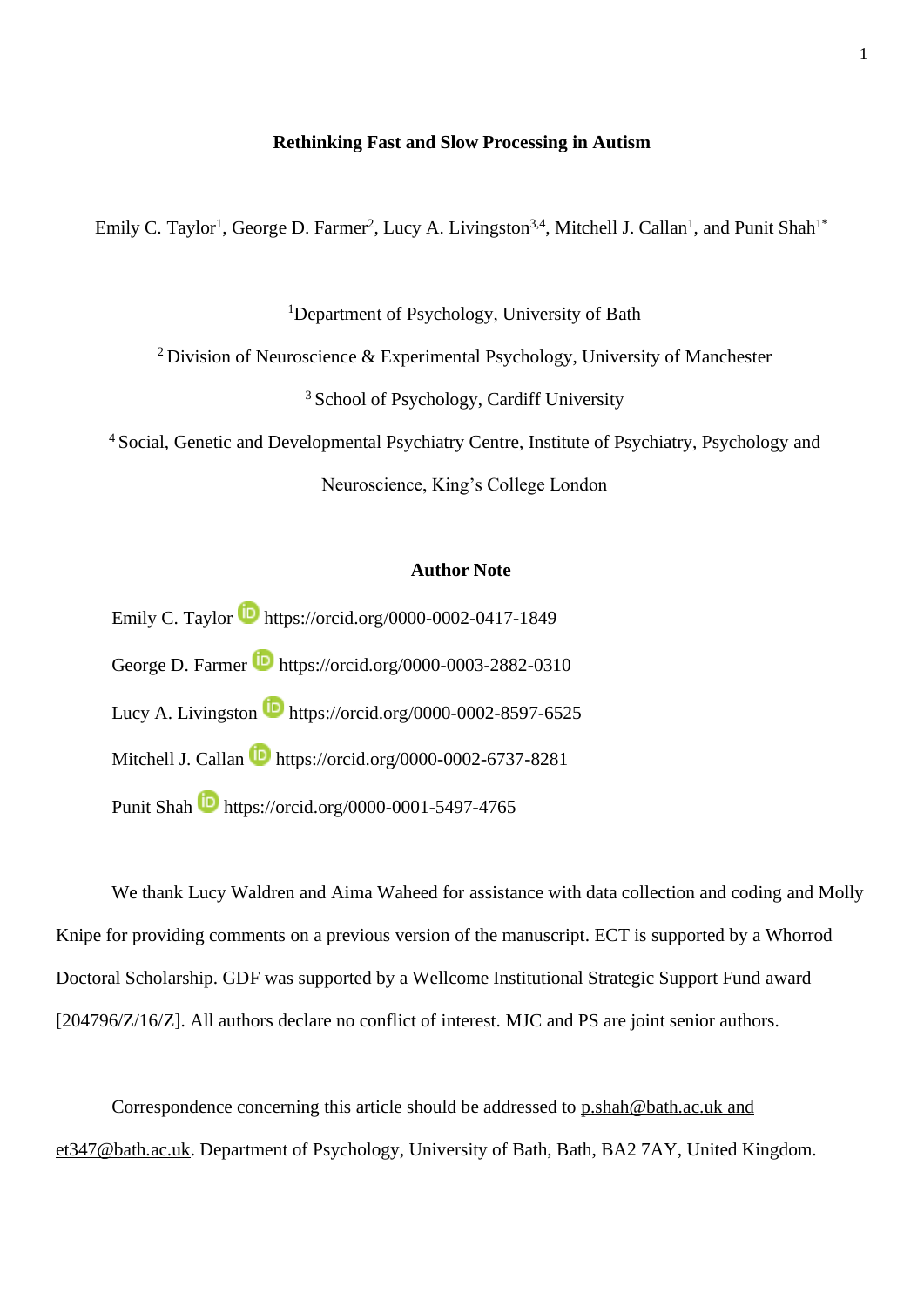#### **Abstract**

Following the popularity of dual process models in social and cognitive psychology, there is major interest in the possibility that autism is associated with impaired 'fast' intuitive thinking but enhanced 'slow' or 'rational' deliberative thinking. If correct, this has great potential to help understand various strengths and difficulties characteristic of autism. Previous empirical investigations of this phenomenon, however, are marred by concerns about the measurement of intuitive and deliberative processing, as well as broader problems in clinical psychological science (e.g., small underpowered studies, lack of replication). Making a step change, we conducted 4 large-scale studies to examine dual processing in autism, including a pre-registered comparison of 200 autistic and non-autistic adults. Participants completed contemporary cognitive and self-report measures of intuitive and deliberative processing, as well as a psychometrically robust measure of general cognitive ability. Except for lower self-reported intuitive thinking, we found no unique contributions of autism to intuitive or deliberative thinking across all 4 studies, as evidenced by frequentist and Bayesian analyses. Overall, these studies indicate that intuitive and deliberative thinking is neither enhanced nor particularly impaired in relation to autism. We deliberate on the implications of these findings for theories of autism and future investigation of strengths and difficulties in autistic people.

*Keywords*: autism, dual process theory, deliberation, intuition, decision making

#### **General Scientific Summary**

When solving problems or making decisions, autistic people engage in intuitive and deliberative mental processing similarly to non-autistic people. These mental processes are therefore unlikely to underlie clinical difficulties or strengths in autism.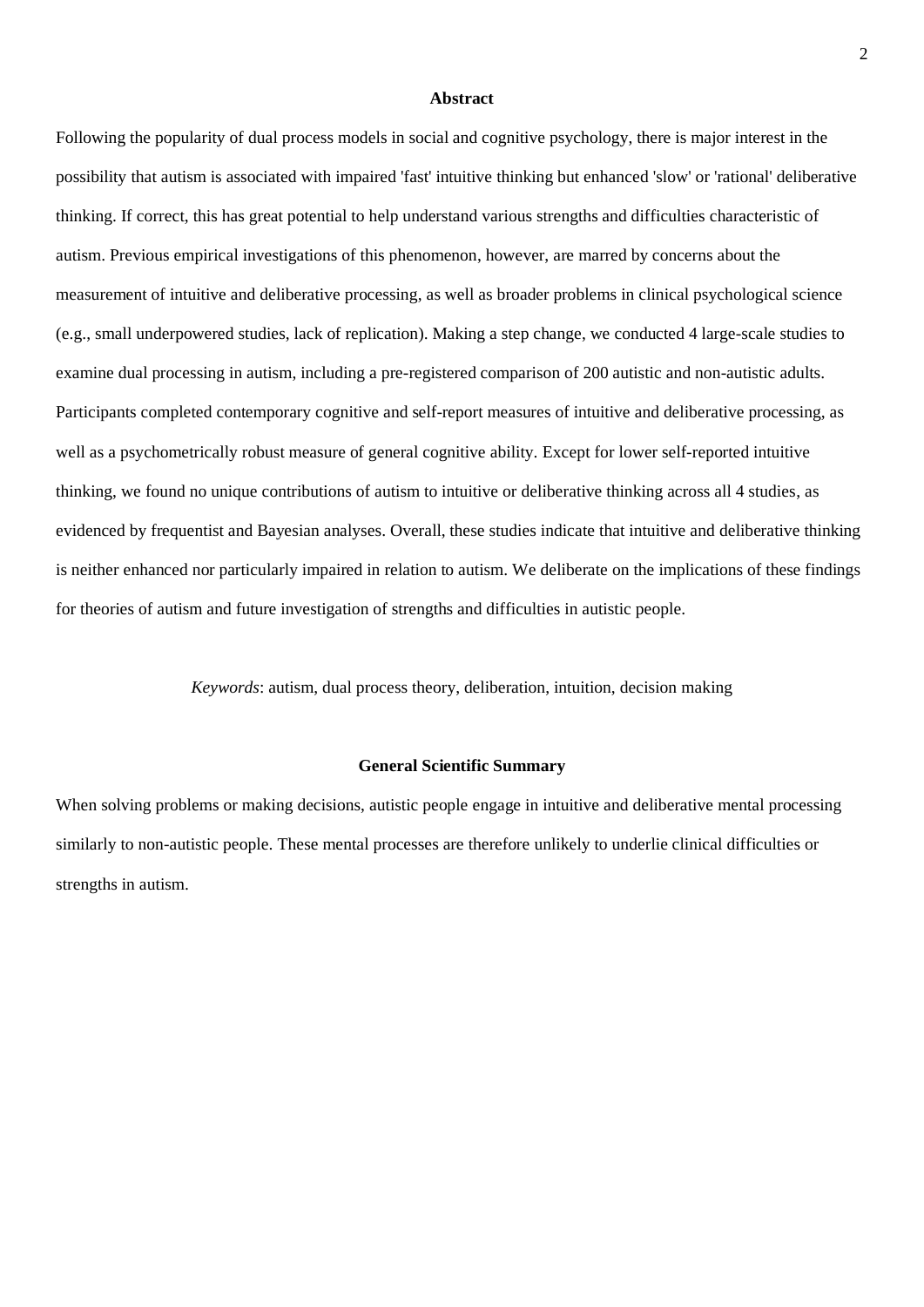Dual process theories have become dominant explanatory accounts of cognition and behavior, such as decision making, reasoning, learning, and social cognition (Evans & Stanovich, 2013). Fundamental to these theories is the overarching idea that there are two types of information processing: 'fast' intuitive and 'slow' deliberative processes. Although the precise attributes associated with these types of processing are debated (Evans, 2011; Osman, 2004), intuitive processes are broadly considered to be rapid, autonomous, non-conscious and less dependent on working memory and cognitive ability. Intuitive processes therefore underlie quick, instinctive judgements and 'snap' decisions, such as spontaneous trait inferences and behaviors. Conversely, deliberative processes are slower, effortful, and conscious, and more dependent on higher-order cognition. Therefore, these processes are engaged in more analytical thinking, such as solving a problem, deciding on purchases, or planning events. Default-interventionist models posit that intuitive processing occurs first, yielding a primary default response, which may be followed by deliberative processing that results in the overriding of the primary response (Evans & Stanovich, 2013).

Dual process theories have been applied to investigate and treat psychopathology, including schizophrenia, anxiety, and depression (Bronstein et al., 2019; Haeffel et al., 2007; Remmers & Zander, 2018). Such theories have also been applied to understanding Autism Spectrum Disorder (ASD; henceforth autism). Autistic people, in comparison to non-autistic people, are thought to show more engagement in 'slow' deliberative thinking and less engagement in 'fast' intuitive thinking (e.g., Brosnan et al., 2016; De Martino et al., 2008; Rozenkrantz et al., 2021). This follows growing evidence that autistic people show a *reduced* susceptibility to cognitive biases, making more consistent and rational decision choices (Farmer et al., 2017; Fujino et al., 2019). Autistic adults, for example, are less susceptible to the framing effect, a bias that results in people changing their decision choice between two equivalent options depending on the framing of options (De Martino et al., 2008; Shah et al., 2016). Under dual process theory, it has previously been proposed that this more normative responding occurs due to greater deliberation.

Dual process theories have potential to explain autism-related difficulties and strengths. Autistic social communication difficulties, for example, may be underpinned by difficulties in making rapid, intuitive judgements of social, emotional, and contextual information, which are thought to depend on intuitive processes in non-autistic populations (e.g., Rand, 2016). Equally, enhanced deliberation may confer an autistic strength enabling, for example, more rational thinking, optimal real-life decision outcomes, and enhanced moral reasoning. Consequently, dual process theory may have important practical implications, with potential to inform interventions for managing social communication difficulties in autism, whilst also speaking to recent advocacy for harnessing autistic strengths in applied settings (e.g., Huntley et al., 2019; Rozenkrantz et al., 2021). More generally, better evidence and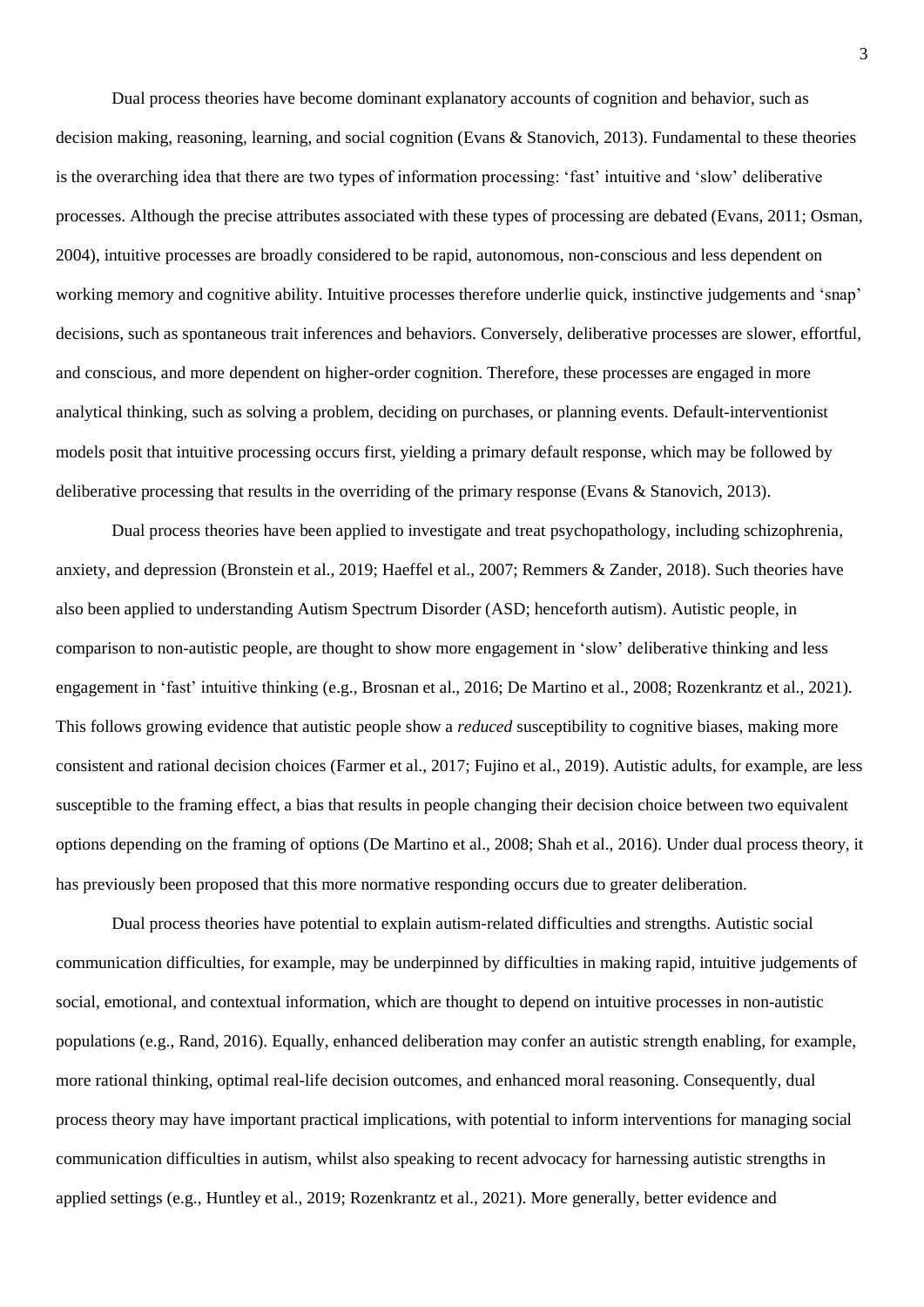understanding of enhanced deliberative thinking as an autism-related strength may improve societal attitudes towards autistic people, by working against the historical focus on autism-related difficulties.

However, rigorous empirical testing of the dual process theory of autism is required before pursuing its broader application. If not supported, clinical or educational interventions grounded in dual process theory would fail to target the cognitive mechanisms underpinning atypical behaviors and would be unlikely to yield improved outcomes. For instance, assuming that autistic people will benefit from additional time to accommodate their more deliberative processing style (e.g., during interviews and exams; Morsanyi & Byrne, 2020) may not be effective across contexts and could have negative consequences (e.g., creating inaccurate perceptions about their time management). Likewise, if grounded in rhetoric rather than empirical evidence, strength-based approaches to autism may potentially be more harmful than beneficial, particularly if they fail to consider the cognitive heterogeneity within the autistic population. They may perpetuate stereotypes to which many autistic people may not conform, creating unrealistic expectations of autistic people; from themselves, employers, and society. These issues reflect a broader concern that putative autistic strengths, often cited within the context of strengths-based interventions (e.g., Huntley et al., 2019), are yet to be rigorously investigated.

Few studies have directly examined dual processing in autism, with most reporting that autism was associated with lower levels of intuitive thinking and comparable or enhanced levels of deliberative thinking (Brosnan et al., 2016; 2017; Levin et al, 2015). These seminal studies had a notable strength, employing the classical Cognitive Reflection Test (CRT; Frederick, 2005) and Rational Experiential Inventory (REI; Pacini & Epstein, 1999), which are widely used measures of intuitive and deliberative thinking. The CRT is a performance-based objective measure, whereas the REI is a self-report measure of an individual's perceived engagement and ability to think intuitively and deliberatively. The CRT is the only well-validated objective measure to capture intuitive and deliberative processing on equivalent scales, rather than deliberation alone. Both intuitive and deliberative thinking scores derived from the CRT have good construct validity, predicting phenomena consistent with dual process accounts. For example, CRT scores predict performance on other cognitive bias tasks, everyday decision outcomes, job performance, and even receptivity to 'fake news' (Hoppe & Kusterer, 2011; Oechssler et al., 2009; Otero et al., 2021; Pennycook et al., 2015; Phillips et al., 2016; Toplak et al., 2011). CRT performance has also been linked with brain regions associated with inhibitory control and suppression of intuitive thinking to engage in analytical processing (e.g., Oldrati et al., 2016). The classical CRT additionally demonstrates good test-retest reliability despite being a brief measure, showing high levels of stability even after 2 years (Meyer et al., 2018; Stagnaro et al., 2018).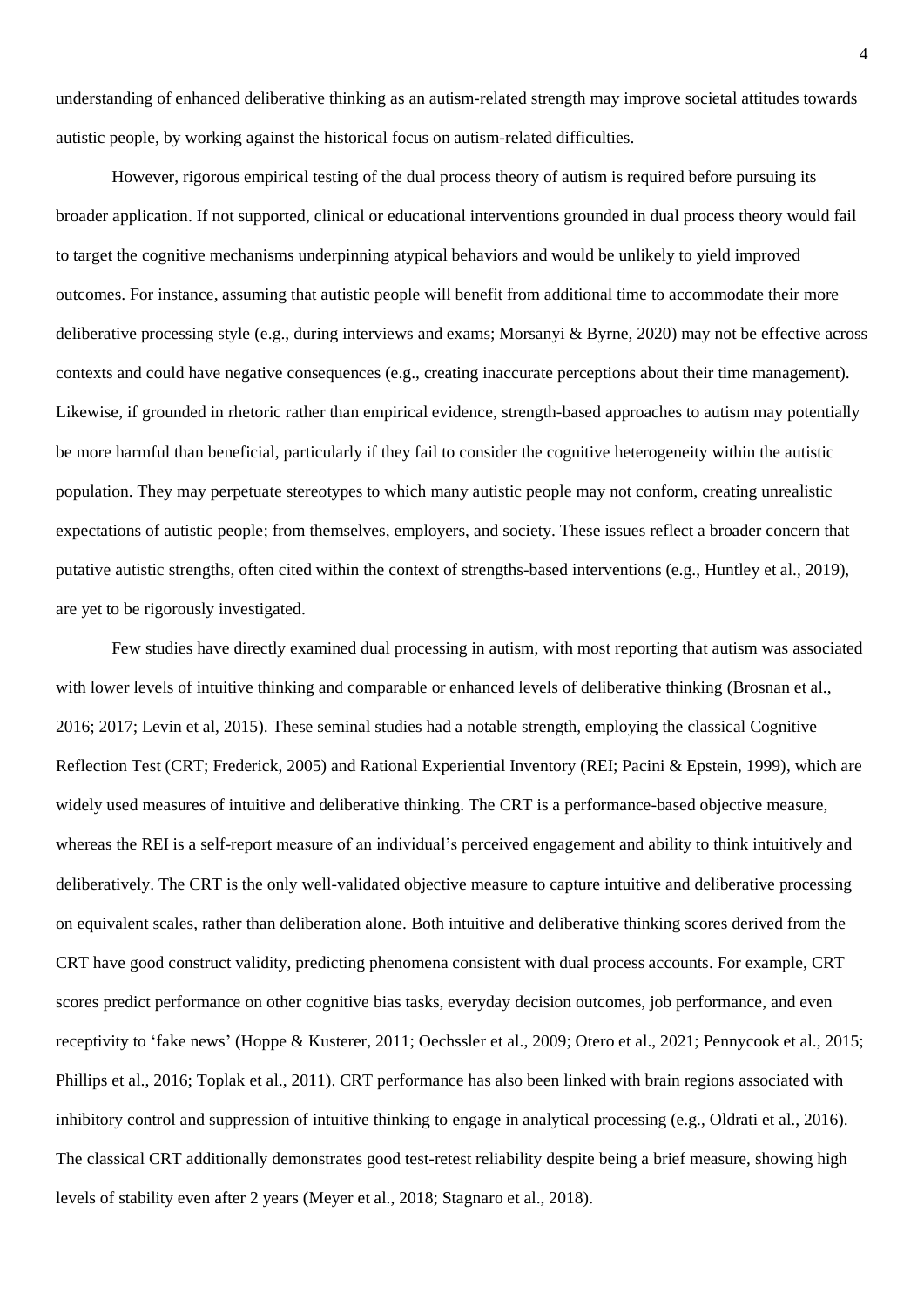Whilst progress has been made in studying dual processing in autism, often using classical CRT measures, there are also methodological limitations of these initial studies that leave unanswered questions about judgement and decision-making processes in autistic people. First, there was inconsistent measurement and group matching on general cognitive ability. As deliberative thinking is highly predicted by general cognitive ability (e.g., Toplak et al., 2014), accurately measuring and accounting for the confounding influence of general cognitive ability is essential. When accounting for general cognitive ability, there may be no unique association between autism and deliberative thinking (e.g., Brosnan et al., 2017). Second, the studies utilized small samples, limiting statistical power and the generalizability of the findings. This reflects a wider problem in autism and decision-making research (e.g., De Martino et al., 2008; Shah et al., 2016). Partly addressing these issues, a recent study involved a comparatively more rigorous examination of autism-related intuitive and deliberative thinking based on autistic trait measurement in a larger sample of mainly university staff and students (Lewton et al., 2019). Having more autistic traits was predictive of lower levels of intuitive thinking and higher levels of deliberative thinking on the CRT, in line with dual process explanations of autism. Although more statistically powerful, this finding is yet to be replicated in a more representative sample of the general population and clinically diagnosed autistic samples.

Evidence in support of enhanced deliberation and lower intuition in autism is limited and has not been replicated. In total, studies have comprised fewer than 400 participants, of which fewer than 15% had clinically diagnosed autism. Further, the samples were homogeneous, consisting largely of current or prospective university students and staff, which are unrepresentative of autistic or non-autistic populations (see also, Hanel & Vione, 2016). Recently, concerns have been raised regarding the lack of replicability of clinical psychological science (Tackett et al., 2017), which can often be due to ostensibly trivial but critical limitations in sample characteristics. Unsurprisingly, therefore, many longstanding ideas in autism research have failed to hold when re-examined in larger, better-powered empirical studies and meta-analyses (e.g., atypical local-global processing; Van der Hallen et al., 2015). Given the potentially substantial theoretical and practical implications of research on dual processing in autism, conducting further studies in larger, more diverse samples is required to test the validity and replicability of the findings.

We therefore conducted four large-scale studies to replicate and extend previous work on intuition and deliberation in autism. Study 1 involved a conceptual replication of the recent and largest study on autism-related dual processing (Lewton et al., 2019). Study 2 extended Study 1 and previous research using contemporary, more psychometrically robust performance-based and self-report measures. It was conducted in a larger, well-powered nonclinical student sample. Study 3 was a pre-registered internal replication of Study 2 in a non-clinical sample of the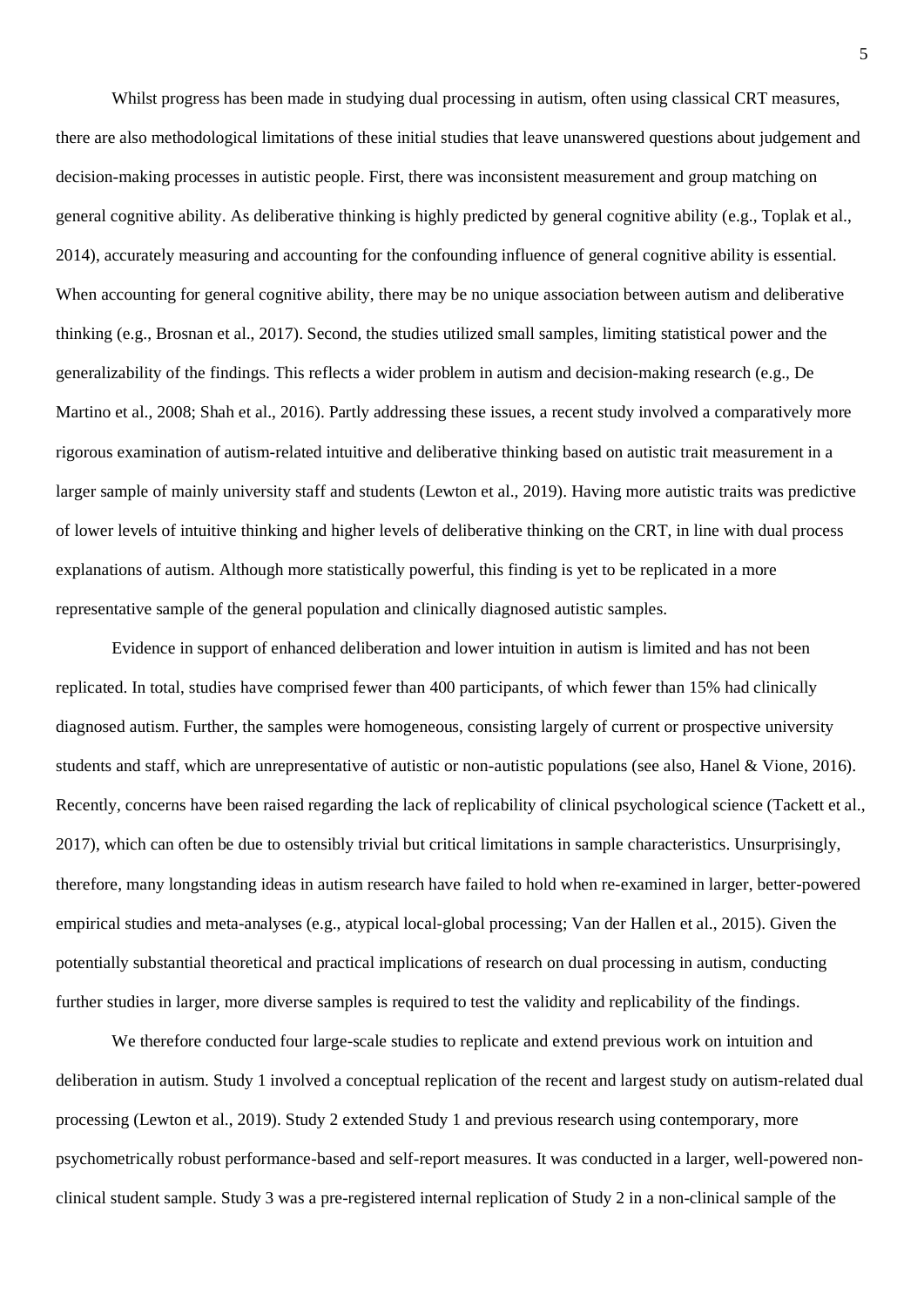general population to ensure replicability and generalizability of our findings. Finally, and most critically, Study 4 examined performance-based and self-reported deliberative and intuitive thinking in a pre-registered comparison of 200 clinically diagnosed autistic and 200 non-autistic adults (Study 4a). This was the most rigorous examination of dual processing in autism to date, including 5 well-powered analyses pooling data from all four datasets (Study 4b). Across all studies, we complemented the use of frequentist statistics with Bayesian analyses to quantify the strength of evidence for the null and the alternative hypothesis, therefore testing for the existence or absence of atypical intuitive and/or deliberative thinking in autism. This approach has recently led to major advances in understanding autism and other clinical phenomena (e.g., Lind et al., 2020; Nicholson et al., 2018; Taylor, Livingston, Callan, Hanel, et al., 2021).

#### **Study 1: Conceptual Replication**

We conceptually replicated Lewton et al. (2019) by examining the relationship between autistic traits and intuitive and deliberative thinking, while accounting for general cognitive ability in our analyses.

## **Methods**

A sample of 199 English-speaking adults (130 female), aged 18-71 years, were recruited via Prolific.co (see Table 1 for characteristics), an online platform that involves several participant verification processes (Prolific Team, 2019). This sample size was chosen to be comparable to the most recent investigation of dual processing in autism (i.e.,  $N = 189$ ; Lewton et al., 2019) and gave us 80% power to detect at least 'small-to-medium' effects ( $f^2 = .040$ ) in our regression analyses ( $\alpha$  = .05, 2-tailed). One participant was excluded for failing one of three attention check questions (specifically, "Please select 'slightly agree' to indicate that you are reading these questions"). For all studies, research was conducted in line with APA ethical standards, as approved by Psychology Ethics Committees (projects: 2020-8378-12905 & 19-025). Participants completed the following measures in a randomized order and reported their age and sex.

#### *Autistic Traits*

Using the 50-item Autism-Spectrum Quotient (AQ; Baron-Cohen et al., 2001), participants reported their agreement with statements, such as "I find social situations easy", on a 4-point scale (*definitely agree* to *definitely disagree*). Responses were dichotomously scored, such that agreement (definitely or slightly) is scored 1 and disagreement 0, with approximately half the items reverse scored. AQ scores can range from 0-50.

#### *General Cognitive Ability*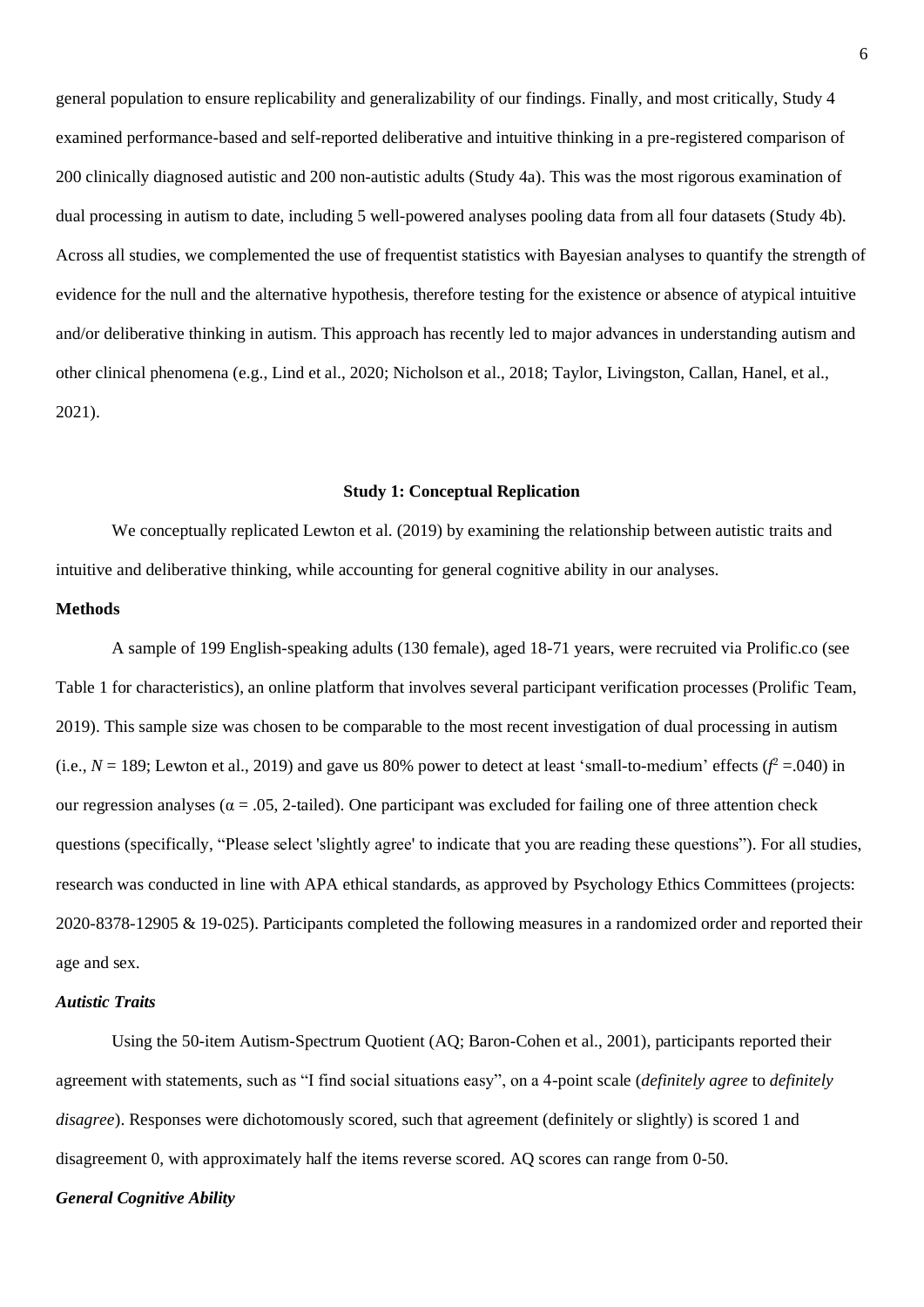General cognitive ability was assessed using the International Cognitive Ability Resource (ICAR; Condon & Revelle, 2014). This well-validated measure is designed for online use and comprises of matrix reasoning, threedimensional rotation, verbal reasoning, and letter and number series. The ICAR strongly correlates with in-person intelligence tests, including the Wechsler Adult Intelligence Scale (Condon & Revelle, 2014; Dworak et al., 2020). It has previously been used in autism research (e.g., Clutterbuck et al., 2021; Farmer et al., 2017) and dual process studies in non-clinical populations (e.g., Blacksmith et al., 2019; Erceg et al., 2020). ICAR scores can range from 0- 16.

## *Deliberative and Intuitive Thinking*

The classical Cognitive Reflection Test (CRT; Frederick, 2005) was used as the performance-based cognitive measure of deliberative and intuitive thinking. Each of the three trials has an intuitive (but incorrect) answer and a deliberative (correct) answer (e.g., "A bat and a ball cost \$1.10 in total. The bat costs \$1.00 more than the ball. How much does the ball cost?" [intuitive response: 10 cents; deliberative response: 5 cents]). Each trial was individually presented on-screen and participants were instructed to respond as quickly and accurately as possible using a free-text response field. Following previous research using the task, there was no time constraint on each trial, such that participants had an equal opportunity to provide an intuitive or deliberative response. After responding, participants manually advanced to the next trial, and they were unable to view or modify previous responses.

Responses formed two separate measures of intuitive and deliberative thinking, where 1 point was assigned to each intuitive or deliberative response (i.e., scores can range from 0-3 on each measure). The CRT can be scored using one overall scale, however this cannot differentiate incorrect from intuitive responses. Therefore, we followed previous autism and non-autism related research (e.g., Lewton et al., 2019; Piazza & Sousa, 2014) to operationalize intuitive and deliberative thinking as two separate measures throughout our studies.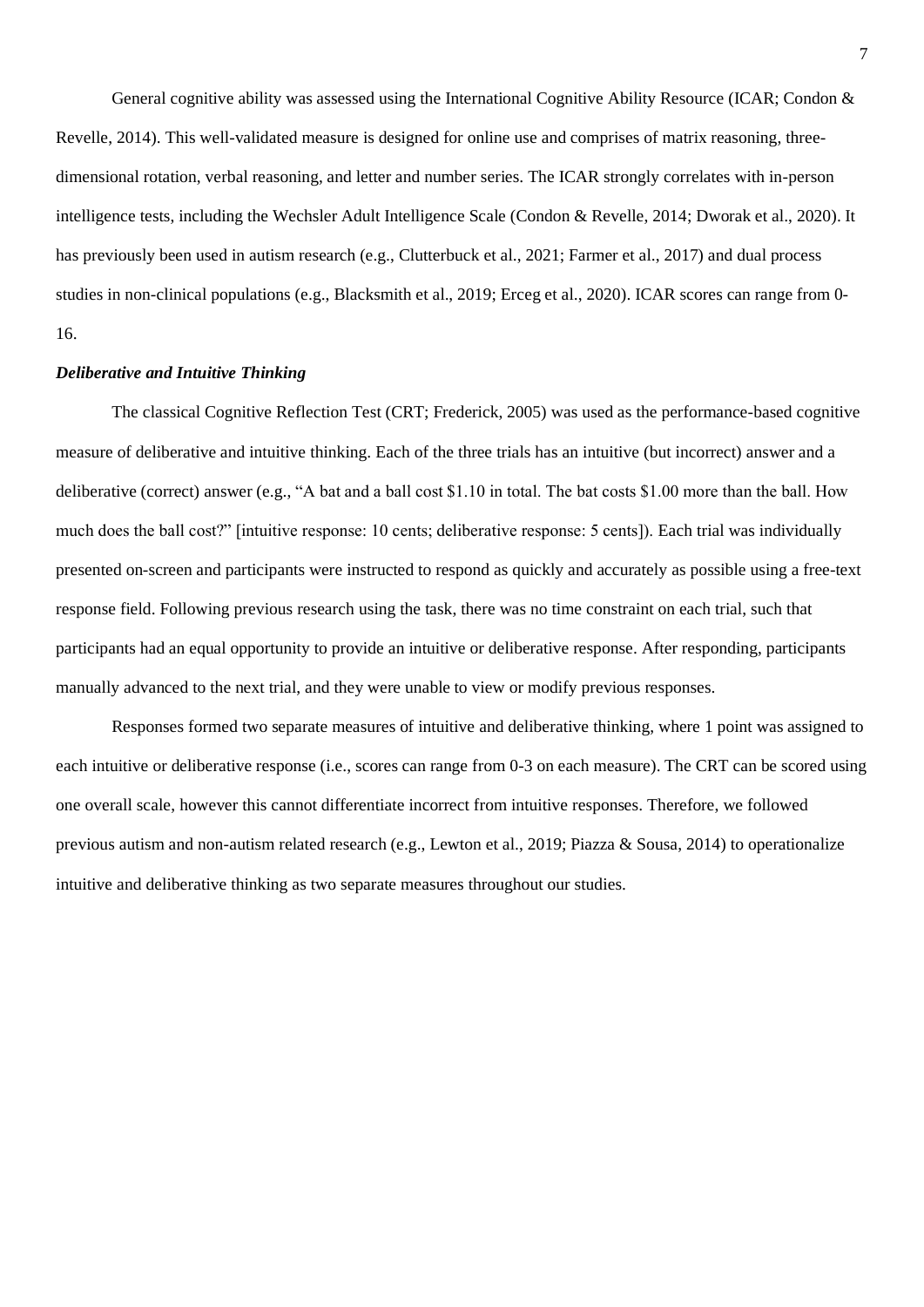### Table 1.

#### *Participant Characteristics* – Studies 1 to 3

| Measure                                                   | Study 1 ( $n = 199$ ) |     |                         | Study 2 ( $n = 396$ ) |      |          | Study 3 ( $n = 397$ ) |           |          |
|-----------------------------------------------------------|-----------------------|-----|-------------------------|-----------------------|------|----------|-----------------------|-----------|----------|
|                                                           | M                     | SD. | Range $M$               |                       | SD   | Range    | M                     | <i>SD</i> | Range    |
| Age (Years)                                               |                       |     | 32.83 12.25 18-71 18.70 |                       | 1.26 | 17-28    | 36.38 11.49 18-73     |           |          |
| General Cognitive Ability (ICAR) 7.76 3.51 1-16 9.61 3.04 |                       |     |                         |                       |      | $1 - 16$ | 8.16 3.49             |           | $0 - 16$ |
| Autistic Traits (AQ)                                      | 20.34 6.78            |     | $5-40$                  | 17.43                 | 7.18 | 2-43     | 21.09                 | 791       | 3-49     |

*Note:* The ICAR and AQ have maximum scores of 16 and 50, respectively.

### **Results and Discussion**

In line with previous research (e.g., Lewton et al., 2019; Ruzich et al., 2015; Taylor et al., 2020), there was a wide range of AQ scores (Table 1), suggesting adequate variance to test for autism-related associations. There were no significant correlations between autistic traits and deliberative,  $r(197) = 0.03$ ,  $p = .68$ , or intuitive,  $r(197) = -0.06$ ,  $p =$ .42, thinking (Table S1). Regression analyses examined the unique contribution of autistic traits to intuitive and deliberative thinking, while accounting for age, sex, and general cognitive ability (variables were modelled simultaneously). As expected, general cognitive ability was predictive of CRT performance and, supporting the nonsignificant correlations, autistic traits were not significantly predictive of deliberative or intuitive thinking (Table 2). Bayesian equivalents of each regression were also conducted by comparing models with and without autistic traits included as a predictor (following Taylor, Livingston, Callan, Hanel, et al., 2021; see Supplementary Materials for details). Bayes Factors ( $BF_{10}$ ) quantified the support for the two-tailed hypothesis ( $H_1$  = autistic traits are uniquely predictive of the outcome) compared to the null hypothesis  $(H_0 = \text{autistic traits are not uniquely predictive of the})$ outcome). This revealed evidence, albeit 'anecdotal', supporting the null over the alternative hypotheses (Table 2; i.e.,  $BF_{10}$  between  $0.33 - 1$ ). That is, autistic traits were neither predictive of deliberative nor intuitive thinking (see Table S2 for Bayes Factor interpretation from Wagenmakers et al., 2011).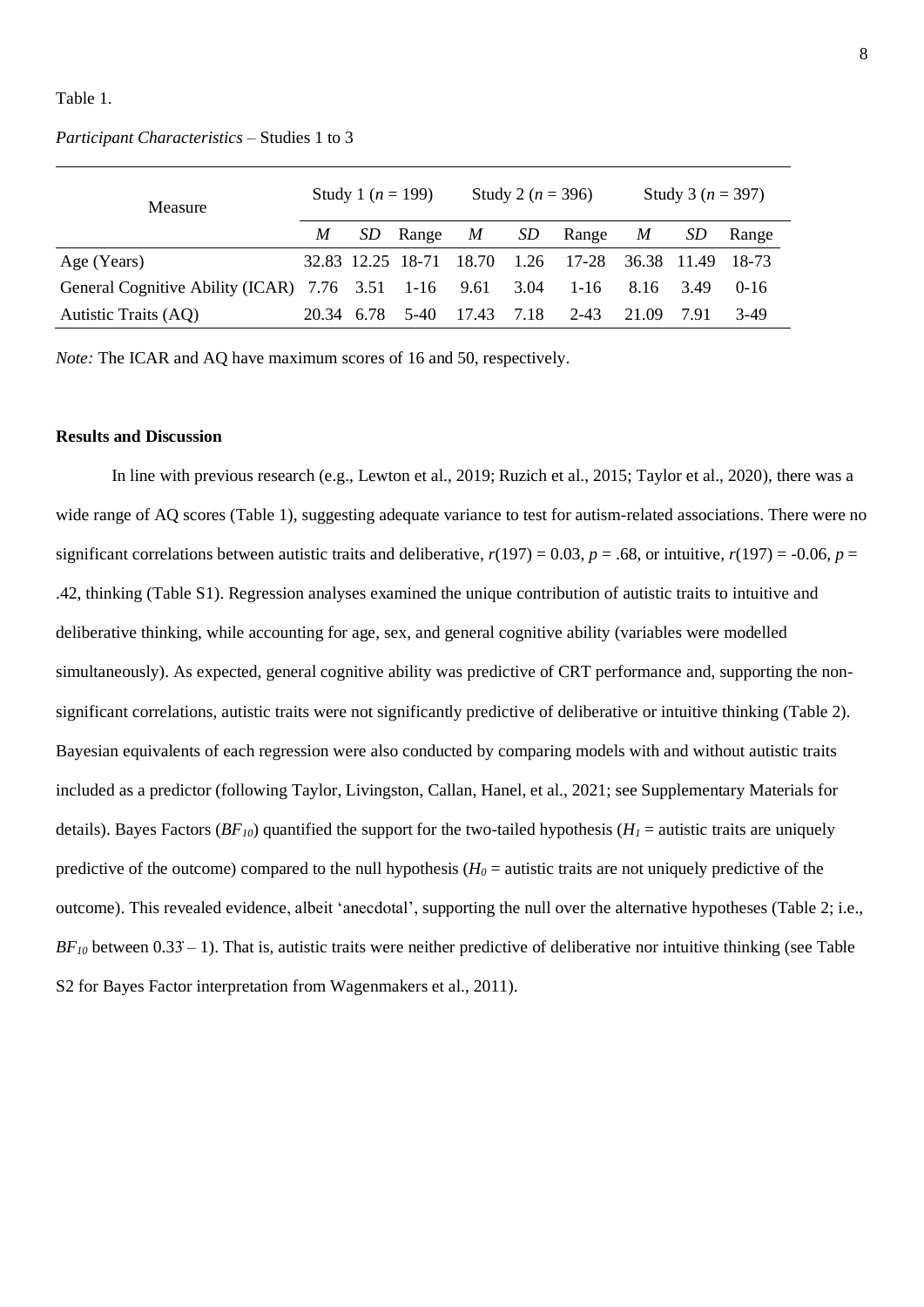Table 2.

| <b>Criterion</b><br><b>Predictors</b> | $\mathbb{R}^2$ | $B$ [95% CI]                 | $SE_B$ | β       | $sr^2$ | $\boldsymbol{p}$ | $BF_{10}$ |
|---------------------------------------|----------------|------------------------------|--------|---------|--------|------------------|-----------|
| <b>Deliberative Thinking</b>          | .46            |                              |        |         |        |                  |           |
| Autistic Traits (AQ)                  |                | $0.01$ [ $-0.00$ , $0.03$ ]  | 0.01   | 0.08    | .007   | .13              | 0.391     |
| General Cognitive Ability (ICAR)      |                | $0.22$ [0.19, 0.26]          | 0.02   | 0.67    | .397   | < 0.01           |           |
| $Sex (Males = 1, Females = 0)$        |                | $0.21$ [ $-0.06$ , $0.48$ ]  | 0.14   | 0.09    | .007   | .13              |           |
| Age (Years)                           |                | $-0.00$ $[-0.02, 0.01]$      | 0.01   | $-0.05$ | .002   | .36              |           |
| <b>Intuitive Thinking</b>             | .32            |                              |        |         |        |                  |           |
| Autistic Traits (AQ)                  |                | $-0.02$ [ $-0.04$ , $0.00$ ] | 0.01   | $-0.11$ | .011   | .08              | 0.701     |
| General Cognitive Ability (ICAR)      |                | $-0.17$ $[-0.21, -0.13]$     | 0.02   | $-0.57$ | .285   | < 0.01           |           |
| Sex (Males = 1, Females = 0)          |                | $-0.09$ $[-0.37, 0.18]$      | 0.14   | $-0.04$ | .002   | .51              |           |
| Age (Years)                           |                | $0.01$ [ $-0.01$ , $0.02$ ]  | 0.01   | 0.06    | .003   | .33              |           |

#### *Regression Analyses Predicting Intuitive and Deliberative Thinking – Study 1*

Study 1 provided initial evidence against differential contributions of autism to intuitive and deliberative thinking, in contrast with most previously published findings (e.g., Lewton et al., 2019). However, several limitations preclude drawing strong conclusions. First, the classical CRT has previously been susceptible to floor and ceiling effects (Stieger & Reips, 2016). Although we did not find this in Study 1, it has a limited range, as well as a focus on numerical cognition, tapping less into intuitive and deliberative thinking without numerical computation (Sirota & Juanchich, 2011). This is particularly important within the context of the present research, as autism has classically been associated with preferences for, and enhanced abilities in, mathematics (Baron-Cohen et al., 2001). Therefore, enhanced CRT performance in autism – though not found in Study 1 but reported in previous research – may be indicative of numerical preferences and abilities rather than deliberative processing *per se*. More generally, Study 1 relied on performance-based measures of intuitive and deliberative thinking, however their use could be augmented by subjective, self-report measures, for a more complete characterization of these processes in everyday life.

Second, the classical CRT is now widely used, even within non-scientific situations, hence it was possible that our participants had previously been exposed to its items. Indeed, in a previous sample recruited via Prolific, 51% of the participants were familiar with the CRT items (Haigh, 2016). Given that the validity of the CRT may be dependent on the naivety of participants (i.e., that the items initially elicit an incorrect intuitive answer), increased familiarity may result in more 'deliberative' responding without genuine deliberation (e.g., Stieger & Reips, 2016). Exposure to CRTs has not been explored in autism, and whether it was consequential for task performance in previous research and Study 1 is unclear.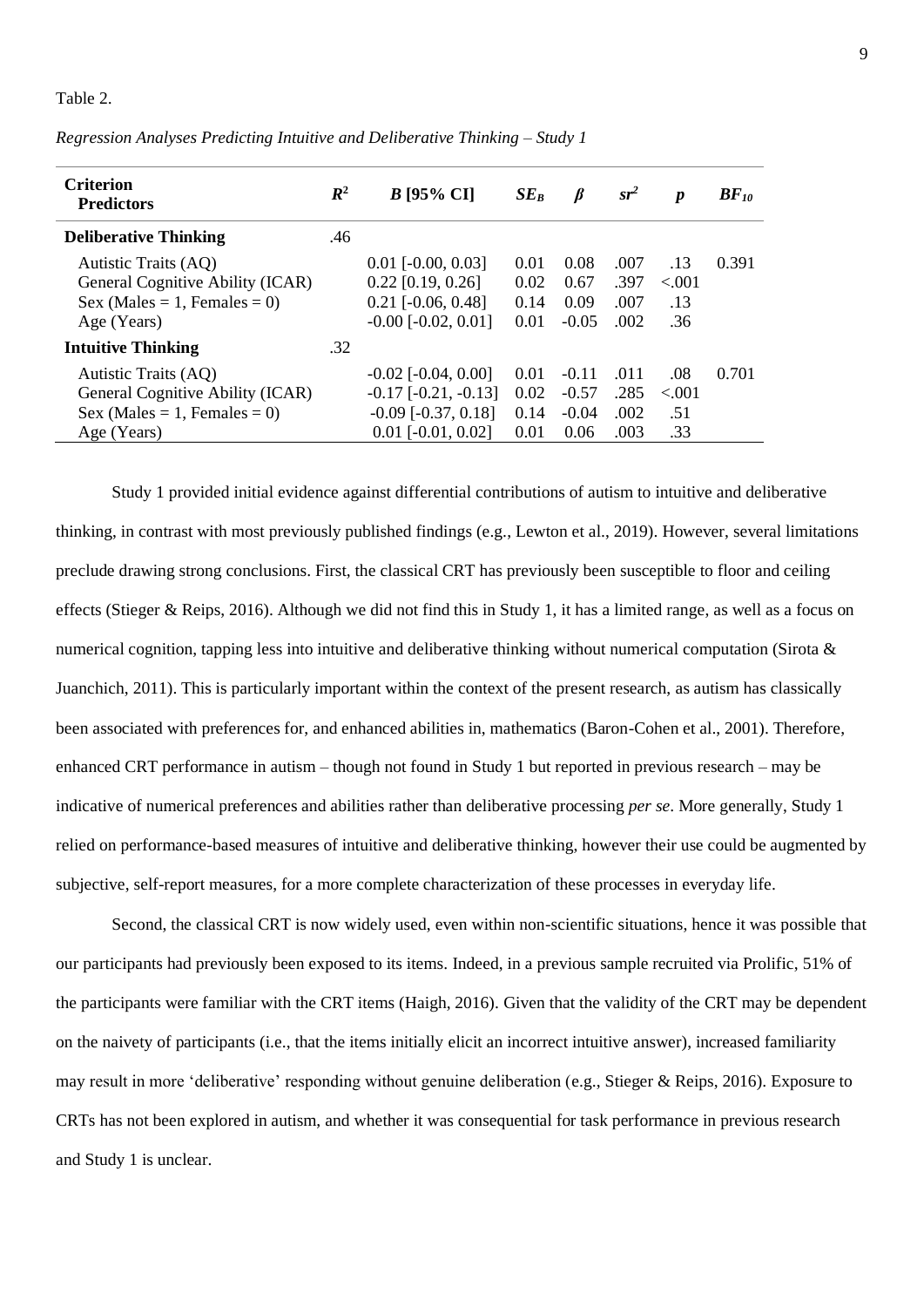Third, although Study 1 was well-powered, it remained possible that we were unable to detect a very small association between autistic traits and intuition and deliberation. Accordingly, the Bayes factors only provided 'anecdotal' evidence for the null hypotheses, which may be more conclusive in follow-up studies with larger samples.

Finally, our recruitment of a sample from the general population was a major deviation from previous research largely focusing on students. This was a strength rather than a limitation, yet it left open the possibility that previous findings of autism-related links to dual processing were a feature of students or young adults.

#### **Study 2: Student Sample**

Addressing limitations in Study 1, we conducted a follow-up study using comprehensive measures of performance-based and self-reported intuitive and deliberative thinking. We administered newer, longer CRTs (Sirota et al., 2020; Toplak et al., 2014), including numerical and non-numerical intuition and deliberation. The validity, reliability, and utility of improved CRTs have been rigorously tested across multiple studies and samples (e.g., Sirota et al., 2020; Šrol, 2018; Toplak et al., 2014), to the extent that some are even being used in important studies on COVID-19 misinformation interventions (e.g., Juanchich et al., 2021; Pennycook et al., 2020). More comprehensive CRT measures also have a demonstrable relationship with emerging self-report measures of intuitive and deliberative thinking (Newton et al., 2021). Like the classical CRT, they have good predictive validity, with established associations with intuitive and deliberative thinking that underlies performance on various cognitive tasks (e.g., belief bias, denominator neglect, Bayesian reasoning), moral reasoning, and risk/time preferences (Jackson et al., 2016; Sirota & Juanchich, 2018; Sirota et al., 2020; Toplak et al., 2014). Moreover, these measures have good test-retest reliability (e.g., Sirota et al., 2020) and, compared to the classical CRT, produce a greater range of scores for a more sensitive measure of individual differences in intuitive and deliberative thinking. In addition to administering these measures, we also explored whether prior exposure to their items influences the potential link between autism and task performance. Finally, we conducted this study in a large student sample. Whilst limiting the generalizability of the arising findings, this would permit closer comparisons with previous student-focused research.

### **Methods**

A sample of 396 English-speaking students on various degree programs (341 female, 54 male, 1 other), aged 17-28 years, were recruited from two UK universities to form a convenience sample (see Table 1 for participant characteristics). A minimum sample size of 395 was pre-determined to provide 80% power to detect at least "small"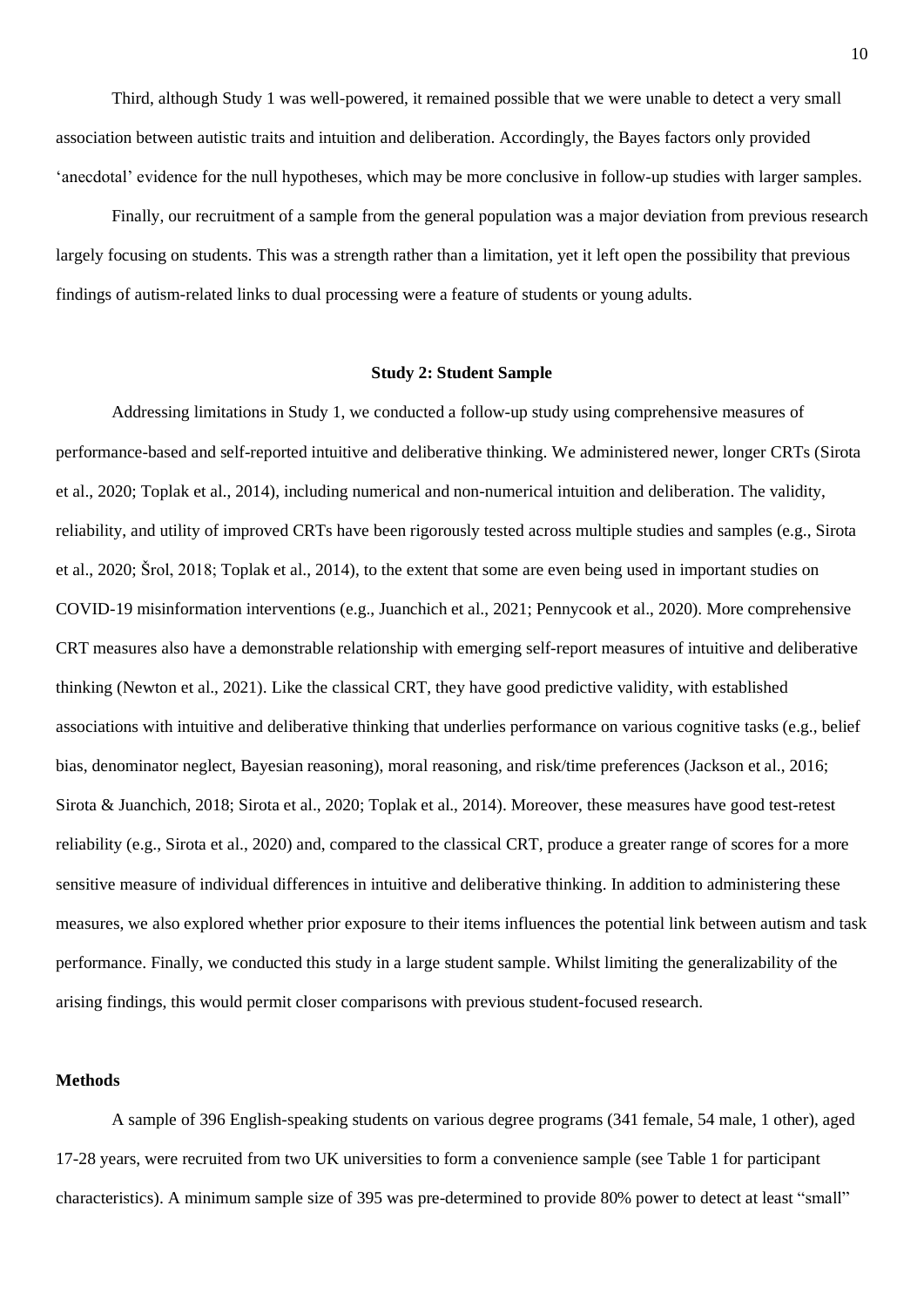effect sizes ( $f^2$  = 0.02,  $\alpha$  = 0.05, two-tailed). Following recommendations from Camerer et al. (2018), this also provided >90% power to detect 50% of the smallest effect size of a published link between autistic traits and intuitive and deliberative thinking (Lewton et al., 2019). Nine additional participants were excluded for failing either of two simple attention checks. Participants completed the measures of autistic traits (AQ; Baron-Cohen et al., 2001) and general cognitive ability (ICAR; Condon & Revelle, 2014) used in Study 1 and the following measures in a randomized order.

### *Numerical Deliberative and Intuitive Thinking*

The Numerical Cognitive Reflection Test (Numerical CRT) was administered as an improved measure of deliberative and intuitive thinking. Its 7 trials include the classical CRT, as used in Study 1, and 4 more recently developed trials (Toplak et al., 2014). With additional trials, this CRT has increased sensitivity to individual differences and guards against concerns of participant exposure to the classical CRT items. Like the classical CRT, participant responses are scored on two scales, where 1 point is scored for each intuitive or deliberative response. Scale scores range from 0-7. The CRT necessitates manual scoring, typically performed by the experimenter in previous research, as in Study 1. Moving forward, a research assistant, blind to the study aims, additionally scored participant responses to obviate any concerns about bias on CRT scoring. There was excellent inter-rater agreement (99.9% across Studies 2-4).

#### *Verbal Deliberative and Intuitive Thinking*

The Verbal Cognitive Reflection Test (Verbal CRT; Sirota et al., 2020), the most recently developed CRT, measures deliberative and intuitive thinking without numerical computation. Its 10 trials can elicit an intuitive (but incorrect) response and a deliberative (correct) response (e.g., "Mary's father has 5 daughters but no sons – Nana, Nene, Nini, Nono. What is the fifth daughter's name probably?" [intuitive answer: Nunu, deliberative answer: Mary]). Responses are scored on two scales, where 1 point is scored for each intuitive or deliberative response. Scale scores range from 0-10. Double coding of responses had excellent inter-rater agreement (99.4% across Studies 2-4).

#### *Cognitive Reflection Test Exposure*

To measure exposure to the CRT items, participants were asked "Have you ever encountered any of the previous items before completing them in this study" after completing the CRTs (as in Stieger & Reips, 2016). Participants provided a "Yes" or "No" response that was coded as 1 or 0, respectively. Exposure to Numerical and Verbal CRT items was measured separately.

#### *Self-reported Deliberative and Intuitive Thinking*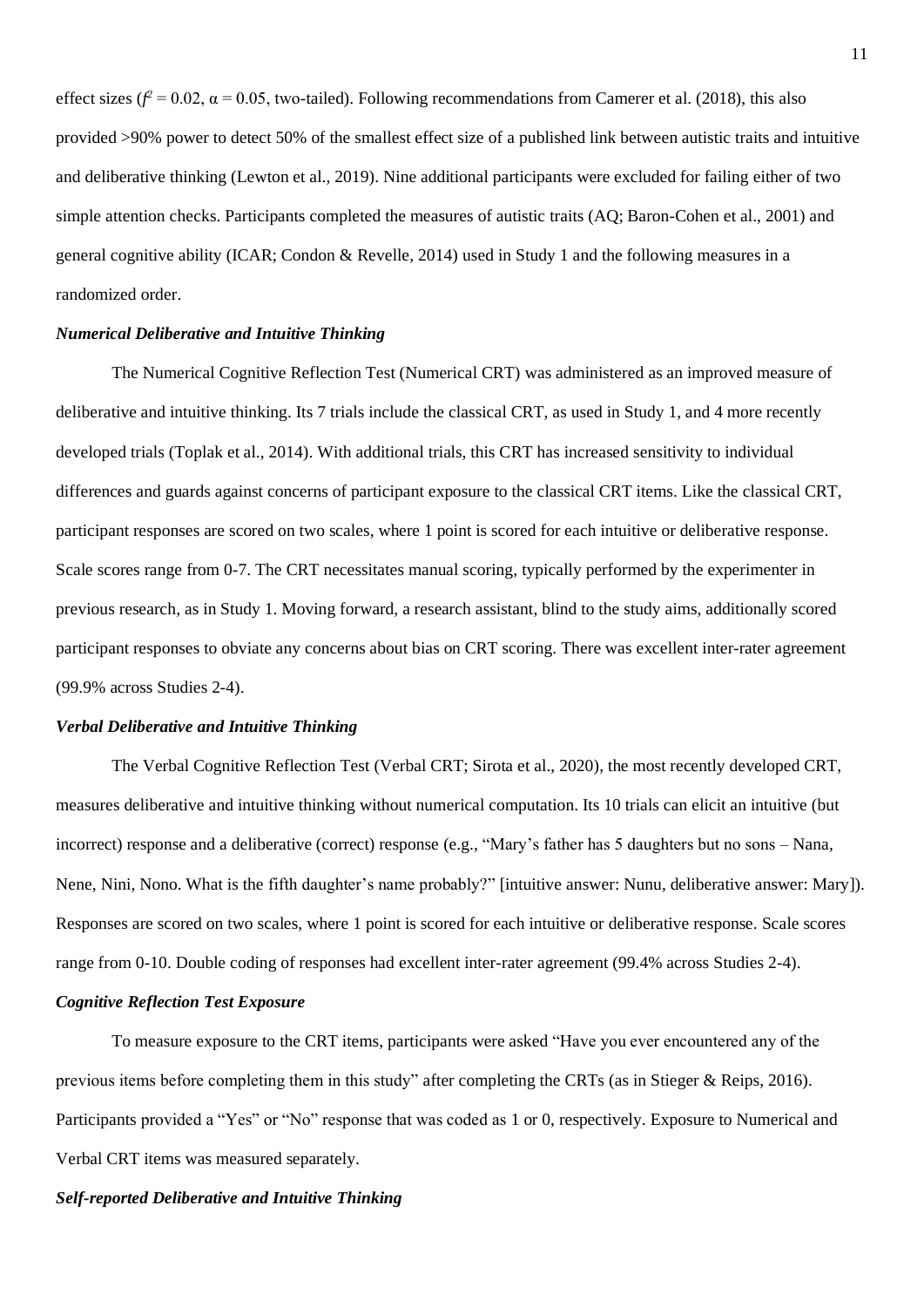The 40-item Rational-Experiential Inventory (REI; Pacini & Epstein, 1999) measured self-reported deliberative and intuitive thinking. The questionnaire has two scales: The 'Rational' scale measured perceived ability and preference for deliberative thinking (e.g., "I have a logical mind"), whereas the 'Experiential' scale measured perceived ability and preference for intuitive thinking (e.g., "I believe in trusting my hunches"). Participants reported their agreement with statements on a 5-point scale (*definitely not true* to *definitely true*). Scores can range from 20-100 on each scale.

#### **Results and Discussion**

Despite being a student sample, predictably limited in age range, there was a wide range of AQ scores (Table 1). This was comparable to Study 1 and previous research. Also following Study 1, autistic traits were not significantly correlated with deliberative or intuitive thinking (all *p*s ≥.25), aside from one association with lower selfreported intuitive thinking,  $r(394) = -0.22$ ,  $p < .001$  (Table S3). Consistent with these correlations and Study 1, autistic traits remained non-significant predictors of performance-based deliberative or intuitive thinking, whilst accounting for participants' age, sex, and general cognitive ability (Table 3). Bayesian modelling indicated 'substantial' evidence that autistic traits were not predictive of deliberative and intuitive thinking (i.e., all  $BF_{10}$  between  $0.10 - 0.33$ ). This ֧֖֖֖֧֚֚֚֚֚֚֚֚֚֚֚֚֚֚֚֚֚֚֚֚֚֚֚֓֝֝֓֞֡֞֟֓֡֓֞֡֡֞֟֓֡֬ pattern of results was also found whilst accounting for exposure to the CRT items (see Supplementary Materials). Similarly, autistic traits were not a significant predictor of self-reported deliberative thinking and the Bayesian analysis did not provide conclusive evidence for or against this association. Following the only significant autismrelated correlation, autistic traits were uniquely predictive of lower self-reported levels of intuitive thinking, with 'extreme' evidence for this link  $(BF_{10} > 100;$  Table 3).

This study extended the findings from Study 1, providing stronger evidence *against* differential contributions of autism to deliberative and intuitive thinking. By including the Verbal CRT measure, this was the first evidence that the pattern of results generalizes to contexts without requiring numerical calculations. While Study 2 represented an advance on previous research, there were two critical limitations and outstanding issues to pursue in a follow-up study. First, the sample consisted of university students to permit comparisons with previous research. Specifically, Study 2 did not replicate previously reported links between autistic traits and intuitive and deliberative thinking (e.g., Lewton et al., 2019), which cannot be attributed to a change in sample composition (i.e., students versus non-students). Moving forward, however, the findings required replication in a more representative sample of the population. This would necessitate sampling from a broader age range and a balanced number of males and females. Second, while we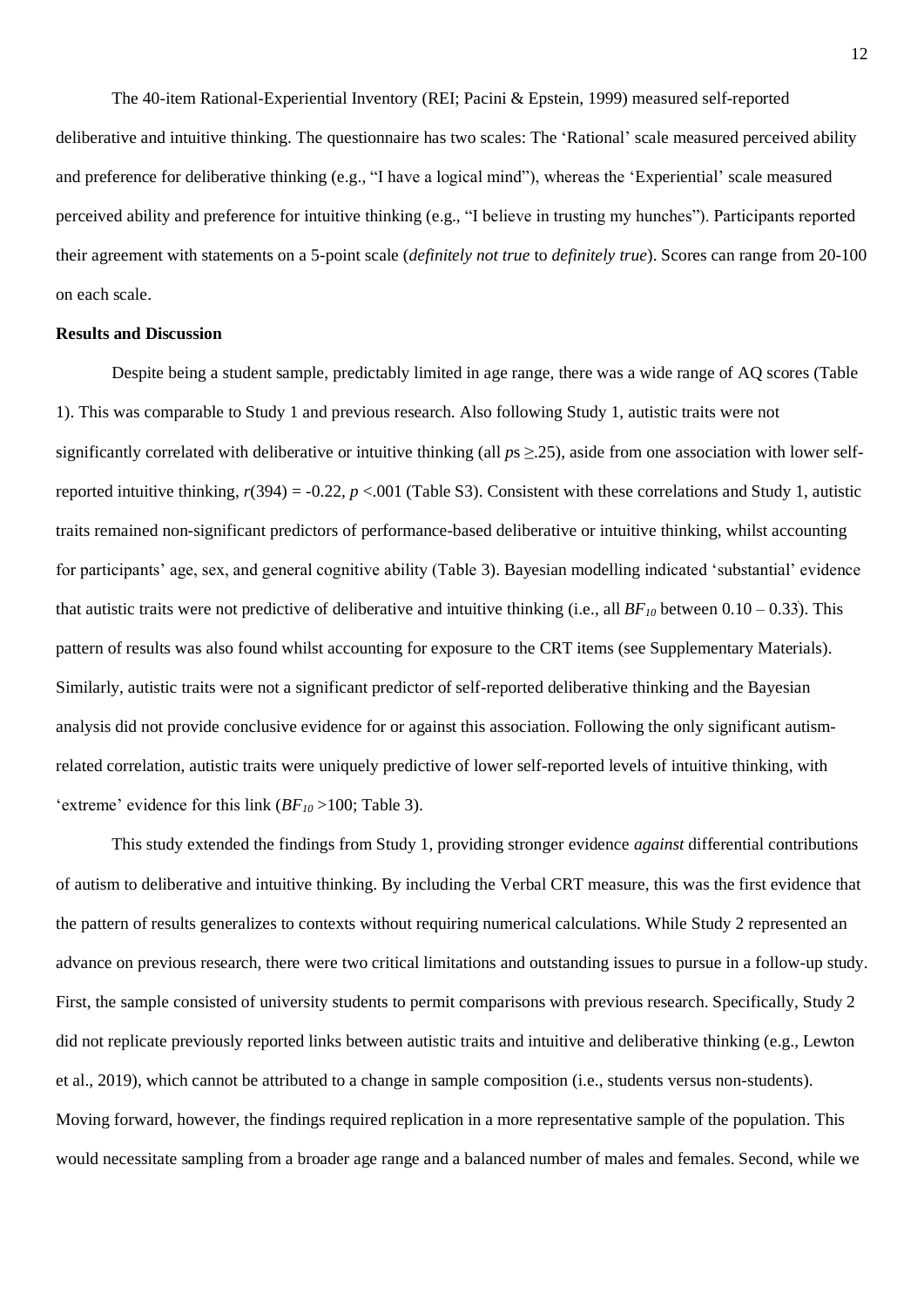adhered to many good practices in Studies 1 and 2 (e.g., conducting *a priori* power calculations to determine sufficient

power), we had not pre-registered our hypotheses or analysis plan.

## Table 3

*Regression Analyses Predicting Deliberative and Intuitive Thinking – Study 2*

| <b>Processing</b><br><b>Type</b> | <b>Criterion</b><br><b>Predictors</b>                              | $\mathbb{R}^2$ | $B$ [95% CI]                                             | $SE_B$       | $\beta$            | $sr^2$       | $\boldsymbol{p}$    | $BF_{10}$ |
|----------------------------------|--------------------------------------------------------------------|----------------|----------------------------------------------------------|--------------|--------------------|--------------|---------------------|-----------|
| <b>Deliberative</b>              | <b>Numerical</b>                                                   | .31            |                                                          |              |                    |              |                     |           |
|                                  | Autistic Traits (AQ)<br><b>General Cognitive Ability</b><br>(ICAR) |                | $-0.01$ [ $-0.03$ , $0.02$ ]<br>$0.36$ [0.30, 0.42]      | 0.01<br>0.03 | $-0.03$<br>0.51    | .001<br>.251 | .50<br>< .001       | 0.143     |
|                                  | Sex<br>Age (Years)                                                 |                | $0.88$ [0.35, 1.40]<br>$-0.07$ $[-0.21, 0.07]$           | 0.27<br>0.07 | 0.14<br>$-0.04$    | .019<br>.002 | .001<br>.34         |           |
|                                  | <b>Verbal</b>                                                      | .13            |                                                          |              |                    |              |                     |           |
|                                  | Autistic Traits (AQ)<br><b>General Cognitive Ability</b><br>(ICAR) |                | $0.00$ [ $-0.03$ , $0.03$ ]<br>$0.27$ [0.19, 0.35]       | 0.02<br>0.04 | 0.00<br>0.32       | .000<br>.096 | .99<br>< .001       | 0.150     |
|                                  | Sex<br>Age (Years)                                                 |                | $0.20$ [ $-0.51$ , $0.92$ ]<br>$-0.33$ $[-0.52, -0.14]$  | 0.36<br>0.10 | 0.03<br>$-0.17$    | .001<br>.027 | .58<br>< .001       |           |
|                                  | Self-reported                                                      | .08            |                                                          |              |                    |              |                     |           |
|                                  | Autistic Traits (AQ)                                               |                | $-0.14$ $[-0.27, 0.00]$                                  | 0.07         | $-0.10$            | .009         | .052                | 1.083     |
|                                  | <b>General Cognitive Ability</b><br>(ICAR)                         |                | $0.83$ [0.50, 1.16]                                      | 0.17         | 0.25               | .058         | < .001              |           |
|                                  | Sex                                                                |                | 2.23 [-0.73, 5.18]                                       | 1.50<br>0.40 | 0.07<br>0.04       | .005<br>.002 | .14                 |           |
|                                  | Age (Years)                                                        |                | $0.34$ [ $-0.45$ , 1.13]                                 |              |                    |              | .40                 |           |
| <b>Intuitive</b>                 | <b>Numerical</b>                                                   | .21            |                                                          |              |                    |              |                     |           |
|                                  | Autistic Traits (AQ)<br><b>General Cognitive Ability</b><br>(ICAR) |                | $0.02$ [-0.01, 0.04]<br>$-0.25$ $[-0.30, -0.19]$         | 0.01<br>0.03 | 0.06<br>$-0.42$    | .004<br>.166 | .17<br>< .001       | 0.328     |
|                                  | Sex                                                                |                | $-0.71$ $[-1.19, -0.23]$                                 | 0.24         | $-0.14$            | .017         | .004                |           |
|                                  | Age (Years)                                                        |                | $0.06$ [ $-0.07, 0.19$ ]                                 | 0.06         | 0.04               | .002         | .36                 |           |
|                                  | <b>Verbal</b>                                                      | .12            |                                                          |              |                    |              |                     |           |
|                                  | Autistic Traits (AQ)<br><b>General Cognitive Ability</b><br>(ICAR) |                | $-0.01$ [ $-0.03$ , $0.02$ ]<br>$-0.18$ $[-0.24, -0.12]$ | 0.01<br>0.03 | $-0.03$<br>$-0.28$ | .001<br>.077 | .52<br>< .001       | 0.183     |
|                                  | Sex                                                                |                | $-0.08$ $[-0.62, 0.45]$                                  | 0.27         | $-0.02$            | .000         | .76                 |           |
|                                  | Age (Years)                                                        |                | $0.31$ [0.17, 0.45]                                      | 0.07         | 0.21               |              | $.042 \quad < .001$ |           |
|                                  | Self-reported                                                      | .06            |                                                          |              |                    |              |                     |           |
|                                  | Autistic Traits (AQ)<br><b>General Cognitive Ability</b><br>(ICAR) |                | $-0.31$ $[-0.46, -0.17]$<br>$-0.07$ [ $-0.42$ , $0.29$ ] | 0.08<br>0.18 | $-0.21$<br>$-0.02$ | .042<br>.000 | < .001<br>.71       | 700.204   |
|                                  | Sex<br>Age (Years)                                                 |                | $-2.73$ [ $-5.91, 0.44$ ]<br>$-0.03$ [ $-0.87, 0.82$ ]   | 1.61<br>0.43 | $-0.09$<br>$-0.00$ | .007<br>.000 | .092<br>.95         |           |

*Note***.** Males  $= 1$  and Females  $= 0$  when coding sex. Further details about REI subscales and exploratory regressions

are reported in the Supplementary Materials*.*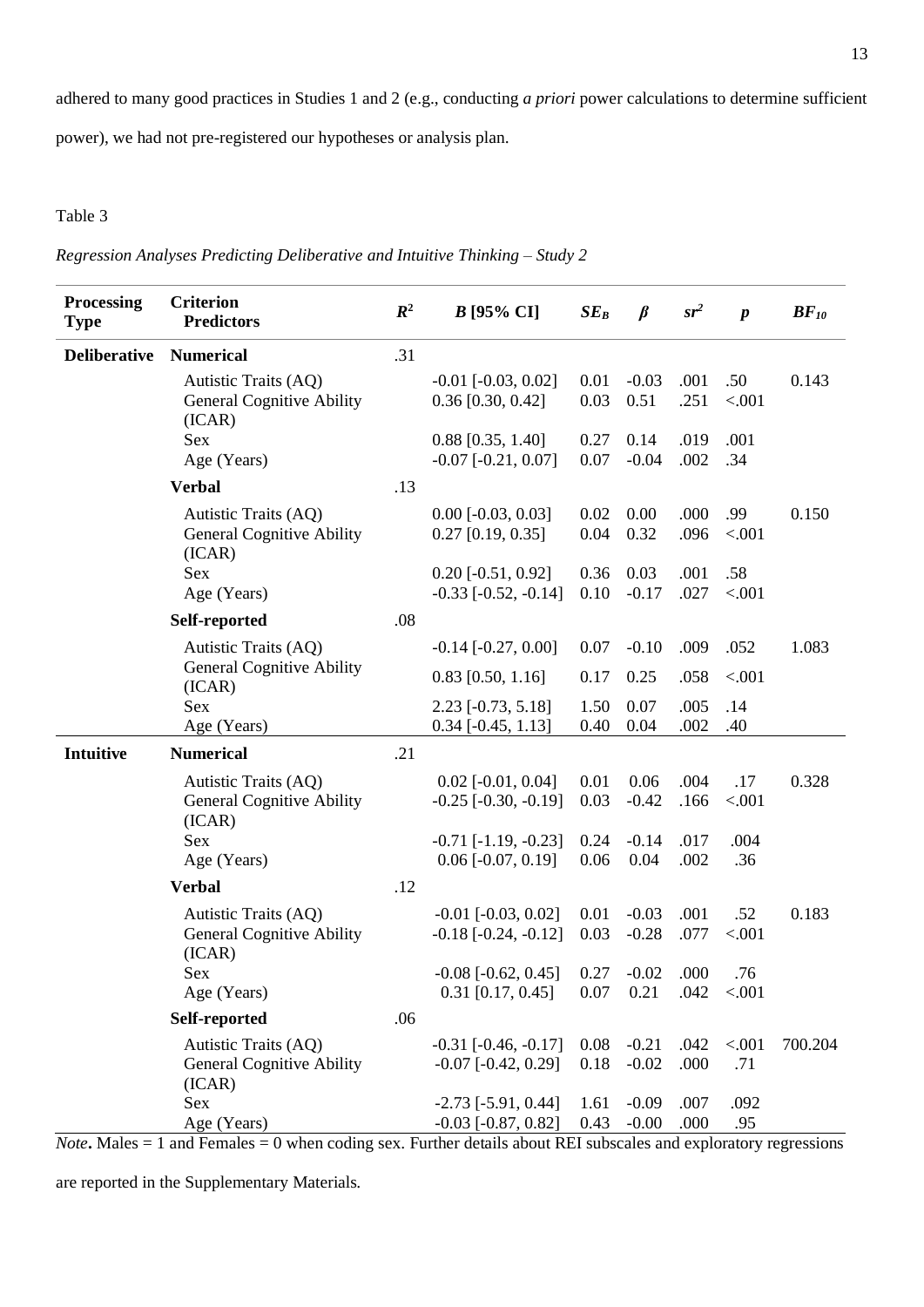### **Study 3: Pre-registered Study in a Non-Clinical Sample**

Study 3 involved an internal replication, whereby a more representative sample from the general population than previous research and Studies 1 and 2 completed the procedure used in Study 2. In addition to improving upon the generalizability of the findings from Studies 1 and 2, internal replication studies help to improve reproducibility by reducing the likelihood that an originally identified (null) effect is due to unmeasured contextual moderator variables (e.g., time of data collection; Lewandowsky & Oberauer, 2020). This study was pre-registered on *aspredicted.org* prior to data collection (https://aspredicted.org/wi2ib.pdf).

## **Methods**

Replicating Study 2, a minimum sample size of 395 was pre-determined to provide 80% power to detect at least "small" effect sizes ( $f^2 = 0.02$ ,  $\alpha = 0.05$ , two-tailed). A sample of 397 English-speaking adults from the UK were recruited via Prolific.co. The sampling approach ensured a much wider age range (18-73 years) and balance of male (*n* = 190) and female (*n* = 207) participants compared to Studies 1 and 2 (Table 1). Six additional participants were excluded for failing either of two attention checks. Participants completed the same procedure from Study 2.

## **Results and Discussion**

A wide range of AQ scores were found in the sample, even more so than Studies 1 and 2 (Table 1). Autistic traits were correlated with performance-based numerical deliberative,  $r(395) = 0.14$ ,  $p = .006$ , numerical intuitive,  $r(395) = -0.11$ ,  $p = .034$ , and self-reported intuitive,  $r(395) = -0.31$ ,  $p < .001$ , thinking (Table S4). Critically, after accounting for age, sex, and general cognitive ability, regression analyses revealed a pattern of results consistent with Studies 1 and 2 (Table 4). Autistic traits were not a significant predictor of performance-based deliberative or intuitive thinking, with 'substantial' evidence for this pattern of results (*BF<sup>10</sup>* between 0.10 – 0.33 ). Replicating Study 2, this ׅׅ֚֡֡֡֡֡֡֡֝֬֝ pattern did not change after accounting for exposure to CRT items (see Supplementary Materials). Autistic traits were not a significant predictor of self-reported deliberative thinking and the Bayesian analysis indicated 'anecdotal' support  $(BF_{10}$  between  $0.33 - 1$ ) for the null hypothesis. Autistic traits were predictive of lower self-reported levels of intuitive thinking, with 'extreme' evidence for this association  $(BF_{10} > 100)$ , also replicating Study 2.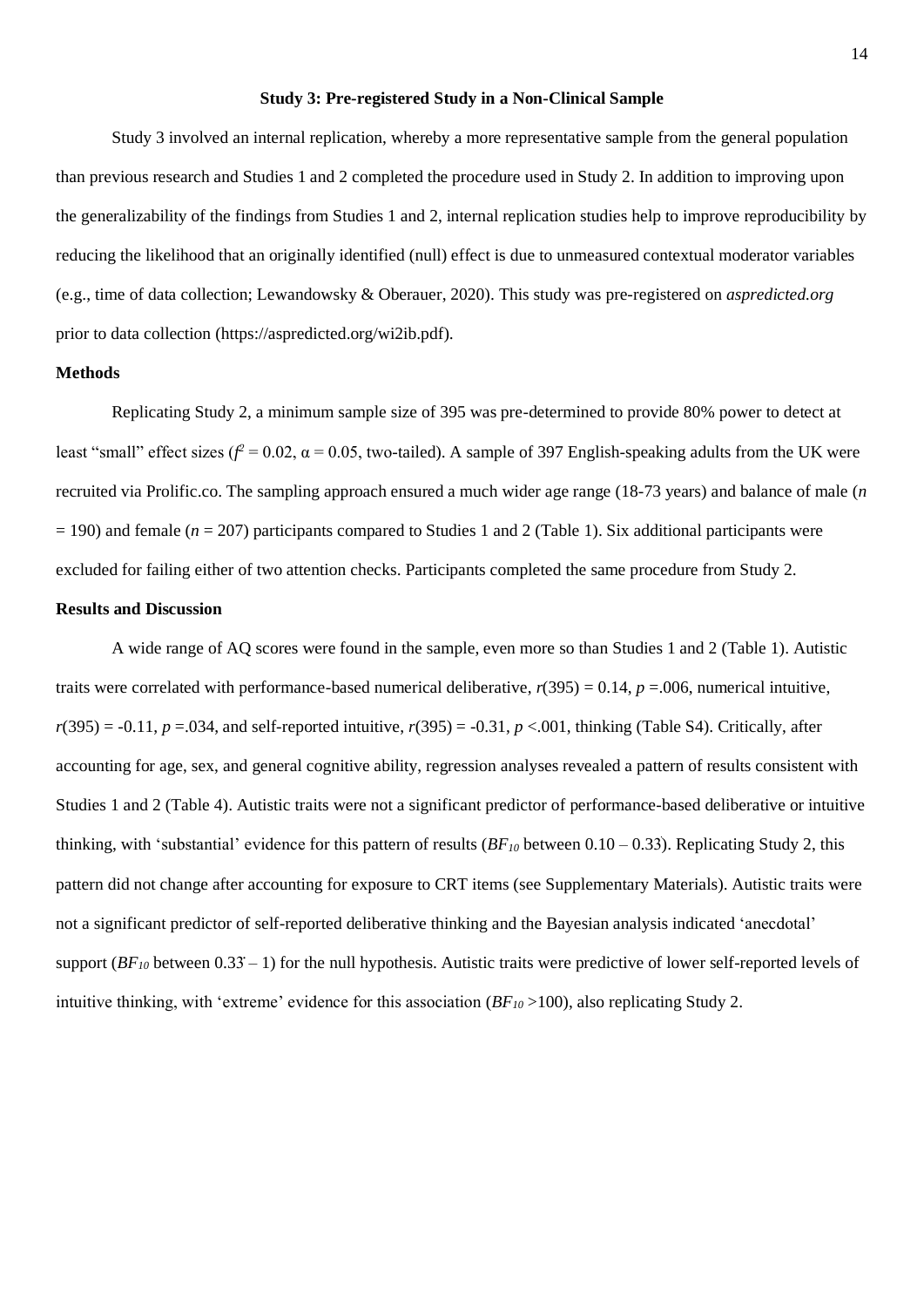## Table 4

# *Regression Analyses Predicting Deliberative and Intuitive Thinking – Study 3*

| <b>Processing</b><br><b>Type</b> | <b>Criterion</b><br><b>Predictors</b>      | $R^2$ | $B$ [95% CI]                  | $SE_B$ | $\beta$       | $sr^2$     | $\boldsymbol{p}$ | $BF_{10}$          |
|----------------------------------|--------------------------------------------|-------|-------------------------------|--------|---------------|------------|------------------|--------------------|
| <b>Deliberative</b>              | <b>Numerical</b>                           | .42   |                               |        |               |            |                  |                    |
|                                  | Autistic Traits (AQ)                       |       | $0.01$ [ $-0.01$ , $0.03$ ]   | 0.01   | 0.04          | .002       | .31              | 0.157              |
|                                  | <b>General Cognitive Ability</b><br>(ICAR) |       | $0.38$ [0.33, 0.43]           | 0.03   | 0.59          | .335       | < .001           |                    |
|                                  | Sex                                        |       | $0.80$ [0.45, 1.14]           | 0.18   | 0.18          | .030       | < .001           |                    |
|                                  | Age (Years)                                |       | $0.01$ [ $-0.00, 0.03$ ]      | 0.01   | 0.06          | .003       | .12              |                    |
|                                  | <b>Verbal</b>                              | .26   |                               |        |               |            |                  |                    |
|                                  | Autistic Traits (AQ)                       |       | $-0.00$ $[-0.04, 0.03]$       | 0.02   | $-0.01$       | .000       | .79              | 0.126              |
|                                  | <b>General Cognitive Ability</b><br>(ICAR) |       | $0.40$ [0.33, 0.48]           | 0.04   | 0.50          | .235       | < .001           |                    |
|                                  | Sex                                        |       | $0.32$ [-0.17, 0.82]          | 0.25   | 0.06          | .003       | .20              |                    |
|                                  | Age (Years)                                |       | $0.02$ [-0.00, 0.04]          | 0.01   | 0.07          | .005       | .10              |                    |
|                                  | Self-reported                              | .14   |                               |        |               |            |                  |                    |
|                                  | Autistic Traits (AQ)                       |       | $-0.13$ [ $-0.27, 0.00$ ]     | 0.07   | $-0.09$       | .008       | .058             | 0.862              |
|                                  | <b>General Cognitive Ability</b><br>(ICAR) |       | 1.21 [0.90, 1.53]             | 0.16   | 0.36          | .123       | < .001           |                    |
|                                  | Sex                                        |       | 1.38 [-0.84, 3.60]            | 1.13   | 0.06          | .003       | .22              |                    |
|                                  | Age (Years)                                |       | $0.09$ [-0.01, 0.18]          | 0.05   | 0.08          | .007       | .077             |                    |
| <b>Intuitive</b>                 | <b>Numerical</b>                           | .27   |                               |        |               |            |                  |                    |
|                                  | Autistic Traits (AQ)                       |       | $-0.01$ $[-0.03, 0.01]$       | 0.01   | $-0.03$       | .001       | .52              | 0.152              |
|                                  | <b>General Cognitive Ability</b><br>(ICAR) |       | $-0.24$ $[-0.29, -0.20]$      | 0.02   | $-0.47$       | .208       | < .001           |                    |
|                                  | <b>Sex</b>                                 |       | $-0.56$ $[-0.87, -0.24]$      | 0.16   | $-0.15$       | .023       | < .001           |                    |
|                                  | Age (Years)                                |       | $-0.01$ $[-0.03, 0.00]$       | 0.01   | $-0.08$       | .007       | .053             |                    |
|                                  | <b>Verbal</b>                              | .20   |                               |        |               |            |                  |                    |
|                                  | Autistic Traits (AQ)                       |       | $-0.00$ $[-0.03, 0.03]$       | 0.01   | $-0.00$       | .000       | .94              | 0.135              |
|                                  | <b>General Cognitive Ability</b><br>(ICAR) |       | $-0.28$ $[-0.34, -0.22]$      | 0.03   | $-0.42$       | .170       | < .001           |                    |
|                                  | Sex                                        |       | $-0.38$ [ $-0.80$ , $0.04$ ]  | 0.21   | $-0.08$       | .006       | .079             |                    |
|                                  | Age (Years)                                |       | $-0.01$ $[-0.03, 0.01]$       |        | $0.01 - 0.05$ | $.002$ .30 |                  |                    |
|                                  | Self-reported                              | .19   |                               |        |               |            |                  |                    |
|                                  | Autistic Traits (AQ)                       |       | $-0.39$ $[-0.52, -0.26]$      | 0.07   | $-0.27$       | .069       | < .001           | $8.84\times10^{5}$ |
|                                  | <b>General Cognitive Ability</b><br>(ICAR) |       | $-0.69$ $[-1.00, -0.39]$      | 0.15   | $-0.21$       | .042       | < .001           |                    |
|                                  | Sex                                        |       | $-4.40$ [ $-6.51$ , $-2.28$ ] | 1.08   | $-0.19$       | .035       | < .001           |                    |
|                                  | Age (Years)                                |       | $-0.00$ [ $-0.10$ , $0.09$ ]  | 0.05   | $-0.00$       | .000       | .91              |                    |

 $$ 

are reported in the Supplementary Materials*.*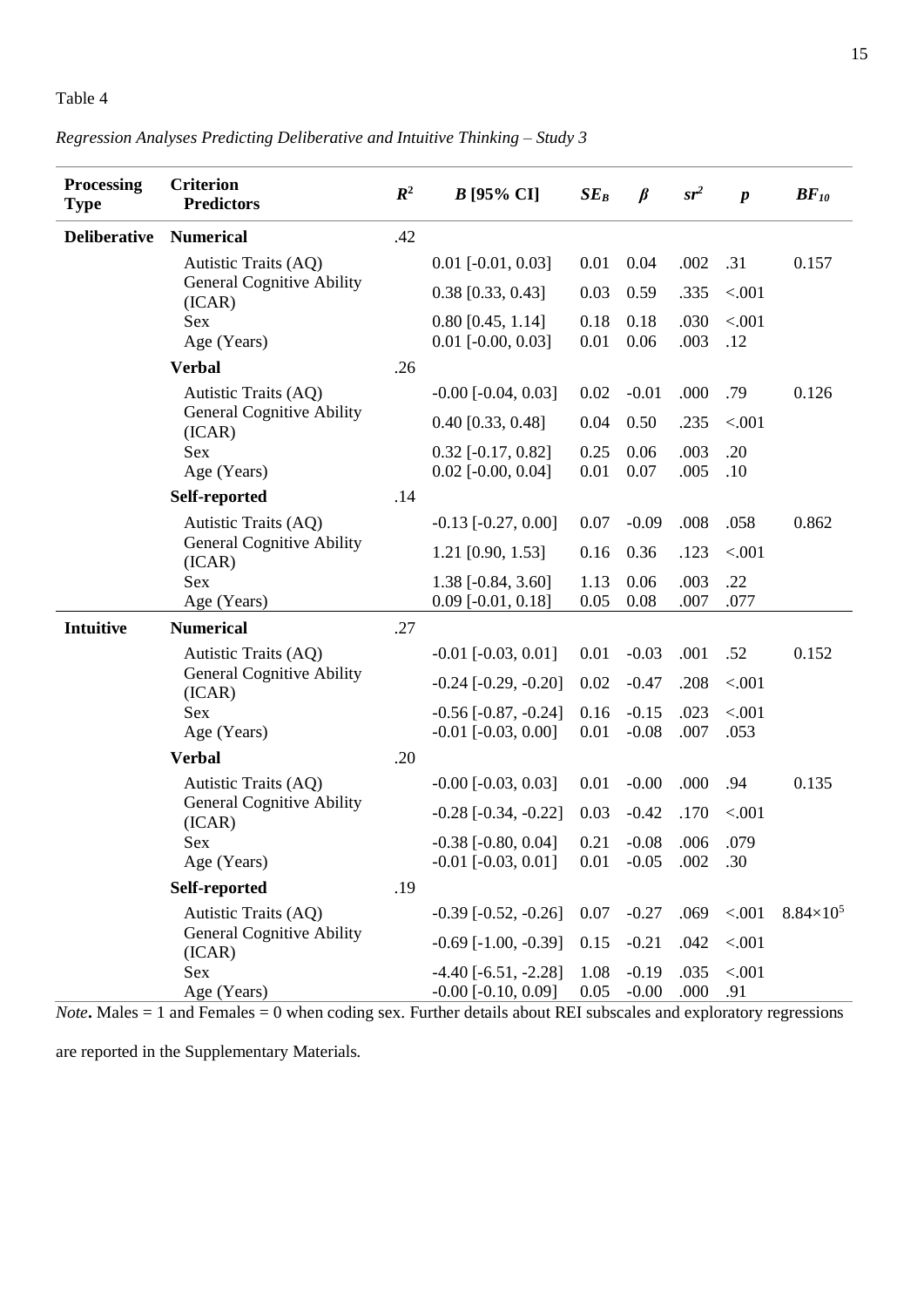Study 3 suggested the findings from our earlier studies are robust, generalizable, and independent of contextual factors and sampling technique. However, while examining autistic traits in non-clinical samples (as in Studies 1-3) is widely used to inform understanding of clinically diagnosed populations (see Happé & Frith, 2020 for recent discussion), it was important to establish if the results from Studies 1 to 3 would be found in samples with clinically diagnosed autism.

#### **Study 4a: Pre-registered Case-Control Study**

To guard against the possibility that the foregoing results were due to the use of our dimensional, trait-wise measurement of autism, we conceptually replicated Studies 1-3 by comparing intuitive and deliberative thinking in clinically diagnosed autistic adults with a non-autistic group. Study 4a involved the largest clinically diagnosed sample to date, with a sample  $>7\times$  larger than previous research (e.g., Brosnan et al., 2017; Levin et al., 2015).

## **Methods**

Two hundred autistic adults (105 female, 94 male, 1 other), aged 18-59 years were recruited via Prolific.co, after undergoing multiple participant verification processes (Prolific Team, 2019). All participants were UK residents and had a clinical diagnosis of an ASD according to DSM or ICD criteria (American Psychiatric Association, 2013; World Health Organization, 2019). Participants received their diagnoses, either as a child or adult, from an independent UK or US-based healthcare professional in a well-recognized clinical setting. Diagnoses were confirmed at multiple time points during a screening process and at the start of the study. Following recent approaches to recruiting large samples of clinically diagnosed autistic people (e.g., Farmer et al., 2017; Grove et al., 2013; Milne et al., 2019), participants provided detailed information about their diagnosis (e.g., Asperger Syndrome, Autism Spectrum Disorder), including specific details about the diagnosing clinician(s) (e.g., Psychiatrist, Psychologist), and the location of diagnosis. Importantly, individuals who self-identified as autistic or those seeking a diagnosis were *not* eligible to participate. Many participants had also recently participated in our autism research (e.g., Clutterbuck et al., 2021; Livingston et al., 2019; Livingston et al., 2021), including in-person studies (e.g., Taylor, Livingston, Callan, Ashwin, et al., 2021), providing further confidence that they had a formal diagnosis of ASD. Overall, recruitment of our ASD sample was carefully conducted to mitigate against potential concerns with online autism research. One additional participant was excluded as they did not provide sufficient diagnostic information and 11 other participants were excluded for failing either of two attention checks.

The non-autistic group of 200 participants was formed by randomly selecting participants from the Study 2 and 3 datasets who had specifically indicated, at multiple time-points during a screening process, that they did not i)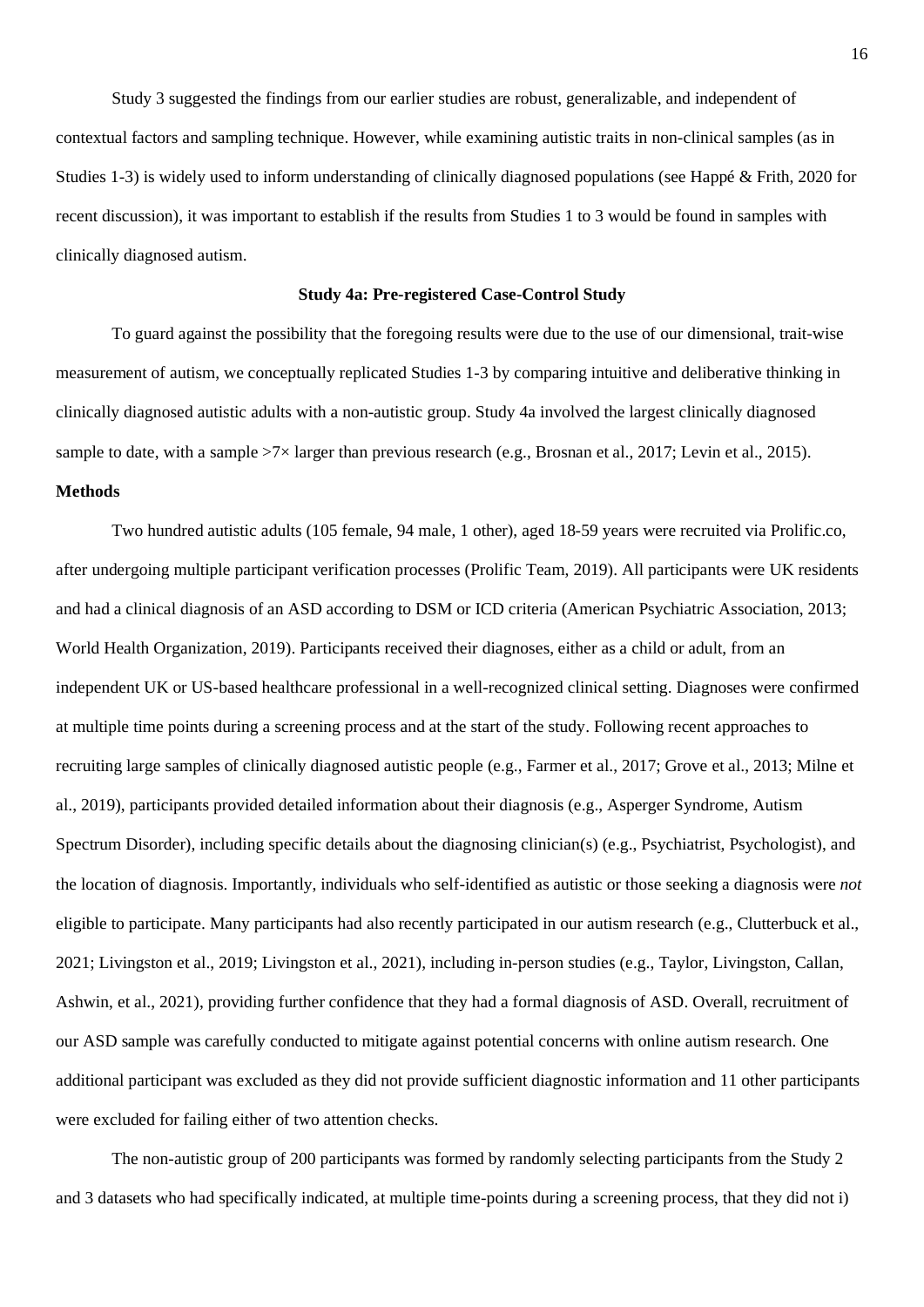have a clinically diagnosed ASD, ii) self-identify as autistic, or iii) suspect they had a diagnosable ASD. This selection process was fully automated, with the constraints being that the autistic and non-autistic groups were as closely matched as possible on age, sex, and general cognitive ability (Table 5). This permitted far more closely matched groups than would have been possible by recruiting a new sample. The final sample size of 400 gave us 80% power to detect at least "small-to-medium" sized group differences ( $d = 0.28$ ,  $\alpha = 0.05$ , two-tailed). This study was preregistered prior to data collection in the autistic group and any group comparisons (https://aspredicted.org/vg4dc.pdf). Apart from questions about their diagnosis, autistic participants completed the same procedure as non-autistic participants in Studies 2 and 3.

The autistic group reported having significantly more autistic traits than the non-autistic group,  $t(398) = 19.93$ ,  $p \le 0.001$ ,  $d = 1.99$  [1.75, 2.23],  $BF_{10} = 1.13 \times 10^{58}$  (Table 5). Most of the autistic group scored  $\ge 32$  (65%) on the AQ, i.e., meeting the 'clinical' threshold, and 82% scored ≥26, i.e., the 'screening' threshold for clinically significant levels of autistic traits (Baron-Cohen et al., 2001). In contrast, almost all non-autistic participants scored <26 and <32 on the AQ (85% and 96%, respectively). These percentages align with the sensitivity and specificity of the AQ to clinically diagnosed autism (Ashwood et al., 2016; Woodbury-Smith et al., 2005). Accordingly, average AQ scores in our autistic ( $M = 34.05$ ) and non-autistic ( $M = 18.55$ ) groups were comparable to existing clinical and lab-based research (e.g., Shah et al., 2016; Taylor, Livingston, Callan, Ashwin, et al., 2021) and were within the range of AQ scores reported in a large meta-analysis of clinically diagnosed autistic  $(M = 35.19$ . Range  $= 27.6 - 41.1$ ) and non-autistic samples ( $M = 16.94$ , Range = 11.6 – 20.0; see Ruzich et al., 2015).

### Table 5.

|  |  |  | Matching Autistic and Non-Autistic Groups |  |
|--|--|--|-------------------------------------------|--|
|--|--|--|-------------------------------------------|--|

| <b>Measure</b>                                                                                                               |   | <b>Autistic</b> |                                         |   | <b>Non-Autistic</b><br><b>Group Comparisons</b> |          |                          |                  |                                                                                        |           |
|------------------------------------------------------------------------------------------------------------------------------|---|-----------------|-----------------------------------------|---|-------------------------------------------------|----------|--------------------------|------------------|----------------------------------------------------------------------------------------|-----------|
|                                                                                                                              | M |                 | SD Range                                | M |                                                 | SD Range | $\mathfrak{t}$           | $\boldsymbol{p}$ | d [95% CI]                                                                             | $BF_{10}$ |
| Sex $(n \text{ female}, \text{male}, \text{other})$                                                                          |   | 105, 94, 1      |                                         |   | 105, 94, 1                                      |          | $\overline{\phantom{0}}$ | > 99             |                                                                                        | -         |
| Age (Years)                                                                                                                  |   |                 | 28.15 8.91 18-59 28.45 8.86 18-59 -0.33 |   |                                                 |          |                          |                  | $.74$ $-0.03$ $[-0.23, 0.16]$                                                          | 0.117     |
| <b>General Cognitive Ability</b>                                                                                             |   |                 | 8.37 3.74 0-16 8.59 3.32 0-16 -0.61     |   |                                                 |          |                          |                  | $.54 -0.06$ [-0.26, 0.14]                                                              | 0.132     |
| (ICAR)                                                                                                                       |   |                 |                                         |   |                                                 |          |                          |                  |                                                                                        |           |
| Autistic Traits (AQ)                                                                                                         |   |                 |                                         |   |                                                 |          |                          |                  | $34.05$ 8.49 14-49 18.55 7.00 5-37 19.93 < 001 1.99 [1.75, 2.23] 1.13×10 <sup>58</sup> |           |
| <i>Note</i> . Independent samples t-tests are reported. Robust t-tests and Mann-Whitney U tests produced the same pattern of |   |                 |                                         |   |                                                 |          |                          |                  |                                                                                        |           |

results. The ICAR and AQ have maximum scores of 16 and 50, respectively.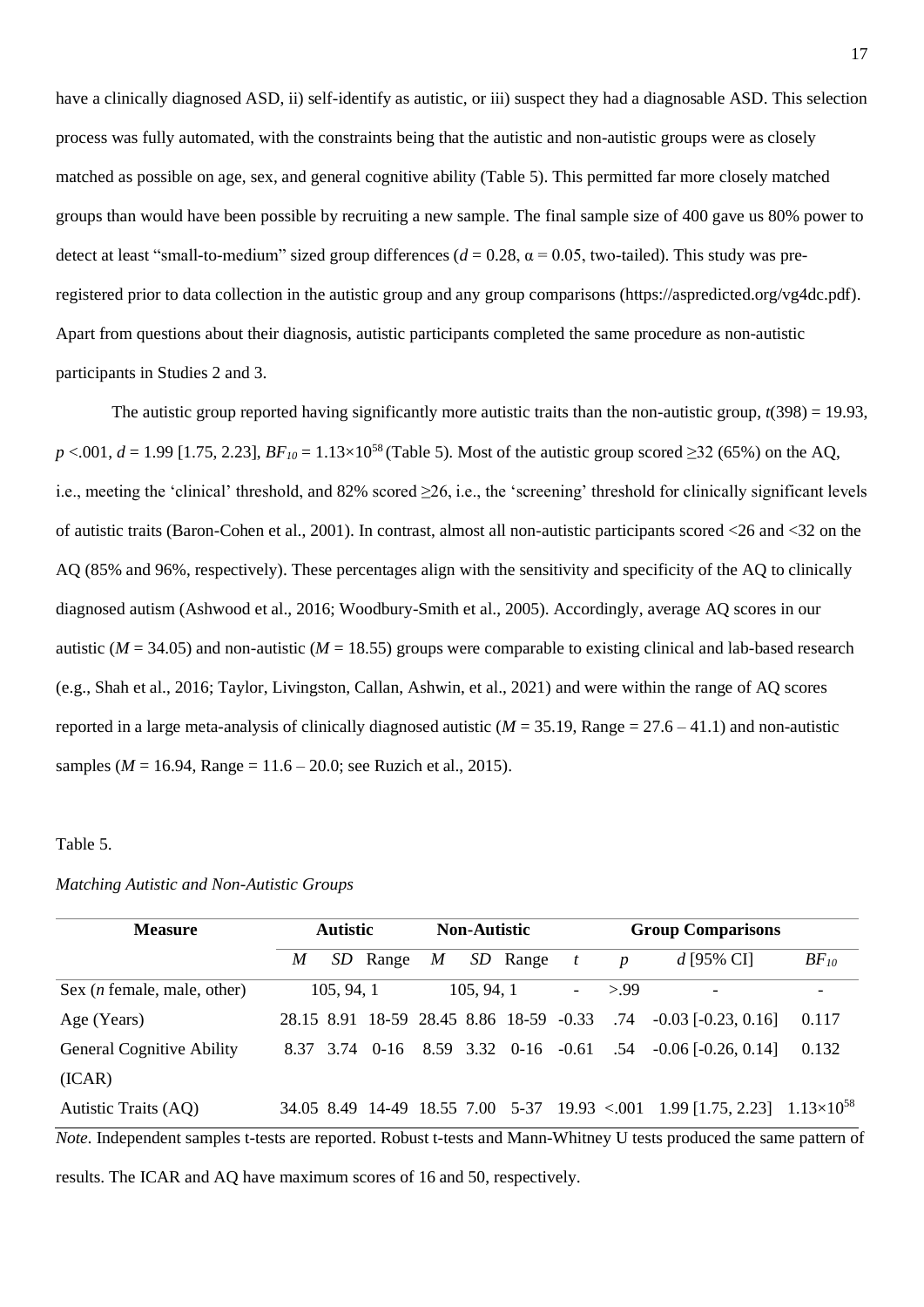### **Results and Discussion**

Following Studies 1-3, the autistic group *did not* significantly differ from the non-autistic group on performance-based deliberative or intuitive thinking. The Bayesian analyses confirmed evidence for no group differences (Figure 1A). There were no significant group differences in self-reported deliberative thinking, with 'substantial' evidence (all  $BF_{10}$  between  $0.10 - 0.33$ ) in support of this null relationship (Figure 1B). Consistent with ֧֦֧֖֚֚֓֝֝֬ Studies 2 and 3, the autistic group self-reported significantly lower intuitive thinking than the non-autistic group, with 'extreme' evidence for this group difference (*BF<sup>10</sup>* >100; Figure 1B). This pattern of results held when accounting for participant age, sex, and general cognitive ability (Table S5) and exposure to CRT items (see Supplementary Materials). Overall, Study 4 was consistent with the foregoing studies.

## **Figure 1**

*Comparing Intuitive and Deliberative Thinking between Autistic and Non-Autistic Groups using (A) Performance-Based and (B) Self-Report Measures.*



*Note.* Results from frequentist and Bayesian t-tests are shown. Robust t-tests and Mann-Whitney U tests produced the same pattern of results. Error bars represent 95% confidence intervals. Group means and correlations across groups are reported in Table S6 and S7, respectively. *BF10*: Bayes Factor, \*\*\**p* <.001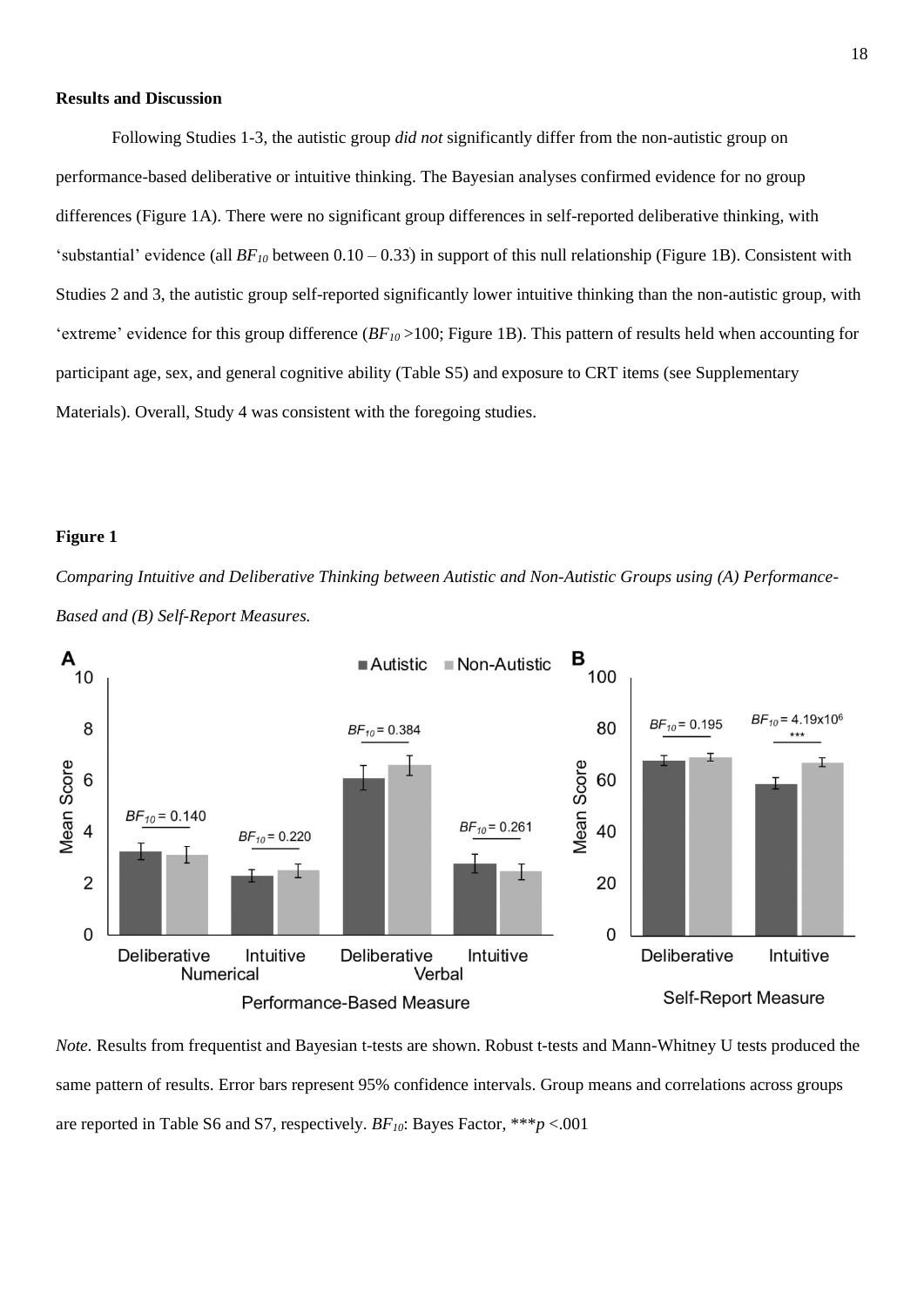#### **Study 4b: Pooled Analyses using AQ Thresholds and Scores**

In Study 4a, we did not conduct research-derived assessments to confirm autism diagnoses (e.g., Autism Diagnostic Observation Schedule [ADOS]; Lord et al., 2000). Not conducting such assessments is common in largescale studies (e.g., Farmer et al., 2017; Grove et al., 2013; Milne et al., 2019; Taylor et al., 2020) and, even when these assessments are conducted, researchers often retain autistic participants falling below ASD thresholds to aim for a representative sample (e.g., De Martino et al., 2008; Lind et al., 2020; Nicholson et al., 2018; Ring et al., 2017). Nonetheless, in the absence of research-derived autism assessments, it could be argued that Study 4a results were due to poorly defined groups.

To determine the robustness of Study 4a, in Study 4b we re-analyzed our data using the well-established ≥32 'clinical' and ≥26 'screening' thresholds on the AQ as additional inclusion/exclusion criteria to define autistic and non-autistic groups. Because there is debate regarding AQ thresholds (e.g., Ashwood et al., 2016), we applied both the ≥26 and ≥32 values across separate analyses. Using these criteria across different analyses provided a robustness check – by further ensuring the correct classification of participants to the autistic and non-autistic groups – before we re-tested the associations between autism and dual processing.

## **Method**

We pooled and re-analyzed data from Studies 2-4a to conduct 5 analyses based on AQ scores (see Table S8 for sample characteristics). We first compared groups of non-autistic participants scoring <26 with autistic participants who scored  $\geq$ 26 (*n* = 164; Analysis 1) and  $\geq$ 32 (*n* = 130; Analysis 2) on the AQ. An automated matching procedure, as used in Study 4a, ensured groups were matched on age, sex, and general cognitive ability (Table S9). As this reduced sample sizes, Analyses 3 and 4 compared the two autistic groups, defined based on the  $\geq$ 26 and  $\geq$ 32 AQ thresholds, to *all non-autistic participants* scoring  $\langle 26 (n = 603) \rangle$ . These groups were not matched (Table S9), hence age, sex, and general cognitive ability were covariates in these analyses. Finally, to overcome any residual concerns about diagnostic status, AQ thresholds, and statistical power, all 991 participants from Studies 2-4a were pooled into Analysis 5. Continuous AQ score, between 0-50, was the predictor of each dependent variable, whilst accounting for age, sex, and general cognitive ability.

#### **Results and Discussion**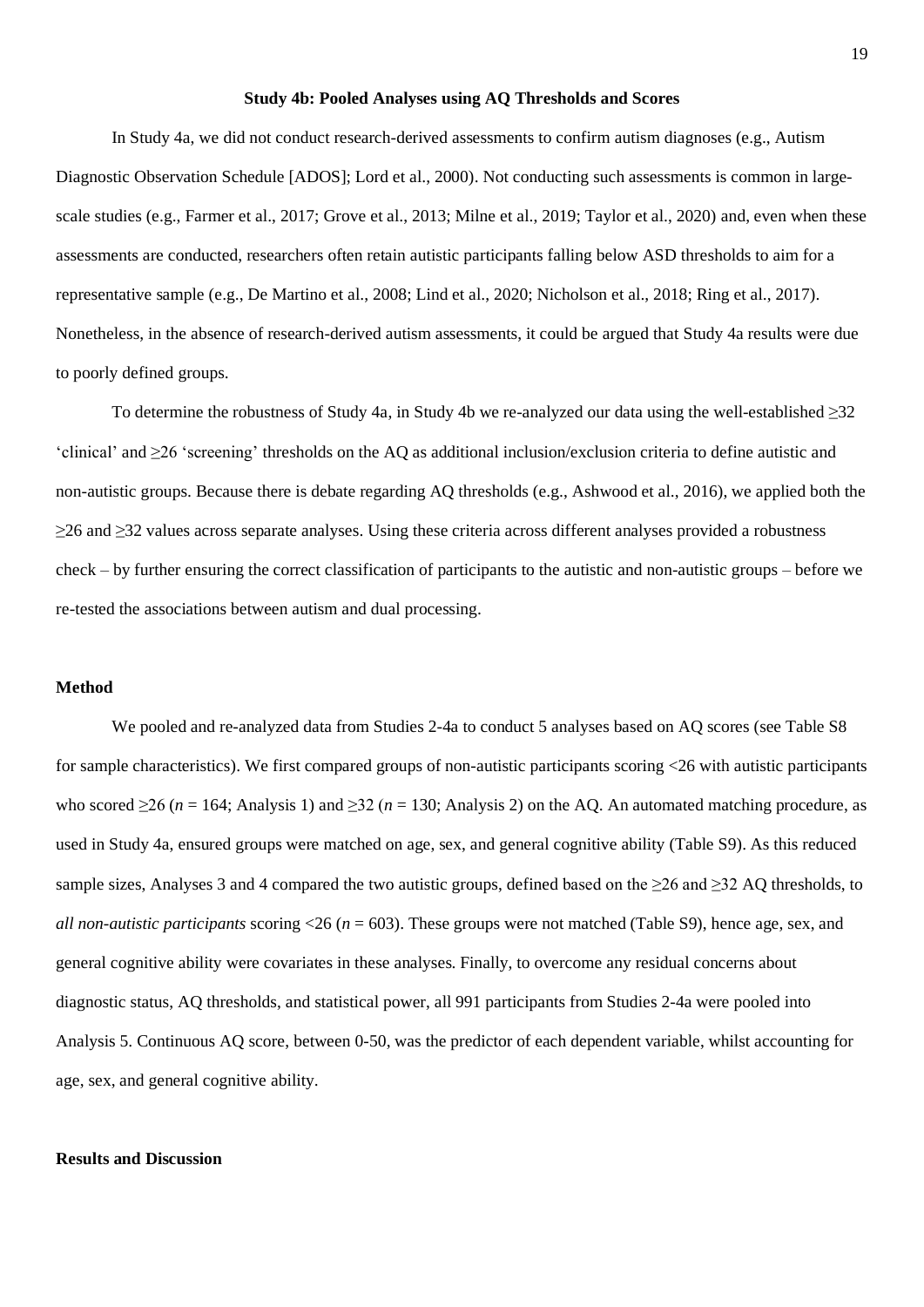Regression models demonstrated a pattern of results that was consistent with Studies 1-4a, confirming that autism was not meaningfully associated with intuitive or deliberative scores on the CRTs. All effects were approximately zero, with 100% of Bayes Factors and 90% of *p*-values supporting the null results (Table 6). Following Studies 2-4a, autism was associated with lower self-reported intuitive thinking, which was the only consistent association across Study 4b (all *p*<.001, *BF10*>100). Autism also predicted *lower* self-reported deliberative thinking in Analyses 3 and 5, however these associations were not stable across Study 4b, and we had not consistently found them in Studies 2-4a. Irrespective of their robustness, the associations were in the *opposite* direction to the positive association between autism and deliberative thinking that would be expected under dual process explanations of autism. Overall, the results of Study 4b were highly consistent with our previous findings. They provide additional support for our group classifications in Study 4a, conceptually replicate Studies 1-3, and provide further evidence against the dual process account of autism.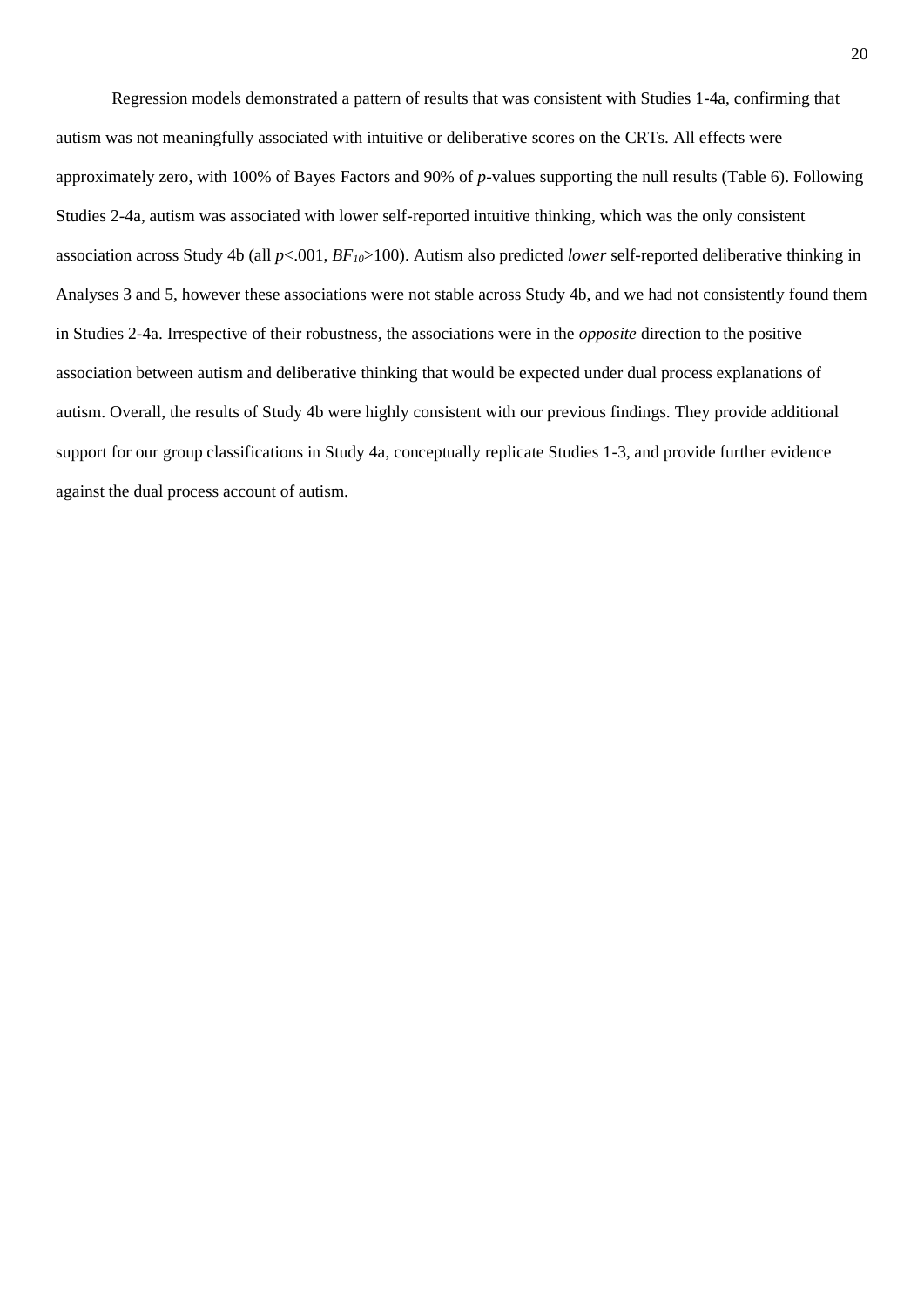## Table 6.

Pooled Analyses using Autism-Spectrum Quotient (AQ) Thresholds and Continuous Scores – Study 4b

|                 |                        |                               |                 |           | <b>Intuitive</b><br><b>Deliberative</b> |      |                       |      |                       |      |                       |           |                    |                      |
|-----------------|------------------------|-------------------------------|-----------------|-----------|-----------------------------------------|------|-----------------------|------|-----------------------|------|-----------------------|-----------|--------------------|----------------------|
| <b>Analysis</b> | AQ<br><b>Threshold</b> | $\boldsymbol{n}$<br>(ASD, NA) | Numerical       |           | Verbal                                  |      | Self-report           |      | Numerical             |      | Verbal                |           | Self-report        |                      |
|                 |                        |                               | $B$ [95% CIs]   | $BF_{10}$ | $B$ [95% CIs]                           |      | $BF_{10}$ B [95% CIs] |      | $BF_{10}$ B [95% CIs] |      | $BF_{10}$ B [95% CIs] | $BF_{10}$ | $B$ [95% CIs]      | $BF_{10}$            |
| Study 4a        | None                   | 200, 200                      | 0.16            | 0.14      | $-0.49$                                 | 0.38 | $-1.39$               | 0.20 | $-0.21$               | 0.22 | 0.32                  | 0.26      | $-8.21***$         | $4.2\times10^{6}$    |
|                 |                        |                               | $[-0.29, 0.61]$ |           | $[-1.08, 0.11]$                         |      | $[-3.89, 1.12]$       |      | $[-0.56, 0.14]$       |      | $[-0.15, 0.79]$       |           | $[-10.84, -5.58]$  |                      |
|                 | ASD > 26               | 164, 164                      | 0.35            | 0.31      | $-0.18$                                 | 0.14 | $-2.20$               | 0.37 | $-0.38*$              | 0.84 | 0.07                  | 0.13      | $-13.20***$        | $2.2 \times 10^{15}$ |
|                 | NA < 26                |                               | $[-0.15, 0.84]$ |           | $[-0.83, 0.46]$                         |      | $[-5.04, 0.63]$       |      | $[-0.76, -0.01]$      |      | $[-0.44, 0.59]$       |           | $[-15.99, -10.41]$ |                      |
| 2               | ASD $\geq$ 32          | 130, 130                      | 0.45            | 0.48      | 0.02                                    | 0.14 | $-2.29$               | 0.40 | $-0.39$               | 0.68 | 0.01                  | 0.14      | $-14.91***$        | $2.4\times10^{15}$   |
|                 | NA < 26                |                               | $[-0.09, 0.98]$ |           | $[-0.66, 0.71]$                         |      | $[-5.27, 0.68]$       |      | $[-0.81, 0.03]$       |      | $[-0.54, 0.55]$       |           | $[-18.00, -11.81]$ |                      |
| 3               | ASD $\geq 26$          | 163, 603                      | 0.08            | 0.11      | $-0.38$                                 | 0.42 | $-2.62**$             | 3.05 | $-0.20$               | 0.30 | 0.34                  | 0.54      | $-12.61***$        | $2.8\times10^{28}$   |
|                 | NA < 26                |                               | $[-0.23, 0.38]$ |           | $[-0.82, 0.05]$                         |      | $[-4.54, -0.69]$      |      | $[-0.47, 0.07]$       |      | $[-0.01, 0.69]$       |           | $[-14.62, -10.60]$ |                      |
| 4               | ASD $\geq$ 32          | 129, 603                      | 0.18            | 0.20      | $-0.08$                                 | 0.12 | $-1.69$               | 0.35 | $-0.31*$              | 0.88 | 0.14                  | 0.14      | $-14.73***$        | $2.7\times10^{33}$   |
|                 | NA < 26                |                               | $[-0.15, 0.52]$ |           | $[-0.55, 0.39]$                         |      | $[-3.75, 0.38]$       |      | $[-0.61, -0.02]$      |      | $[-0.24, 0.52]$       |           | $[-16.88, -12.57]$ |                      |
| 5.              | None,                  | 991                           | 0.01            | 0.09      | $-0.01$                                 | 0.10 | $-0.11**$             | 6.84 | $-0.01$               | 0.12 | $0.00\,$              | 0.11      | $-0.52***$         | $5.1\times10^{37}$   |
|                 | Continuous             |                               | $[-0.01, 0.02]$ |           | $[-0.02, 0.01]$                         |      | $[-0.18, -0.04]$      |      | $[-0.02, 0.01]$       |      | $[-0.01, 0.02]$       |           | $[-0.59, -0.45]$   |                      |
|                 | AQ score               |                               |                 |           |                                         |      |                       |      |                       |      |                       |           |                    |                      |

*Note*. Non-matching group estimates (see Table S9) adjust for covariates (age, sex, and general cognitive ability). Participants who reported their sex as 'other' were therefore excluded from non-matched group analyses, i.e., Analysis 3-5. Group coded Non-Autistic (NA) = 0, Autistic (ASD) = 1. *B*s represent the unstandardized mean—or adjusted mean—difference between groups, except for Analysis 5 where AQ scores were treated continuously. \**p*<.05, \*\*<.01, \*\*\**p*<.001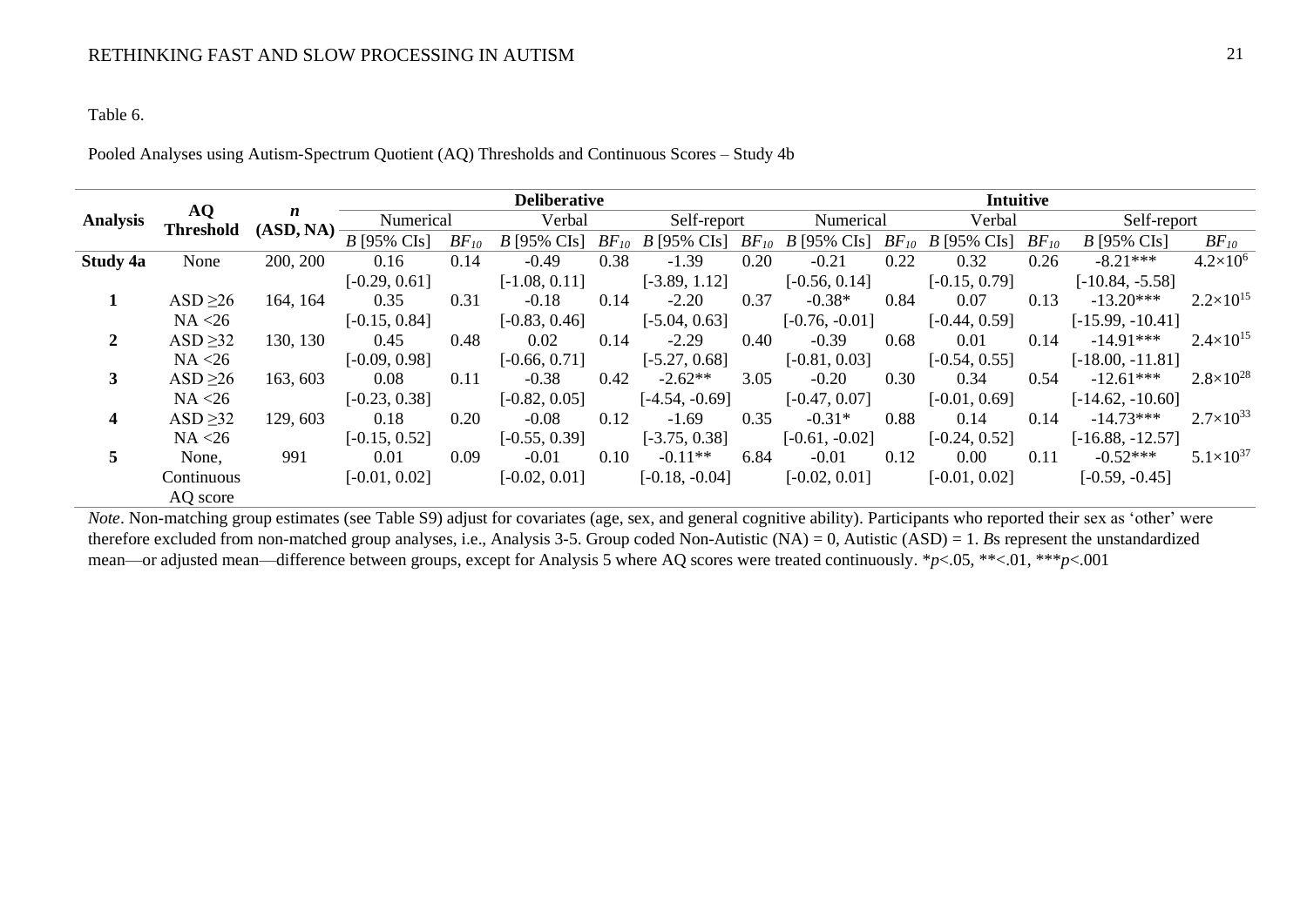### **General Discussion**

Within the dual process framework, it has previously been proposed that autism is associated with greater deliberative and reduced intuitive thinking. However, across 4 large-scale, methodologically rigorous studies, we consistently found no meaningful contributions of autism to objectively measured intuitive or deliberative thinking, and a single link between autism and subjective, self-reported intuitive thinking. Critically, this pattern of results was clear when, i) measuring autistic traits in non-clinical samples from the general population (Studies 1-3), ii) comparing large groups of age-, sex- and general cognitive ability-matched clinically diagnosed autistic and non-autistic people (Study 4a), and iii) applying inclusion criteria based on AQ thresholds after pooling datasets (Study 4b).

Our findings on performance-based deliberative and intuitive thinking contrast with previous research directly or indirectly invoking dual process theories in understanding autism (e.g., Brosnan et al., 2016; 2017; De Martino et al., 2008; Lewton et al., 2019; Rozenkrantz et al., 2021; Shah et al., 2016). This is surprising given that several studies had pointed towards this phenomenon, but also unsurprising given the limitations of previous studies, particularly the limited and inconsistent measurement of general cognitive ability, small samples sizes, and the lack of replication. Most of these studies were equally limited by only measuring intuition and deliberation processes using numerical measures. Therefore, to advance current knowledge of dual processing in autism, we systematically addressed these limitations through several methodological advancements, which speak to a better understanding of dual process theory in typical and atypical populations.

First, we included a well-validated measure of general cognitive ability across our studies. In accordance with previous literature (e.g., Toplak et al., 2014), we found that general cognitive ability was consistently the strongest predictor of deliberative and intuitive thinking. Notably, even when there were correlations between autism and performance-based intuitive and deliberative thinking (i.e., Study 3), these associations were not significant after accounting for general cognitive ability in the regression models. Thus, our findings reinforce the importance of controlling for general cognitive ability when conducting research on intuitive and deliberative thinking.

Second, we employed robust, newly developed CRTs, which were more sensitive and had less measurement error, to accurately determine the associations between autism and intuitive and deliberative thinking. Further, using separate Verbal and Numerical CRTs, we showed that autism is not associated with intuitive or deliberative thinking irrespective of numeracy skills. Following the conflation of numerical ability and deliberation on the classical CRT (Sirota & Juanchich, 2011), the positive associations between autism and deliberative thinking found in previous research (e.g., Brosnan et al., 2016) could be attributable to superior numerical ability in autistic samples, rather than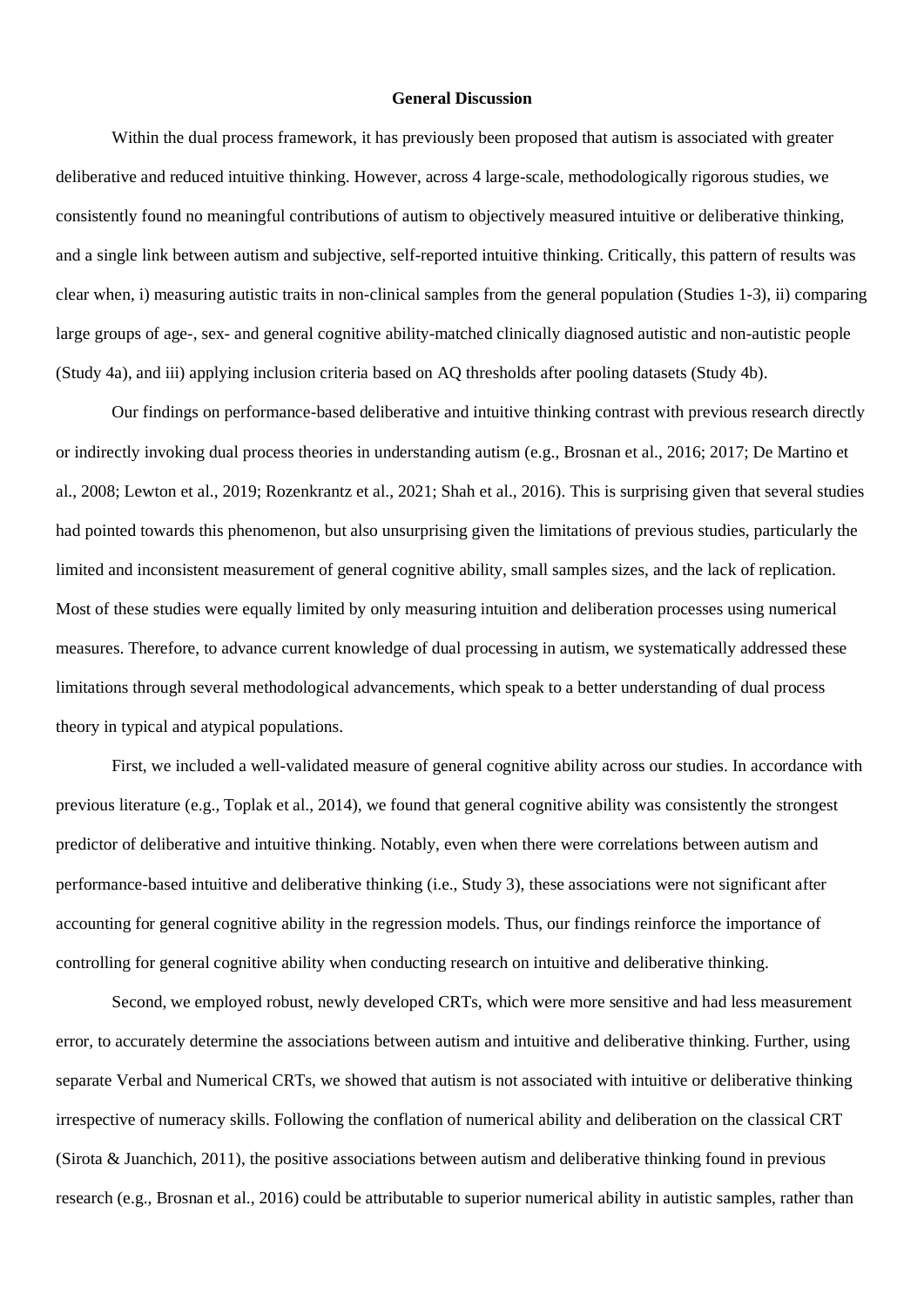enhanced deliberation *per se*. Inclusion of the Verbal CRT addressed this issue, eliminating numerical calculation from CRTs, thereby reducing its dependency on numerical and cognitive ability. Indeed, across our studies, general cognitive ability was a larger predictor of performance on the Numerical than Verbal CRT. Thus, our findings reflect recommendations that the Verbal CRT may offer a more optimal performance-based measure of intuitive and deliberative thinking (Sirota et al., 2020). While CRTs remain the optimal measure of intuitive and deliberative thinking, there are fervent debates and an ever-burgeoning literature on their use (e.g., Erceg et al., 2020). Our administration of the newest CRT represents an advance to autism research, but it will be important to keep abreast of non-clinical research on CRTs when designing future studies on dual processing in autism and other clinical conditions.

Third, we measured and accounted for previous exposure to the CRT items. In line with recent findings from the dual processing literature (e.g., Bialek & Pennycook, 2018; Stieger & Reips, 2016), exposure to the CRTs was associated with greater deliberative and reduced intuitive thinking. Critically, however, participant exposure to the CRTs did not change the pattern of (null) relationships between autism and intuitive and deliberative thinking, thereby underscoring the robustness of these relationships. Nonetheless, our results support recommendations that exposure could routinely be accounted for in statistical models to enhance the measurement of intuitive and deliberative thinking (Stieger & Reips, 2016). Our study was the first to find significant effects of exposure on Verbal CRT performance, that is, the same pattern of results for Numerical CRTs. The effect of exposure to the classical CRT appears to have minimal effect on its predictive validity (Bialek & Pennycook, 2018), but this has yet to be examined in recently developed measures. Considering our findings, additional research on this may be warranted, particularly as participant familiarity increases with new CRTs. The current binarized measure of exposure to CRT items is also limited. In future, this could be refined by quantifying the extent of participants' exposure to CRT items or through experimental designs where CRTs are presented on multiple occasions (e.g., Stagnaro et al., 2018).

Following these methodological advancements to previous research, we report consistent evidence for no autism-related contributions to objectively measured intuitive and deliberative thinking or self-reported deliberative processing. In contrast, we consistently found an association between autism and lower self-reported intuition across Studies 2-4. Although this aligns with previously reported findings of lower self-reported intuitive thinking in autism (see Rozenkrantz et al., 2021), this is inconsistent with our otherwise compelling evidence for no relationship between autism and performance-based intuition. One interpretation for this pattern is that self-reported intuition captures intuitive thinking across a wider range of contexts. This contrasts with the CRT, which involves close ended reasoning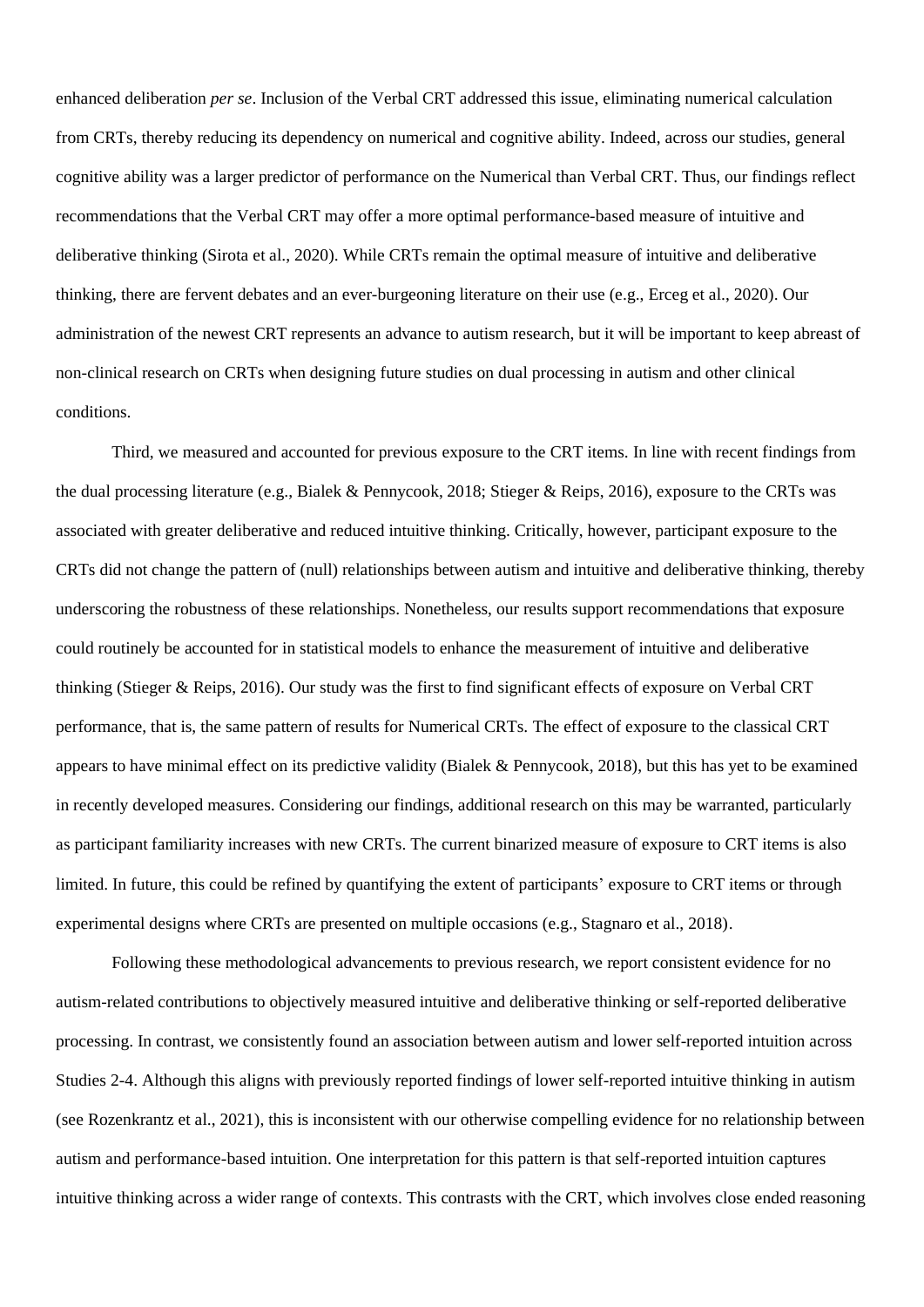items in one context, which are not completed under time pressure. Therefore, when reflecting on their intuitive thinking and decision-making abilities, participants are unlikely to consider the scenario represented in the CRT, but rather 'real-world' situations that involve intuitive reasoning that is often constrained by time and cognitive load (e.g., making intuitive judgements in social situations). Further to this idea, it has been suggested the intuitive component of the CRT measures intuitive propensities rather than abilities (see Pennycook et al., 2015). This is due to intuitive and deliberative responses not being measured completely independently and the intuitive responses on the CRT being incorrect. Therefore, while autism was not associated with intuitive CRT performance, it may be associated with reduced intuition in other contexts. This might be in line with growing evidence of lower self-reported interoceptive awareness in autism (e.g., DuBois et al., 2016). Indeed, the perception of internal bodily states is thought to contribute to intuitive decision making (e.g., Dunn et al., 2010), hence atypical interoceptive processes may underlie the lower self-reported intuition found in the present studies.

Alternatively, the discrepancy between the objective and subjective measures of intuition may be due to individuals' lacking insight into their intuitive processing, which may vary as a function of autism severity. Autistic people may in fact underestimate their ability to think intuitively. For example, Sahuquillo-Leal et al. (2020) found that autistic people's self-reported confidence in their decision choices did not predict their accuracy. This issue may be compounded by autistic people self-stereotyping themselves as 'rational' and not 'intuitive' thinkers, following speculation of these putative features of autism (e.g., in current strength-based approaches in clinical, educational, and occupational settings; Huntley et al., 2019). Another explanation for this result is that autistic people may be less inclined to use the abstract terminology in the REI questions (e.g., 'hunches', 'gut feelings') to describe intuitive thinking. The REI may also conflate intuition with interoceptive awareness and other abilities that are atypical in autistic populations. Several items, for example, tap into social skills (e.g., 'I trust my initial feelings about people'). Given these potential limitations of the REI, we suggest that the CRT offers a more accurate assessment of intuitive thinking. Nonetheless, further work is required to clarify the reasons for the discrepant findings, which may, for example, necessitate adapting the REI by ensuring that it measures the same construct in autistic and non-autistic people (e.g., testing measurement invariance; see Clutterbuck et al., 2021).

#### **Clinical and Theoretical Implications**

Our findings have important clinical and theoretical implications. Most evidently, they suggest that the dual process account of autism has limited utility for understanding atypical cognition and behaviors in autism. We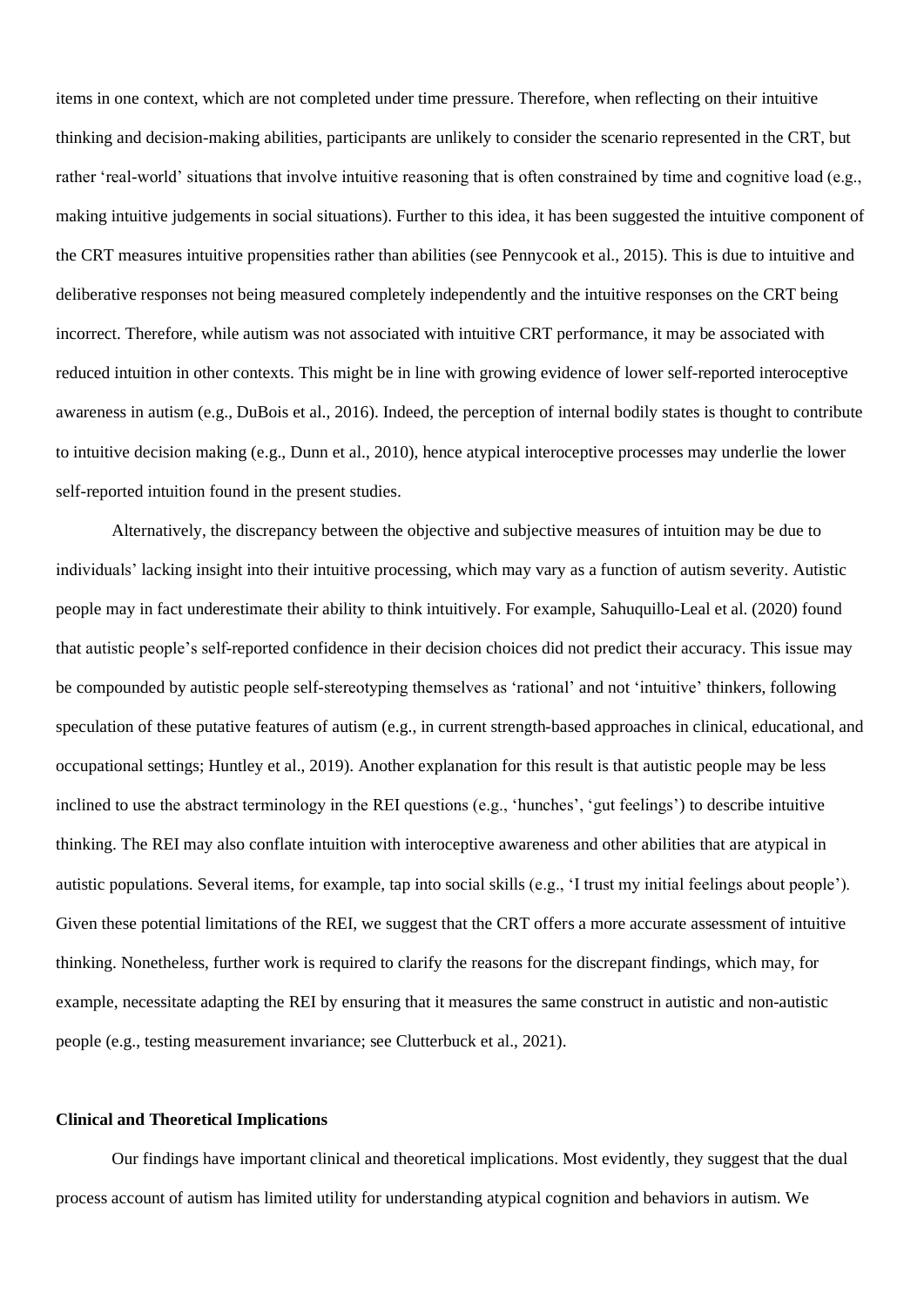therefore caution against clinical or educational interventions grounded in dual process theory and the emphasis of enhanced deliberative thinking as a leverageable autistic strength. More broadly, considering our methodological advancements and failure to replicate previous research, future research would benefit from re-examining the robustness of results where dual process theory has been used to understand and manage other clinical conditions, such as schizophrenia, anxiety, and depression (Bronstein et al., 2019; Haeffel et al., 2007; Remmers & Zander, 2018).

Further, following our findings, the seemingly more rational decision-making previously observed in autism is unlikely to be attributable to atypical intuitive and/or deliberative processing as suggested in previous research (e.g., De Martino et al., 2008; Rozenkrantz et al., 2021; Shah et al., 2016). Thus, previous research findings could be better explained by other theoretical accounts of autism. Studies have previously reported that, on cognitive bias tasks, autistic people have a reduced tendency to integrate emotional and contextual information (e.g., Farmer et al., 2017). Within the dual process framework, this finding has been ascribed to reduced intuitive processing in autism, but this finding could also be explained by other cognitive accounts. For example, Central Coherence theory suggests that autistic people tend to focus on small local-level details and have a reduced tendency to integrate information into a coherent whole (Frith, 1989), which is likely to have consequences for judgment and decision-making. This could be formally tested in future research. If enhanced low level visual processing and decision-making (e.g., involving Gabor patches; Maróthi et al., 2019) is associated with higher-order judgement and decision-making in autism, general perceptual and cognitive accounts of autism may help to explain reasoning and decision-making in autism and inform the development of clinical and educational interventions. Another possibility is that, unlike CRTs that solely require reasoning to a correct answer, cognitive bias tasks typically require participants to state a preference for an alternative. Rather than differences in reasoning processes or ability, autistic people may hold stronger preferences over attributes, resulting in more logically consistent choices in line with these preferences (see Farmer et al., 2021).

#### **Strengths, Limitations, & Future Directions**

In addition to the aforementioned methodological advancements, the present research had several strengths. By using multiple conceptual replication studies and well-powered analyses, we built cumulative evidence of a consistent pattern of results. This reduces the likelihood that our results were due to unmeasured contextual factors and sampling techniques, inspiring confidence in the results and increasing future independent replication success (Lewandowsky & Oberauer, 2020). The complementary use of trait wise and case-control approaches ensured reproducibility across conceptualizations of autism, mitigating concerns regarding the use of dimensional approaches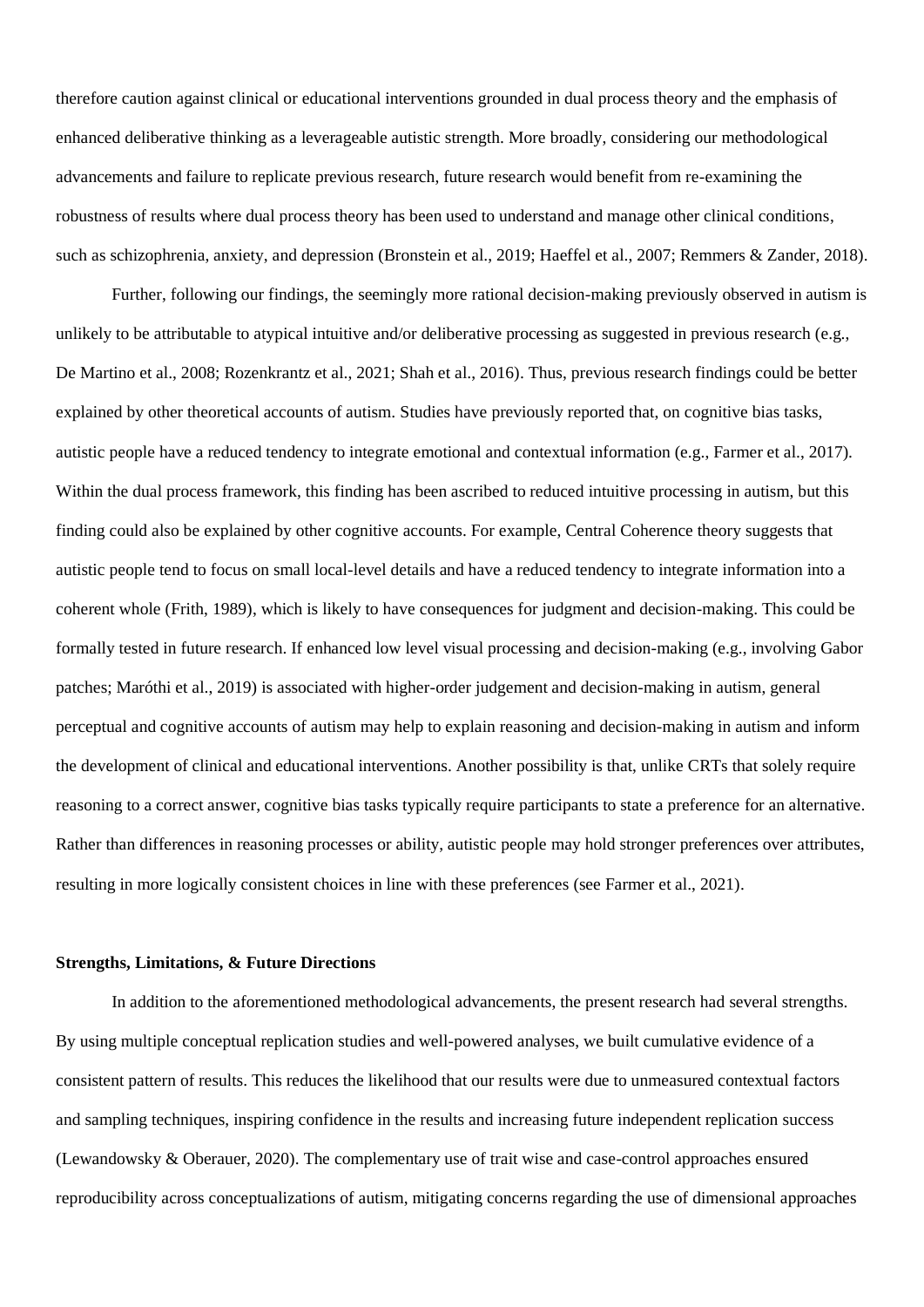to study discrete conditions (see Happé & Frith, 2020). We ensured our studies were appropriately powered for planned analyses but also for conceptual replications of previous research (Camerer et al., 2018). This resulted in an overall sample of 1192 participants, with 991 in our largest analysis (Study 4b), which is far greater than most autismfocused cognitive research. Indeed, our group comparisons (Studies 4a and 4b) are some of the largest on autismrelated cognition in adulthood.

The novel use of Bayesian modelling was also a strength. Previously, null relationships between autism and deliberative thinking had been reported (Brosnan et al., 2017; Levin et al., 2015), though it remained unclear if this was due to low statistical power or a true null result. Our Bayesian analyses allowed us to interpret these findings, suggesting that the present data offered considerable evidence in support of the null. Bayesian analyses were therefore critical for the interpretation of our findings. Following a growing appreciation of Bayesian hypothesis testing to advance autism-related theories (e.g., Nicholson et al., 2018) and replication efforts (e.g., Colling & Szucs, 2018), we suggest that Bayesian statistics have value in moving beyond the classical focus on differences in abnormal psychology to build knowledge of unaffected processes in clinical populations. Such knowledge is critical for refining theoretical accounts, and a greater emphasis on similarities between clinical and non-clinical populations may improve attitudes and decrease stigma towards psychopathology (Hanel et al., 2019; Hanel & Shah, 2020).

In the present research, we prioritized the examination of the link between autism and intuition and deliberation, as measured using a limited range of cognitive and self-report measures in large online studies. However, these online methods precluded investigation of the neural and psychophysiological processes that have previously shed light on autism-related judgment and decision-making (De Martino et al., 2008; Farmer et al., 2021; Shah et al., 2016). It therefore remains possible that autistic people performed similarly to non-autistic people in the current studies by engaging alternative neurocognitive and intellectual processes, such as compensatory mechanisms (Dawson et al., 2007; Livingston et al., 2019, 2021). Moving forward, although autism-related links to intuitive and deliberative thinking are unlikely to be found, the use of more detailed intelligence and cognitive tasks and neuroimaging methods could interrogate future 'null' results at the neurocognitive level. Another limitation is that we did not account for the presence of other psychiatric conditions or traits that frequently co-occur with autism (Hollocks et al., 2019). Previous work has shown that alexithymia, anxiety, and ADHD traits are independently associated with atypical intuition, deliberation, and susceptibility to cognitive biases (Persson et al., 2020; Remmers & Zander, 2018; Rinaldi et al., 2017). Thus, to ensure our findings are not due to statistical suppressor effects, the relationships between autism and intuition and deliberation should be re-examined whilst also exploring the effects of co-occurring conditions. Having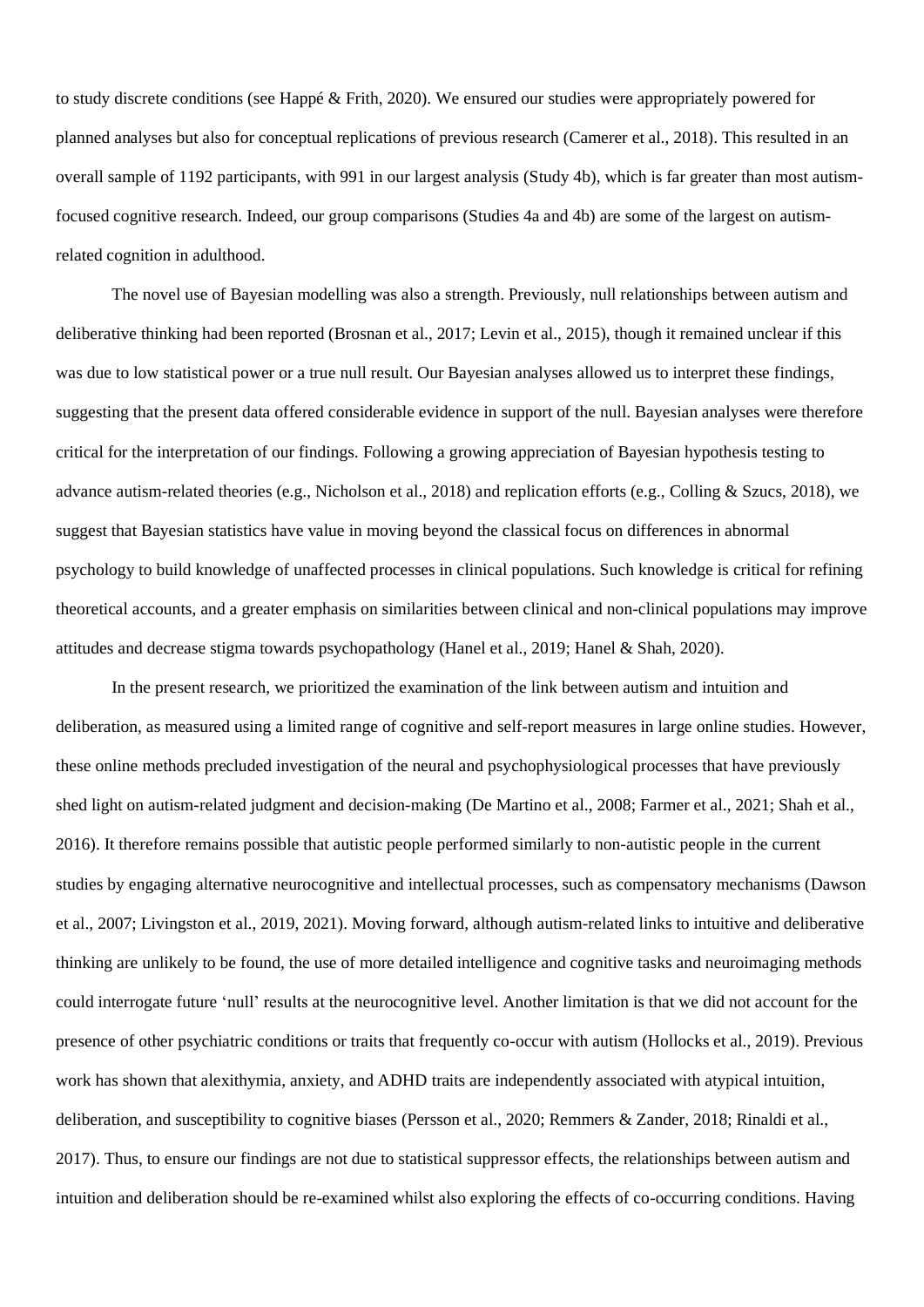established more robust effect sizes and Bayes Factors, future research could draw on our results to estimate the statistical power required, perhaps increasing the feasibility of such research.

## **Conclusion**

This research presents cumulative evidence that intuitive and deliberative processes are not atypical in autism. This represents a challenge to dual process accounts of autism, suggesting they have limited practical utility, particularly in clinical and educational practice. This research additionally offers broader insights into various methodological considerations, including measurement validity, replicability, and generalizability, towards improving the robustness of investigations on dual processing in clinical populations and atypical cognition more generally. Finally, this work demonstrates the need for the further study of intact processes in clinical populations, which can be facilitated by using Bayesian statistics to test and thereby refine theoretical accounts.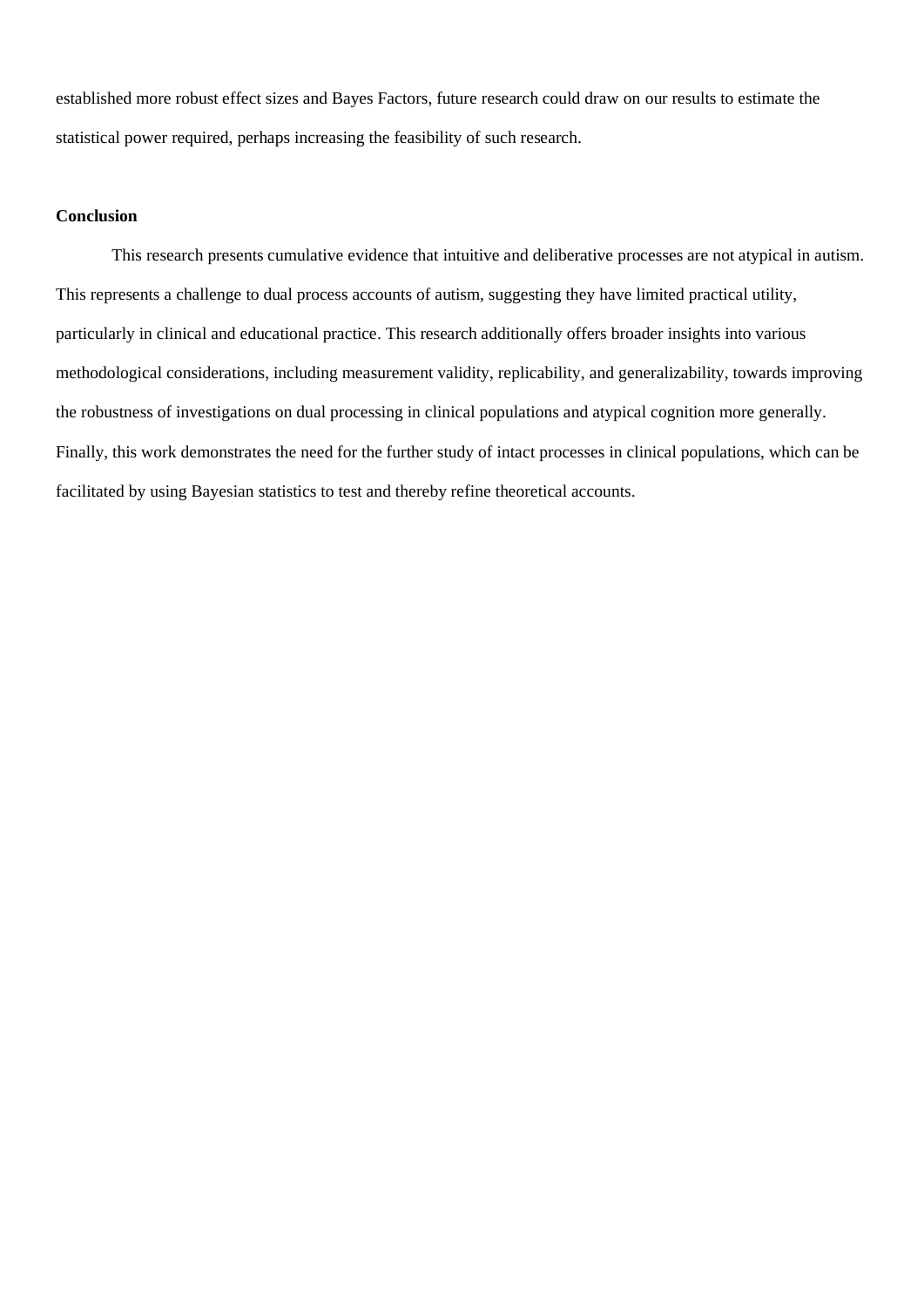### **References**

- American Psychiatric Association. (2013). *Diagnostic and Statistical Manual of Mental Disorders* (5th ed.). https://doi.org/10.1176/appi.books.9780890425596
- Ashwood, K. L., Gillan, N., Horder, J., Hayward, H., Woodhouse, E., McEwen, F. S., Findon, J., Eklund, H., Spain, D., Wilson, C. E., Cadman, T., Young, S., Stoencheva, V., Murphy, C. M., Robertson, D., Charman, T., Bolton, P., Glaser, K., Asherson, P., … Murphy, D. G. (2016). Predicting the diagnosis of autism in adults using the Autism-Spectrum Quotient (AQ) questionnaire. *Psychological Medicine*, *46*(12), 2595-2604. <https://doi.org/10.1017/S0033291716001082>
- Bakker, M., & Wicherts, J. M. (2014). Outlier removal, sum scores, and the inflation of the type I error rate in independent samples t-tests: The power of alternatives and recommendations. Psychological Methods, 19(3), 409-427.
- Baron-Cohen, S., Wheelwright, S., Skinner, R., Martin, J., & Clubley, E. (2001). The autism-spectrum quotient (AQ): Evidence from asperger syndrome/high-functioning autism, males and females, scientists and mathematicians. *Journal of Autism and Developmental Disorders*, *31*(1), 5-17.
- Bialek, M., & Pennycook, G. (2018). The cognitive reflection test is robust to multiple exposures. *Behavior Research Methods*, *50*(5), 1953-1959.
- Blacksmith, N., Yang, Y., Behrend, T. S., & Ruark, G. A. (2019). Assessing the validity of inferences from scores on the cognitive reflection test. *Journal of Behavioral Decision Making*, *32*(5), 599-612. <https://doi.org/10.1002/bdm.2133>
- Bronstein, M. V., Pennycook, G., Joormann, J., Corlett, P. R., & Cannon, T. D. (2019). Dual-process theory, conflict processing, and delusional belief. *Clinical Psychology Review*, *72*, 101748. <https://doi.org/10.1016/j.cpr.2019.101748>
- Brosnan, M., Ashwin, C., & Lewton, M. (2017). Brief report: Intuitive and reflective reasoning in autism spectrum disorder. *Journal of Autism and Developmental Disorders*, *47*(8), 2595-2601. [https://doi.org/10.1007/s10803-](https://doi.org/10.1007/s10803-017-3131-3) [017-3131-3](https://doi.org/10.1007/s10803-017-3131-3)
- Brosnan, M., Lewton, M., & Ashwin, C. (2016). Reasoning on the autism spectrum: A dual process theory account. *Journal of Autism and Developmental Disorders*, *46*(6), 2115-2125.<https://doi.org/10.1007/s10803-016-2742-4>
- Camerer, C. F., Dreber, A., Holzmeister, F., Ho, T.-H., Huber, J., Johannesson, M., Kirchler, M., Nave, G., Nosek, B. A., Pfeiffer, T., Altmejd, A., Buttrick, N., Chan, T., Chen, Y., Forsell, E., Gampa, A., Heikensten, E., Hummer,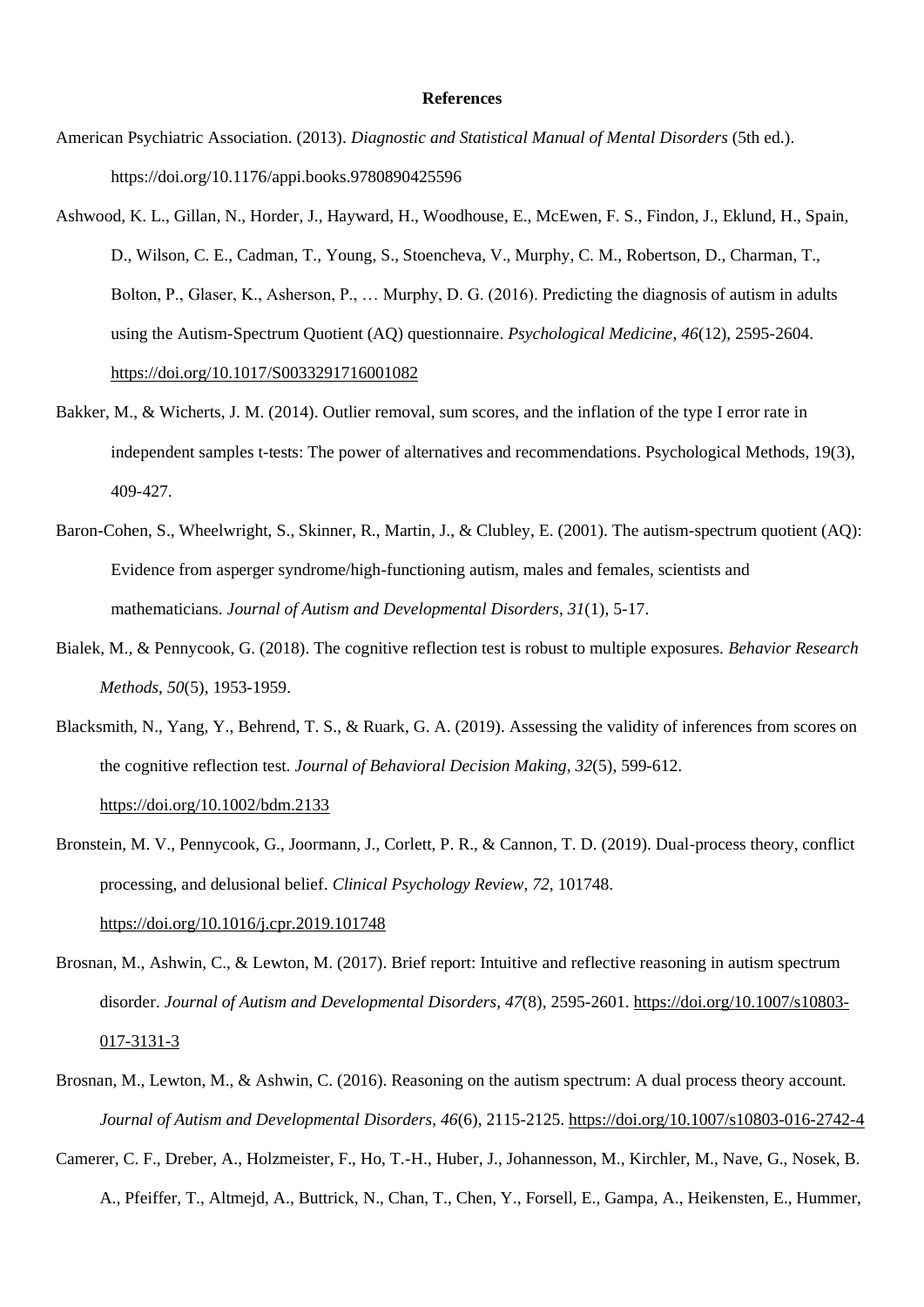L., Imai, T., … Wu, H. (2018). Evaluating the replicability of social science experiments in Nature and Science between 2010 and 2015. *Nature Human Behaviour*, *2*(9), 637-644.<https://doi.org/10.1038/s41562-018-0399-z>

- Clutterbuck, R. A., Callan, M. J., Taylor, E. C., Livingston, L. A., & Shah, P. (2021). Development and validation of the Four-Item Mentalising Index. *Psychological Assessment* <https://doi.org/10.1037/pas0001004>
- Colling, L. J., & Szűcs, D. (2018). Statistical inference and the replication crisis. *Review of Philosophy and Psychology*[. https://doi.org/10.1007/s13164-018-0421-4](https://doi.org/10.1007/s13164-018-0421-4)
- Condon, D. M., & Revelle, W. (2014). The International Cognitive Ability Resource: Development and initial validation of a public-domain measure. *Intelligence*, *43*, 52-64.
- Dawson, M., Soulières, I., Ann Gernsbacher, M., & Mottron, L. (2007). The level and nature of autistic intelligence. *Psychological Science*, *18*(8), 657–662.<https://doi.org/10.1111/j.1467-9280.2007.01954.x>
- De Martino, B., Harrison, N. A., Knafo, S., Bird, G., & Dolan, R. J. (2008). Explaining enhanced logical consistency during decision making in autism. *Journal of Neuroscience*, *28*(42), 10746-10750. <https://doi.org/10.1523/JNEUROSCI.2895-08.2008>
- DuBois, D., Ameis, S. H., Lai, M. C., Casanova, M. F., & Desarkar, P. (2016). Interoception in autism spectrum disorder: A review. *International Journal of Developmental Neuroscience*, *52*, 104-111.
- Dunn, B. D., Galton, H. C., Morgan, R., Evans, D., Oliver, C., Meyer, M., Cusack, R., Lawrence, A. D., & Dalgleish, T. (2010). Listening to your heart: How interoception shapes emotion experience and intuitive decision making. *Psychological Science*, *21*(12), 1835-1844[. https://doi.org/10.1177/0956797610389191](https://doi.org/10.1177/0956797610389191)
- Dworak, E. M., Revelle, W., Doebler, P., & Condon, D. M. (2020). Using the International Cognitive Ability Resource as an open source tool to explore individual differences in cognitive ability. *Personality and Individual Differences*, 109906.<https://doi.org/10.1016/j.paid.2020.109906>
- Erceg, N., Galic, Z., & Ružojčić, M. (2020). A reflection on cognitive reflection testing convergent/divergent validity of two measures of cognitive reflection. *Judgment and Decision Making*, *15*(5), 741-755.
- Evans, J. St. B. T. (2011). Dual-process theories of reasoning: Contemporary issues and developmental applications. *Developmental Review*, *31*(2), 86–102.<https://doi.org/10.1016/j.dr.2011.07.007>
- Evans, J. St. B. T., & Stanovich, K. E. (2013). Dual-Process theories of higher cognition: Advancing the debate. *Perspectives on Psychological Science*, *8*(3), 223-241[. https://doi.org/10.1177/1745691612460685](https://doi.org/10.1177/1745691612460685)
- Farmer, G. D., Baron-Cohen, S., & Skylark, W. J. (2017). People with autism spectrum conditions make more consistent decisions. *Psychological Science*, *28*(8), 1067-1076.<https://doi.org/10.1177/0956797617694867>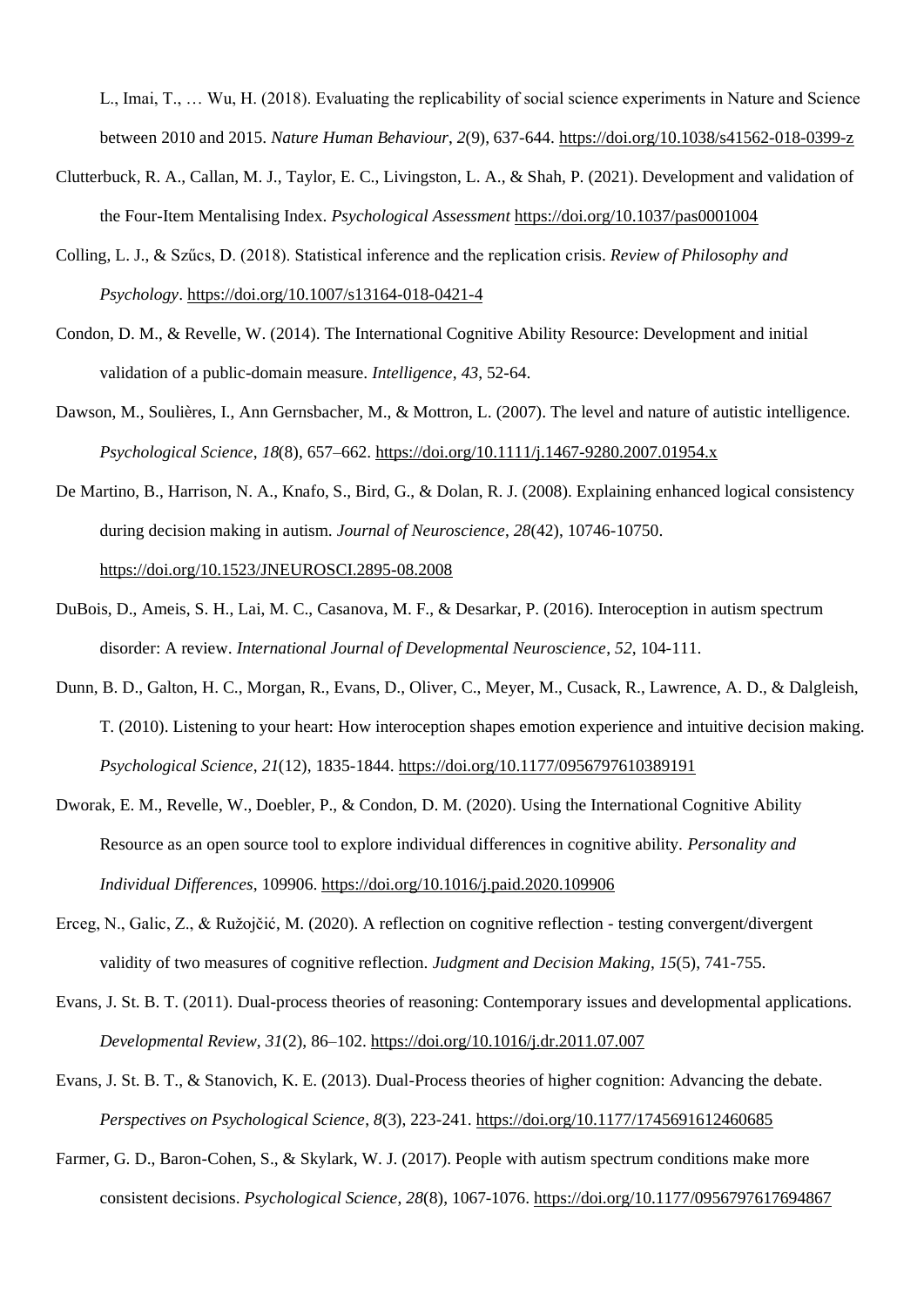Farmer, G. D., Smith, P., Baron-Cohen, S., & Skylark, W. J. (2021). The effect of autism on information sampling during decision-making: An eye-tracking study. *Judgment and Decision Making*, *16*(3), 614-637.

Frederick, S. (2005). Cognitive reflection and decision making. *Journal of Economic Perspectives*, *19*(4), 25-42. Frith, U. (1989). *Autism: Explaining the Enigma.* Blackwell.

- Fujino, J., Tei, S., Itahashi, T., Aoki, Y., Ohta, H., Kanai, C., Kubota, M., Hashimoto, R., Nakamura, M., Kato, N., & Takahashi, H. (2019). Sunk cost effect in individuals with autism spectrum disorder. *Journal of Autism and Developmental Disorders*, *49*(1), 1-10.<https://doi.org/10.1007/s10803-018-3679-6>
- Grove, R., Baillie, A., Allison, C., Baron-Cohen, S., & Hoekstra, R. A. (2013). Empathizing, systemizing, and autistic traits: Latent structure in individuals with autism, their parents, and general population controls. *Journal of Abnormal Psychology*, *122*(2), 600-609.<https://doi.org/10.1037/a0031919>
- Haeffel, G. J., Abramson, L. Y., Brazy, P. C., Shah, J. Y., Teachman, B. A., & Nosek, B. A. (2007). Explicit and implicit cognition: A preliminary test of a dual-process theory of cognitive vulnerability to depression. *Behaviour Research and Therapy*, *45*(6), 1155-1167.
- Haigh, M. (2016). Has the standard cognitive reflection test become a victim of its own success? *Advances in Cognitive Psychology*, *12*(3), 145-149[. https://doi.org/10.5709/acp-0193-5](https://doi.org/10.5709/acp-0193-5)
- Hanel, P. H. P., Maio, G. R., & Manstead, A. S. R. (2019). A new way to look at the data: Similarities between groups of people are large and important. *Journal of Personality and Social Psychology*, *116*(4), 541-562. <https://doi.org/10.1037/pspi0000154>
- Hanel, P. H. P., & Vione, K. C. (2016). Do student samples provide an accurate estimate of the general public? *PloS One*, *11*(12), e0168354.<https://doi.org/10.1371/journal.pone.0168354>
- Hanel, P. H. P. & Shah, P. (2020). Simplifying the measurement of attitudes towards autistic people. *Experimental Results*, *1*.<https://doi.org/10.1017/exp.2020.36>
- Happé, F., & Frith, U. (2020). Annual Research Review: Looking back to look forward–changes in the concept of autism and implications for future research. *Journal of Child Psychology and Psychiatry*, *61*(3), 218-232.
- Hollocks, M. J., Lerh, J. W., Magiati, I., Meiser-Stedman, R., & Brugha, T. S. (2019). Anxiety and depression in adults with autism spectrum disorder: a systematic review and meta-analysis. *Psychological Medicine*, *49*(4), 559-572.
- Hoppe, E. I., & Kusterer, D. J. (2011). Behavioral biases and cognitive reflection. *Economics Letters*, *110*(2), 97-100. <https://doi.org/10.1016/j.econlet.2010.11.015>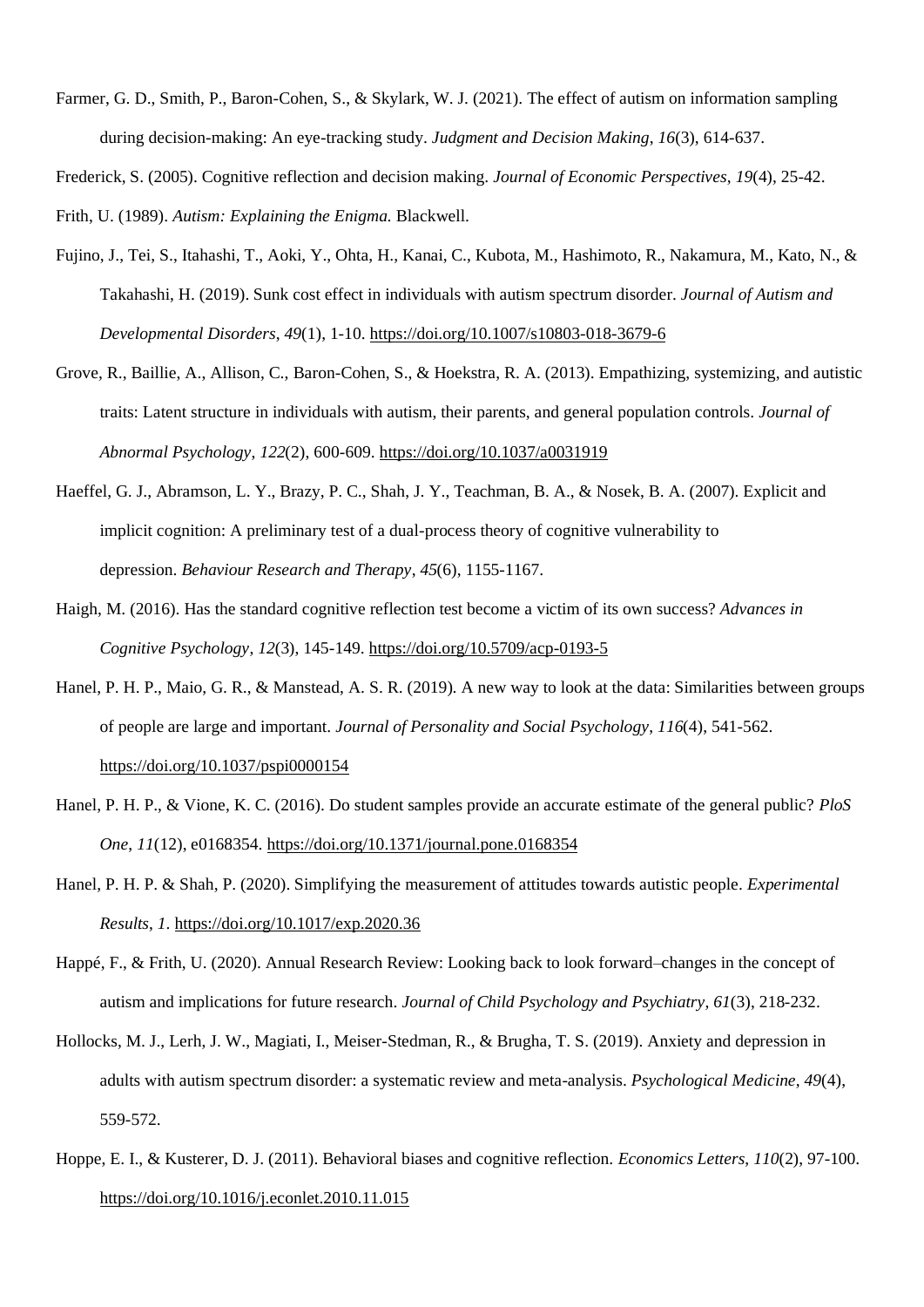- Huntley, M. K., Black, M. H., Jones, M., Falkmer, M., Lee, E. A. L., Tan, T., Picen, T., Thompson, M., New, M., Heasman, B., Smith, E., Bölte, S., & Girdler, S. (2019). *Action Briefing: Strengths-Based Approaches.* Autistica.
- JASP Team (2019). *JASP (Version 0.11.1)* [Computer software].
- Jackson, S. A., Kleitman, S., Howie, P., & Stankov, L. (2016). Cognitive abilities, monitoring confidence, and control thresholds explain individual differences in heuristics and biases. *Frontiers in Psychology*, *7*. <https://doi.org/10.3389/fpsyg.2016.01559>
- Juanchich, M., Sirota, M., Jolles, D., & Whiley, L. A. (2021). Are COVID-19 conspiracies a threat to public health? Psychological characteristics and health protective behaviours of believers. *European Journal of Social Psychology*[, https://doi.org/10.1002/ejsp.2796](https://doi.org/10.1002/ejsp.2796)
- Levin, I. P., Gaeth, G. J., Foley-Nicpon, M., Yegorova, V., Cederberg, C., & Yan, H. (2015). Extending decision making competence to special populations: A pilot study of persons on the autism spectrum. *Frontiers in Psychology, 6*(539). https://doi.org/10.3389/fpsyg.2015.00539
- Lewandowsky, S., & Oberauer, K. (2020). Low replicability can support robust and efficient science. *Nature Communications*, *11*(1), 358[. https://doi.org/10.1038/s41467-019-14203-0](https://doi.org/10.1038/s41467-019-14203-0)
- Lewton, M., Ashwin, C., & Brosnan, M. (2019). Syllogistic reasoning reveals reduced bias in people with higher autistic-like traits from the general population. *Autism*, *23*(5), 1311-1321. <https://doi.org/10.1177/1362361318808779>
- Lind, S. E., Williams, D. M., Nicholson, T., Grainger, C., & Carruthers, P. (2020). The self-reference effect on memory is not diminished in autism: Three studies of incidental and explicit self-referential recognition memory in autistic and neurotypical adults and adolescents. *Journal of Abnormal Psychology*, *129*(2), 224-236. <https://doi.org/10.1037/abn0000467>
- Livingston, L. A., Kumarendran, S. M., & Shah, P. (2021). Definition: Compensation. *Cortex*, *134*, 365. <https://doi.org/10.1016/j.cortex.2020.11.002>
- Livingston, L. A., Shah, P., & Happé, F. (2019). Compensatory strategies below the behavioural surface in autism: A qualitative study. *The Lancet Psychiatry*, *6*(9), 766-777. [https://doi.org/10.1016/S2215-0366\(19\)30224-X](https://doi.org/10.1016/S2215-0366(19)30224-X)
- Livingston, L. A., Shah, P., White, S., & Happé, F. (2021). Further developing the Frith-Happé animations: A quicker, more objective, and web-based test of theory of mind for autistic and non-autistic adults. *Autism Research*, *14* (9), 1905-1912.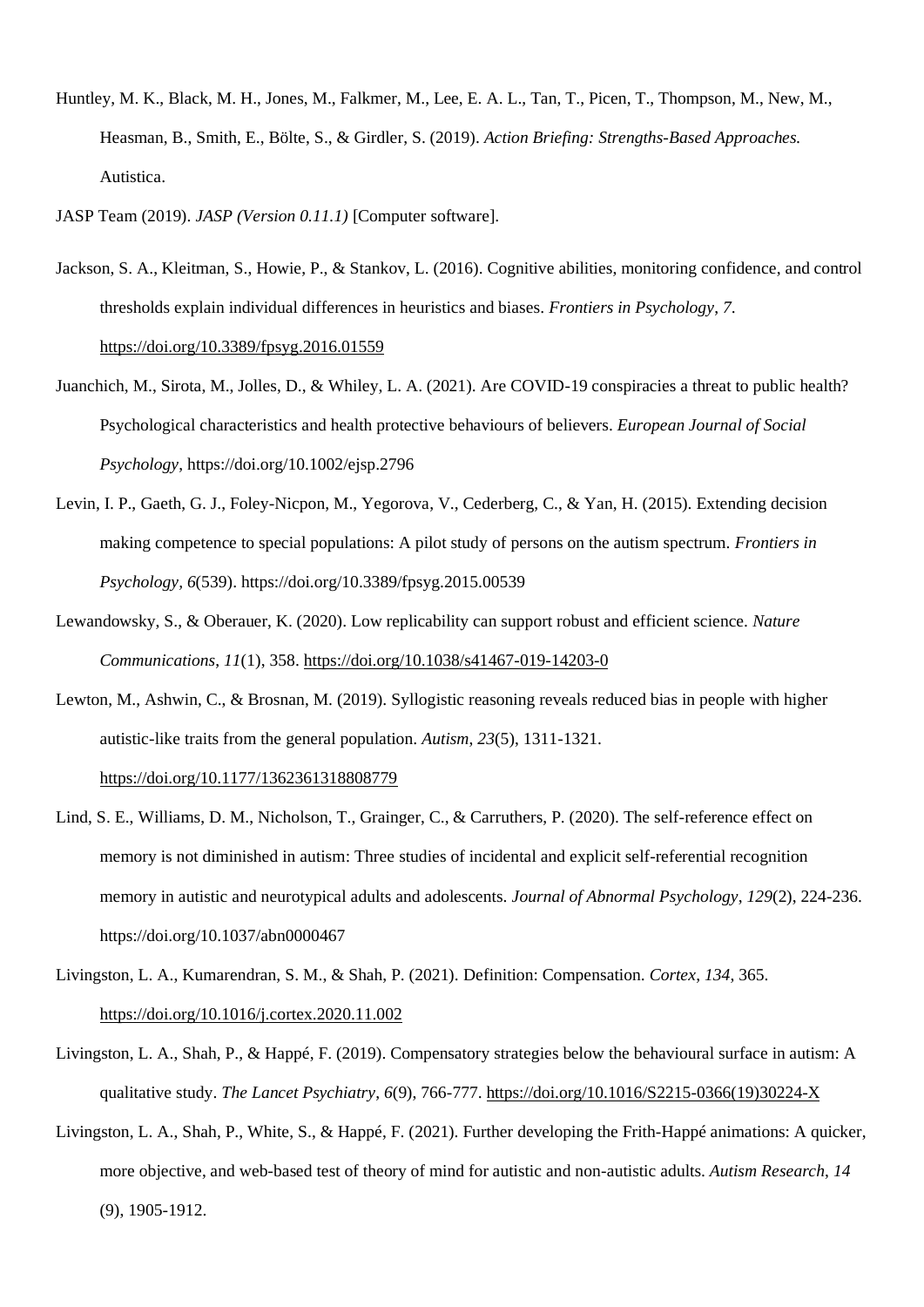- Lord, C., Risi, S., Lambrecht, L., Cook, E. H., Leventhal, B. L., DiLavore, P. C., Pickles, A., & Rutter, M. (2000). The autism diagnostic observation schedule - Generic: A standard measure of social and communication deficits associated with the spectrum of autism. *Journal of Autism and Developmental Disorders*, *30*, 205-223.
- Maróthi, R., Csigó, K., & Kéri, S. (2019). Early-stage vision and perceptual imagery in autism spectrum conditions. *Frontiers in Human Neuroscience*, *13*.<https://doi.org/10.3389/fnhum.2019.00337>
- Meyer, A., Zhou, E., & Frederick, S. (2018). The non-effects of repeated exposure to the Cognitive Reflection Test. *Judgment and Decision Making*, *13*(3), 246-259.

Milne, E., Gomez, R., Giannadou, A., & Jones, M. (2019). Atypical EEG in autism spectrum disorder: Comparing a dimensional and a categorical approach. *Journal of Abnormal Psychology*, *128*(5), 442-452. <https://doi.org/10.1037/abn0000436>

- Morsanyi, K., & Byrne, R. M. J. (Eds). (2020). *Thinking, Reasoning, and Decision Making in Autism.* Routledge.
- Newton, C., Feeney, J., & Pennycook, G. (2021, March 22). The Comprehensive Thinking Styles Questionnaire: A novel measure of intuitive-analytic thinking styles. https://doi.org/10.31234/osf.io/r5wez
- Nicholson, T. M., Williams, D. M., Grainger, C., Christensen, J. F., Calvo-Merino, B., & Gaigg, S. B. (2018). Interoceptive impairments do not lie at the heart of autism or alexithymia. *Journal of Abnormal Psychology*, *127*(6), 612-622.
- Oechssler, J., Roider, A., & Schmitz, P. W. (2009). Cognitive abilities and behavioral biases. *Journal of Economic Behavior & Organization*, *72*(1), 147-152.<https://doi.org/10.1016/j.jebo.2009.04.018>
- Oldrati, V., Patricelli, J., Colombo, B., & Antonietti, A. (2016). The role of dorsolateral prefrontal cortex in inhibition mechanism: A study on cognitive reflection test and similar tasks through neuromodulation. *Neuropsychologia*, *91*, 499-508.<https://doi.org/10.1016/j.neuropsychologia.2016.09.010>
- Osman, M. (2004). An evaluation of dual-process theories of reasoning. *Psychonomic Bulletin & Review*, *11*(6), 988- 1010.<https://doi.org/10.3758/BF03196730>

Otero, I., Salgado, J. F., & Moscoso, S. (2021). Criterion validity of cognitive reflection for predicting job performance and training proficiency: A meta-analysis. *Frontiers in Psychology*, *12*. <https://doi.org/10.3389/fpsyg.2021.668592>

Pacini, R., & Epstein, S. (1999). The relation of rational and experiential information processing styles to personality, basic beliefs, and the ratio-bias phenomenon. *Journal of Personality and Social Psychology, 76*(6), 972-987.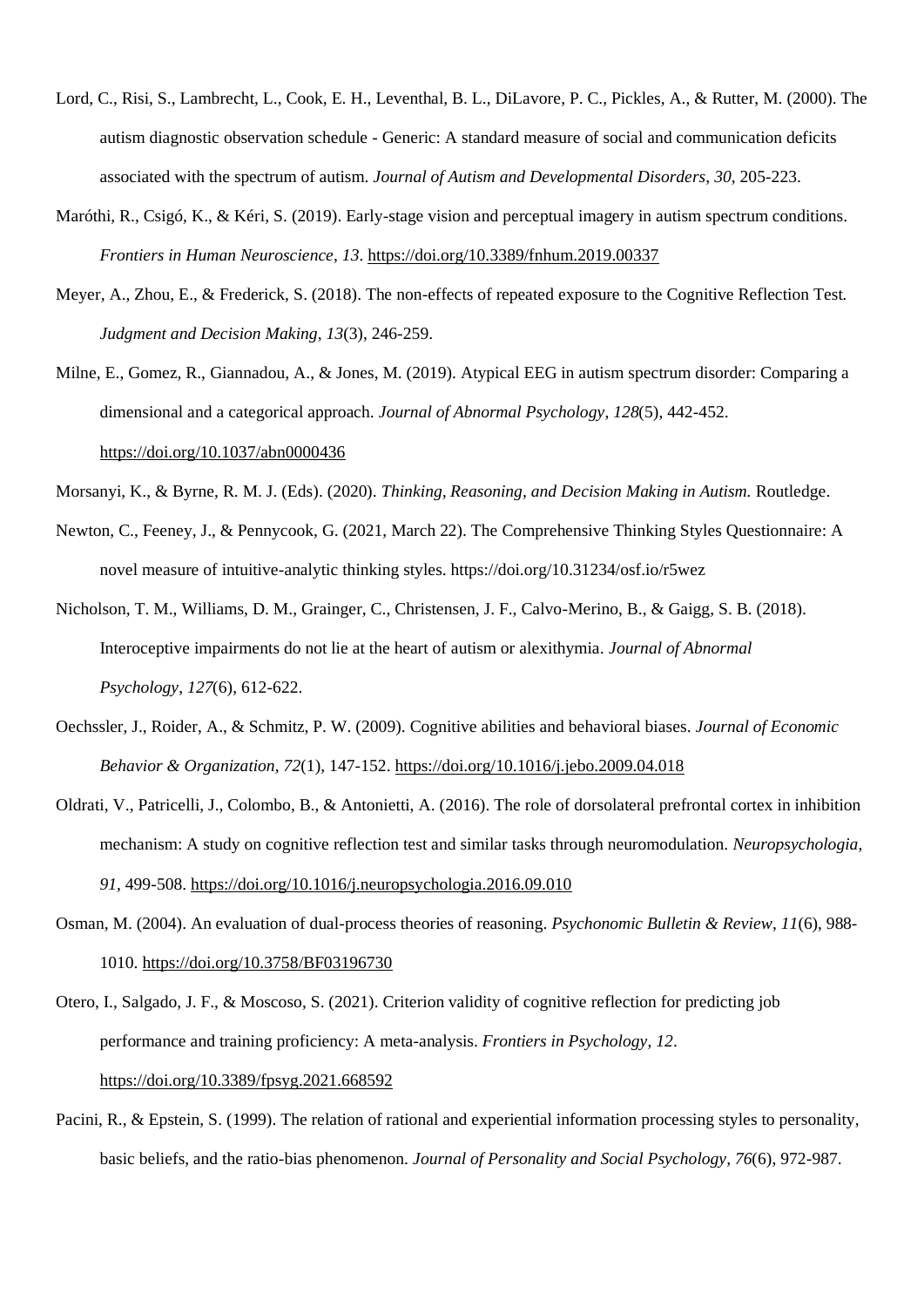- Pennycook, G., Fugelsang, J. A., & Koehler, D. J. (2015). Everyday consequences of analytic thinking. *Current Directions in Psychological Science*, *24*(6), 425-432[. https://doi.org/10.1177/0963721415604610](https://doi.org/10.1177/0963721415604610)
- Pennycook, G., McPhetres, J., Zhang, Y., Lu, J. G., & Rand, D. G. (2020). Fighting COVID-19 misinformation on social media: Experimental evidence for a scalable accuracy-nudge intervention. *Psychological Science*, *31*(7), 770-780.<https://doi.org/10.1177/0956797620939054>
- Persson, E., Heilig, M., Tinghög, G., & Capusan, A. J. (2020). Using quantitative trait in adults with ADHD to test predictions of dual-process theory. *Scientific Reports*, *10*(1), 1-14.
- Phillips, W. J., Fletcher, J. M., Marks, A. D. G., & Hine, D. W. (2016). Thinking styles and decision making: A metaanalysis. *Psychological Bulletin*, *142*(3), 260-290[. https://doi.org/10.1037/bul0000027](https://doi.org/10.1037/bul0000027)
- Piazza, J., & Sousa, P. (2014). Religiosity, political orientation, and consequentialist moral thinking. *Social Psychological and Personality Science*, *5*(3), 334-342.<https://doi.org/10.1177/1948550613492826>
- Prolific (2019, April 19) *How do I verify my account?* [https://participant-help.prolific.co/hc/en](https://participant-help.prolific.co/hc/en-gb/articles/360021786394-How-do-I-verify-my-account-)[gb/articles/360021786394-How-do-I-verify-my-account-](https://participant-help.prolific.co/hc/en-gb/articles/360021786394-How-do-I-verify-my-account-)
- Quintana, D. S., & Williams, D. R. (2018). Bayesian alternatives for common null-hypothesis significance tests in psychiatry: a non-technical guide using JASP. *BMC Psychiatry*, *18*(1), 178.
- Rand, D. G. (2016). Cooperation, fast and slow: Meta-analytic evidence for a theory of social heuristics and selfinterested deliberation. *Psychological Science*, *27*(9), 1192-1206.
- Remmers, C., & Zander, T. (2018). Why you don't see the forest for the trees when you are anxious: Anxiety impairs intuitive decision making. *Clinical Psychological Science*, *6*(1), 48-62. <https://doi.org/10.1177/2167702617728705>
- Rinaldi, R., Radian, V., Rossignol, M., Kandana Arachchige, K. G., & Lefebvre, L. (2017). Thinking about one's feelings: association between alexithymia and cognitive styles in a nonclinical population. *The Journal of Nervous and Mental Disease*, *205*(10), 812-815[. https://doi.org/10.1097/NMD.0000000000000721](https://doi.org/10.1097/NMD.0000000000000721)
- Ring, M., Derwent, C. L. T., Gaigg, S. B., & Bowler, D. M. (2017). Structural learning difficulties implicate altered hippocampal functioning in adults with autism spectrum disorder. *Journal of Abnormal Psychology*, *126*(6), 793-804.<https://doi.org/10.1037/abn0000277>
- Rouder, J. N., Morey, R. D., Speckman, P. L., & Province, J. M. (2012). Default Bayes factors for ANOVA designs. *Journal of Mathematical Psychology*, *56*(5), 356-374.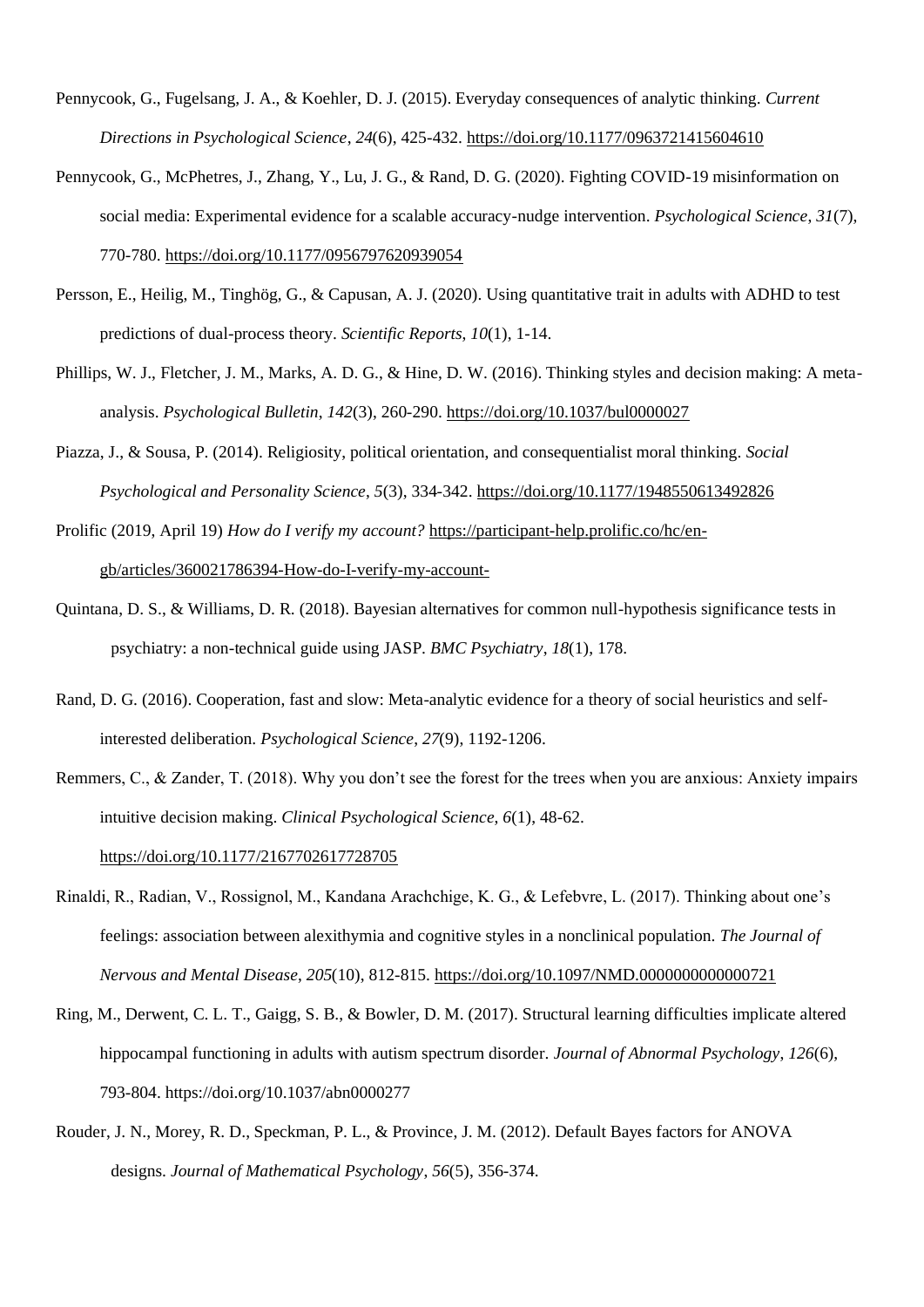- Rozenkrantz, L., D'Mello, A. M., & Gabrieli, J. D. (2021). Enhanced rationality in autism spectrum disorder. *Trends in Cognitive Sciences*, 25(8), 685-696.
- Ruzich, E., Allison, C., Smith, P., Watson, P., Auyeung, B., Ring, H., & Baron-Cohen, S. (2015). Measuring autistic traits in the general population: A systematic review of the Autism-Spectrum Quotient (AQ) in a nonclinical population sample of 6,900 typical adult males and females. *Molecular Autism*, *6*, 2.

<https://doi.org/10.1186/2040-2392-6-2>

- Sahuquillo-Leal, R., Ghosn, F., Moreno-Giménez, A., Almansa, B., Serrano-Lozano, E., Ferrín, M., Cañada-Martínez, A., Vento, M., & García-Blanco, A. (2020) Jumping to conclusions in autism: Integration of contextual information and confidence in decision-making processes. *European Child & Adolescent Psychiatry*, *29*, 959- 968.<https://doi.org/10.1007/s00787-019-01409-2>
- Shah, P., Catmur, C., & Bird, G. (2016). Emotional decision-making in autism spectrum disorder: The roles of interoception and alexithymia. *Molecular Autism*, *7*(1), 43.<https://doi.org/10.1186/s13229-016-0104-x>
- Sirota, M., Dewberry, C., Juanchich, M., Valuš, L., & Marshall, A. C. (2020). Measuring cognitive reflection without maths: Development and validation of the verbal cognitive reflection test. *Journal of Behavioral Decision Making*,<https://doi.org/10.1002/bdm.2213>
- Sirota, M., & Juanchich, M. (2011). Role of numeracy and cognitive reflection in Bayesian reasoning with natural frequencies. *Studia Psychologica*, *53*(2), 151-161.
- Sirota, M., & Juanchich, M. (2018). Effect of response format on cognitive reflection: Validating a two- and fouroption multiple choice question version of the Cognitive Reflection Test. *Behavior Research Methods*, *50*(6), 2511-2522.<https://doi.org/10.3758/s13428-018-1029-4>
- Šrol, J. (2018). Dissecting the expanded cognitive reflection test: An item response theory analysis. *Journal of Cognitive Psychology*, *30*(7), 643-655[. https://doi.org/10.1080/20445911.2018.1518327](https://doi.org/10.1080/20445911.2018.1518327)
- Stagnaro, M. N., Pennycook, G., & Rand, D. G. (2018). Performance on the Cognitive Reflection Test is stable across time. *Judgment and Decision Making*, *13*(3), 260-267.
- Stieger, S., & Reips, U.-D. (2016). A limitation of the Cognitive Reflection Test: Familiarity. *PeerJ*, *4*. <https://doi.org/10.7717/peerj.2395>
- Tackett, J. L., Lilienfeld, S. O., Patrick, C. J., Johnson, S. L., Krueger, R. F., Miller, J. D., Oltmanns, T. F., & Shrout, P. E. (2017). It's time to broaden the replicability conversation: Thoughts for and from clinical psychological science. *Perspectives on Psychological Science*, *12*(5), 742-756.<https://doi.org/10.1177/1745691617690042>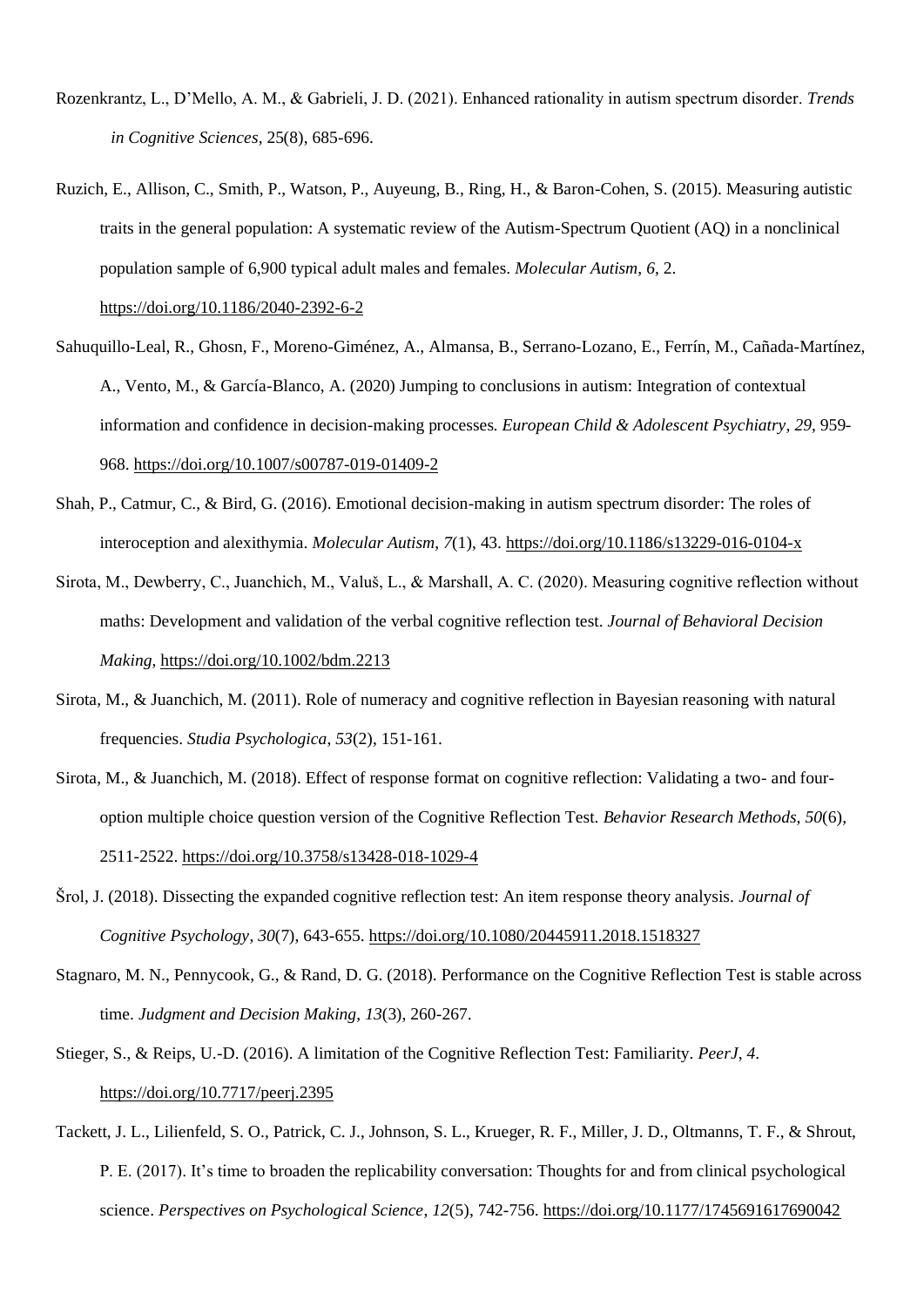- Taylor, E., Holt, R., Tavassoli, T., Ashwin, C., & Baron-Cohen, S. (2020). Revised scored Sensory Perception Quotient reveals sensory hypersensitivity in women with autism. *Molecular Autism*, *11*(1), 18. <https://doi.org/10.1186/s13229-019-0289-x>
- Taylor, E. C., Livingston, L. A., Callan, M. J., Ashwin, C., & Shah, P. (2021). Autonomic dysfunction in autism: The roles of anxiety, depression, and stress. *Autism*, *25*(3), 744-752. <https://doi.org/10.1177/1362361320985658>
- Taylor, E. C., Livingston, L. A., Callan, M. J., Hanel, P. H., & Shah, P. (2021). Do autistic traits predict proenvironmental attitudes and behaviors, and climate change belief? *Journal of Environmental Psychology*, 76, 101648. https://doi.org/10.1016/j.jenvp.2021.101648
- Toplak, M. E., West, R. F., & Stanovich, K. E. (2011). The Cognitive Reflection Test as a predictor of performance on heuristics-and-biases tasks. *Memory & Cognition*, *39*(7), 1275-1289. [https://doi.org/10.3758/s13421-011-0104-](https://doi.org/10.3758/s13421-011-0104-1) [1](https://doi.org/10.3758/s13421-011-0104-1)
- Toplak, M. E., West, R. F., & Stanovich, K. E. (2014). Assessing miserly information processing: An expansion of the Cognitive Reflection Test. *Thinking & Reasoning*, *20*(2), 147-168. <https://doi.org/10.1080/13546783.2013.844729>
- Van der Hallen, R., Evers, K., Brewaeys, K., Van den Noortgate, W., & Wagemans, J. (2015). Global processing takes time: A meta-analysis on local–global visual processing in ASD. *Psychological Bulletin*, *141*(3), 549-573. <https://doi.org/10.1037/bul0000004>
- Wagenmakers, E. J. (2007). A practical solution to the pervasive problems of *p* values. *Psychonomic Bulletin & Review*, *14*(5), 779-804.
- Wagenmakers, E. J., Marsman, M., Jamil, T., Ly, A., Verhagen, J., Love, J., Selker, R., Gronau, Q. F., Šmíra, M., Epskamp, S., Matzke, D., Rouder, J. N., & Morey, R. D. (2018). Bayesian inference for psychology. Part I: Theoretical advantages and practical ramifications. *Psychonomic Bulletin & Review*, *25*(1), 35-57.
- Wagenmakers, E. J., Wetzels, R., Borsboom, D., & Van Der Maas, H. L. (2011). Why psychologists must change the way they analyze their data: the case of psi: comment on Bem. *Journal of Personality and Social Psychology, 100*(3), 426-432.
- Woodbury-Smith, M. R., Robinson, J., Wheelwright, S., & Baron-Cohen, S. (2005). Screening adults for Asperger Syndrome using the AQ: A preliminary study of its diagnostic validity in clinical practice. *Journal of Autism and Developmental Disorders*, *35*(3), 331-335.<https://doi.org/10.1007/s10803-005-3300-7>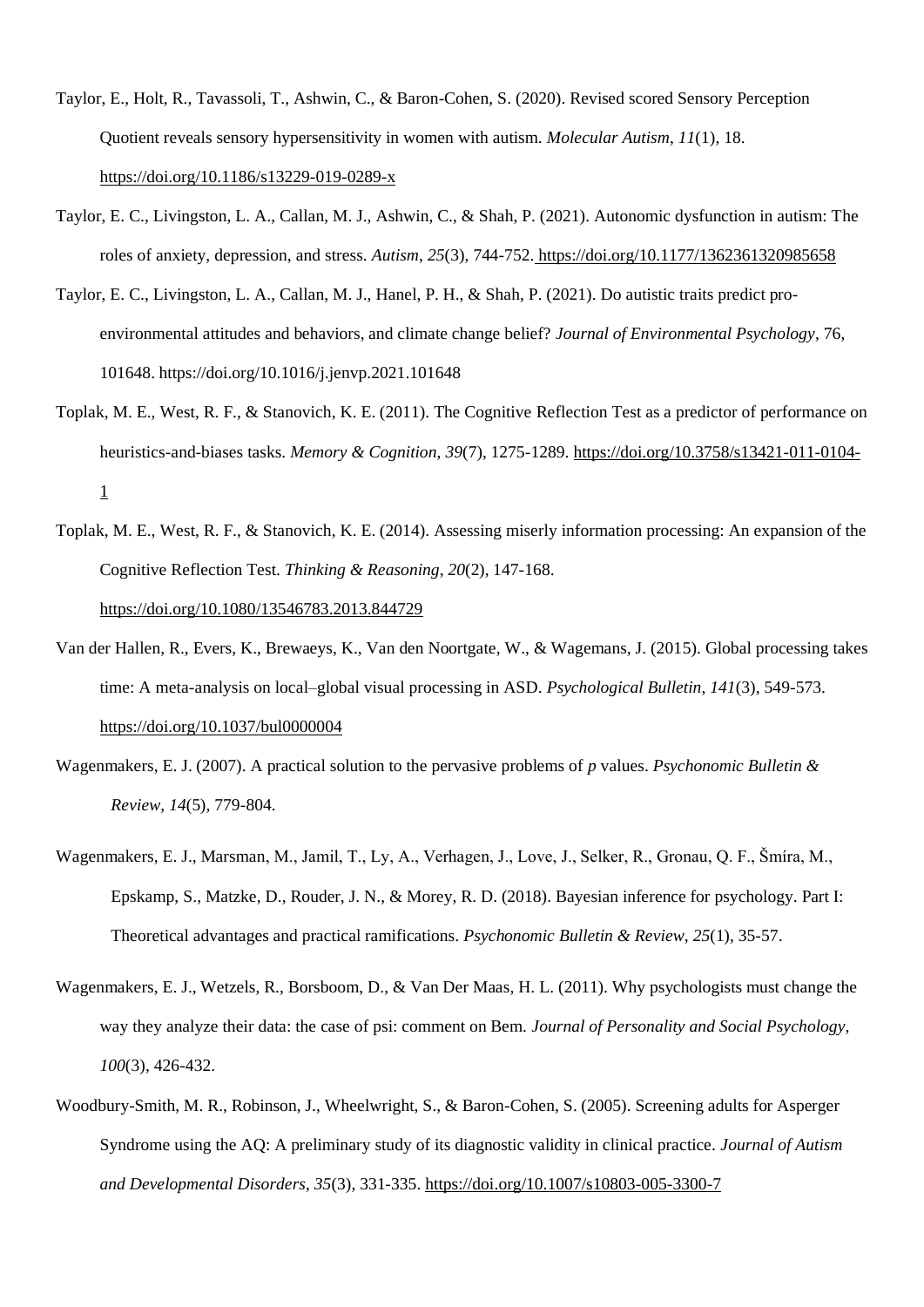World Health Organization. (2019). *International Statistical Classification of Diseases and Related Health* 

*Problems* (11th ed.). https://icd.who.int/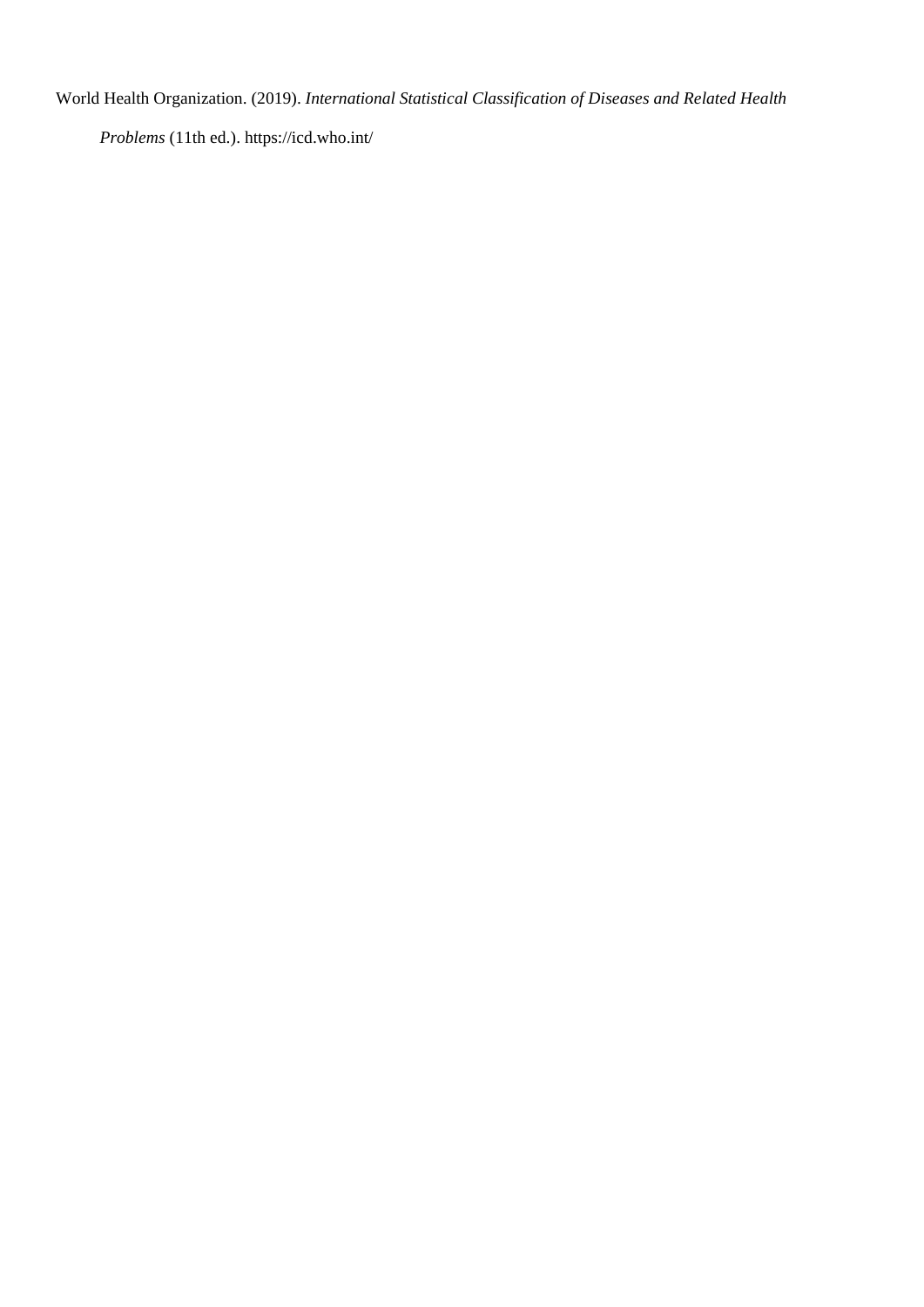### **Supplementary Material**

Taylor, E. C., Farmer, G. D., Livingston, L. A., Callan, M. J., & Shah, P. Rethinking Fast and Slow Processing in Autism. *Journal of Abnormal Psychology.*

#### **Multivariate Outliers and Non-Parametric Analyses**

Across all studies, we investigated multiple regression models for potential multivariate outliers (standardized residuals >±3 SDs) and influential data-points (Cook's Distance > 4/N). Using these cut-offs, a small number of potential outliers and influential data-points were identified. On close inspection, these were valid responses (no data entry errors or patterns of apparent random responding from participants), and because there were no 'extremely influential data-points' (Cook's Distances were only slightly over the cut-off and were continuously distributed), the results we report throughout are from analyses with the full dataset. Nonetheless, the same analyses performed using rank scores or non-parametric bootstrapping (see Bakker & Wicherts, 2014) yielded the same conclusions.

### **Bayesian Modelling**

Widely-used conventional statistical methods (i.e., frequentist analyses) involve null-hypothesis significance testing. However, there is a growing appreciation of the shortcomings of this approach, particularly when interpreting null effects (Wagenmakers, 2007). While it is possible to reject the null hypothesis using these tests, it is difficult to find support for the null hypothesis.

Bayesian inference is an alternative statistical approach that addresses this issue. The Bayes Factor (*BF10*) is a continuous measure of evidence describing the probability of obtaining the data under an explicitly outlined alternative hypothesis (*H<sub>1</sub>*) relative to the probability under the null hypothesis (*H<sub>0</sub>*): *BF*<sub>*10*</sub> = Pr (*D*|*H<sub>1</sub>*) / Pr (*D*|*H<sub>0</sub>*). A  $BF_{10}$  of 0.2, for example, indicates that the data observed are approximately  $5\times$  more likely under the null than alternative hypothesis. Following commonly accepted interpretations of *BF<sup>10</sup>* (see Table S2), this would indicate '*substantial*' evidence for the null hypothesis.

In Studies 1-3, we conducted Bayesian equivalents of conventional multiple regression analyses to quantify support for the two-tailed alternative hypothesis ( $H<sub>I</sub>$  = autistic traits are uniquely predictive of the outcome) relative to the null hypothesis ( $H_0$  = autistic traits are not uniquely predictive of the outcome), by comparing models with and without autistic traits included as a predictor. Likewise, in Study 4, we conducted Bayesian independent samples ttests to quantify support for the alternative hypothesis that autistic and non-autistic groups show mean differences in intuitive and deliberative thinking, relative to the null hypothesis that there are no group mean differences.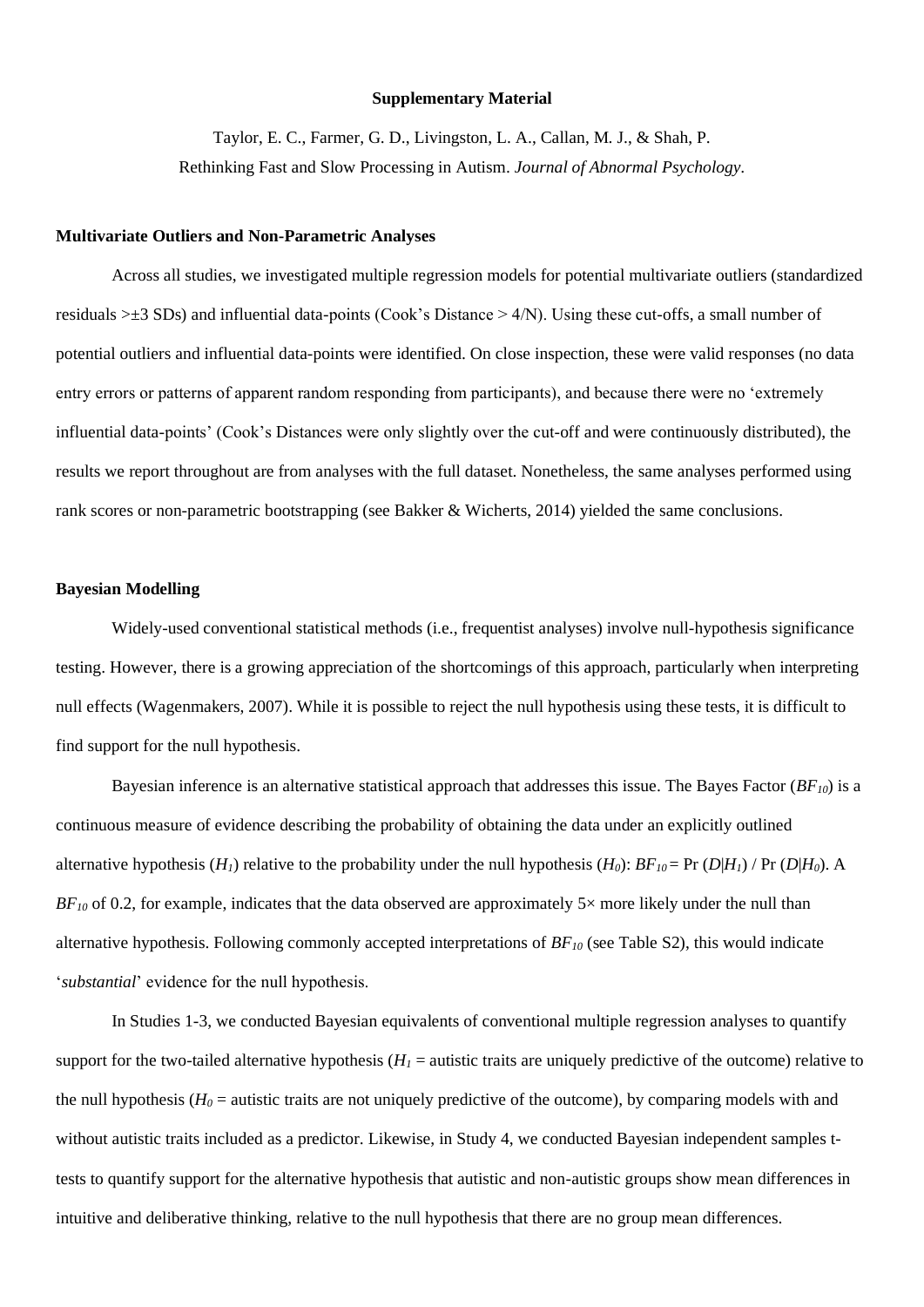Bayesian inference requires a prior probability distribution for the alternative hypothesis model parameters. *JASP* (JASP Team, 2019) provides default, broadly applicable, uninformative priors (see Quintana & Williams, 2018) that were used throughout our analyses. This approach to multivariate Bayesian analysis is recommended by Rouder et al. (2012) (see also, Wagenmakers et al. (2018) and Quintana and Williams (2018) for recent information regarding Bayesian inference).

### **REI Subscales**

The two scales of the Rational-Experiential Inventory (REI) comprise two 10-item subscales for independent assessment of ability and engagement in each of the two types of processing: Rational Engagement, Rational Ability, Experiential Engagement, and Experiential Ability. Table S10 reports exploratory regression analyses examining the unique contribution of autism (autistic traits in Studies 2 and 3; clinical diagnosis in Study 4a) to each of these REI subscales, after accounting for age, sex, and general cognitive ability. Across studies, autism was not a significant predictor of self-reported deliberative thinking, with Bayes Factors indicating 'anecdotal' to 'substantial' evidence for the null hypothesis. Autism was a significant negative predictor of self-reported deliberative thinking ability in Study 2, with 'substantial' evidence supporting this relationship. However, this finding was not reliably replicated in Study 3 or 4a, with autism only a marginally statistically significant predictor in Study 3 (with this result not robust to bootstrapping), and not consistently a significant predictor in Study 4a. Equally, Bayes Factors indicated 'no' evidence of a relationship and 'anecdotal' evidence in support of the null hypothesis in Studies 3 and 4a respectively. Across studies, autism was a significant negative predictor of both self-reported ability and engagement in intuitive thinking, with all Bayes Factors indicating 'extreme' evidence in support of these relationships.

#### **Exposure to CRT items**

Multiple regression analyses were conducted to test whether the (null) relationships between autism (AQ scores in Studies 2 and 3; clinical diagnosis in Study 4) and performance-based intuitive and deliberative thinking were dependent on exposure to CRT items. In addition to the primary predictor variables (autism, ICAR, sex and age), previous exposure and interaction terms for each of the primary predictors  $\times$  previous exposure were included in the models (Table S11). Across analyses, that pattern of results remained consistent with the primary analyses, and there were no significant interaction effects between autism and previous exposure. Thus, the primary findings are robust to, and not dependent on, previous experience with items on the CRTs.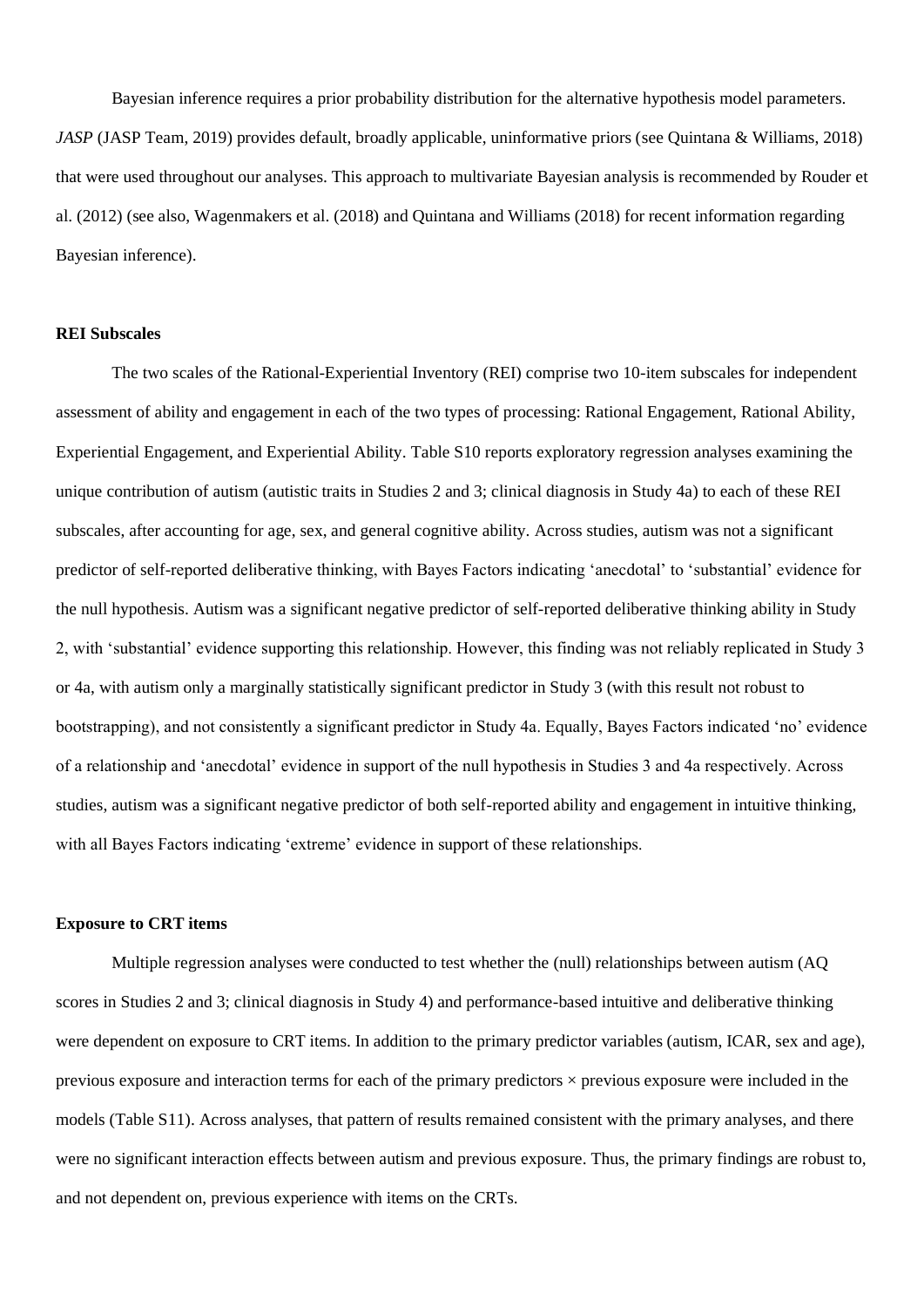Table S1.

| <b>Measure</b>                   | M(SD)         | 1      | $\overline{2}$ | 3      | 4      | 5      |
|----------------------------------|---------------|--------|----------------|--------|--------|--------|
| 1. Autistic Traits               | 20.34 (6.78)  |        |                |        |        |        |
| 2. Deliberative Thinking         | 1.29(1.17)    | .03    |                |        |        |        |
| 3. Intuitive Thinking            | 1.37(1.06)    | $-.06$ | $-.88*$        |        |        |        |
| 4. General Cognitive Ability     | 7.76(3.51)    | $-.10$ | $.66*$         | $-55*$ |        |        |
| 5. Sex (0 = Female, $1 = Male$ ) | 0.35(0.48)    | $.16*$ | $.22*$         | $-16*$ | $17*$  |        |
| 6. Age (Years)                   | 32.83 (12.25) | .03    | .09            | $-.07$ | $.23*$ | $-16*$ |
| <i>Note.</i> $* p < .05$         |               |        |                |        |        |        |

*Descriptive Statistics and Pearson's Correlations – Study 1*

Table S2.

*Interpreting Bayes Factors* 

| <b>Bayes Factor</b> $(BF_{10})$ | <b>Interpretation</b>                 |
|---------------------------------|---------------------------------------|
| >100                            | Extreme evidence for $H_1$            |
| $30 - 100$                      | Very strong evidence for $H_1$        |
| $10 - 30$                       | Strong evidence for $H_1$             |
| $3 - 10$                        | Substantial evidence for $H_1$        |
| $1 - 3$                         | Anecdotal evidence for $H_1$          |
| 1                               | No evidence                           |
| $0.33 - 1$                      | Anecdotal evidence for H <sub>0</sub> |
| $0.10 - 0.33$                   | Substantial evidence for $H_0$        |
| $0.033 - 0.10$                  | Strong evidence for $H_0$             |
| $0.01 - 0.033$                  | Very strong evidence for $H_0$        |
| < 0.01                          | Extreme evidence for $H_0$            |

*Note*. Adapted from Wagenmakers et al. (2011).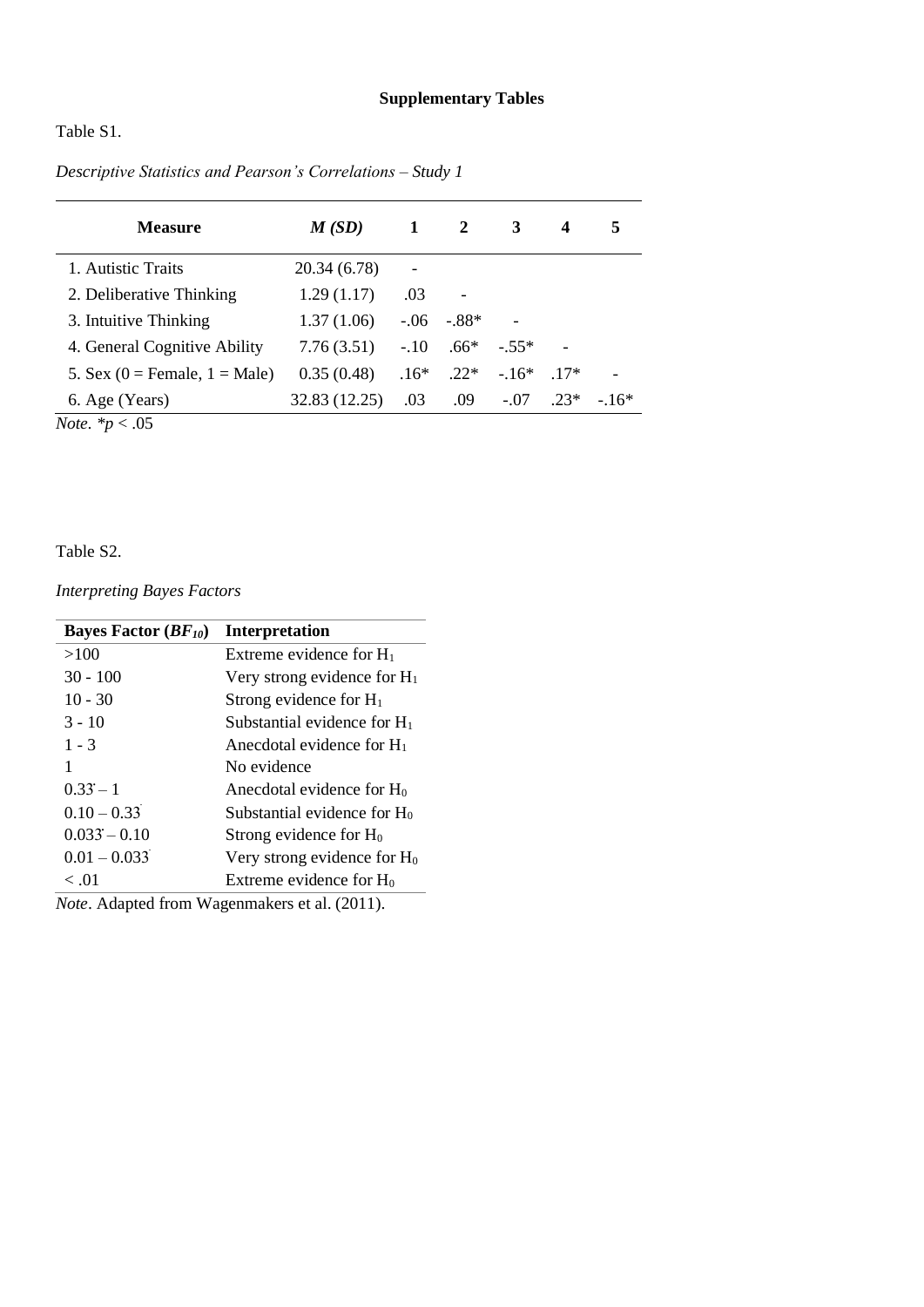## Table S3.

| <b>Measure</b>                   | M(SD)         | 1                            | 2       | 3       | $\overline{\mathbf{4}}$ | 5       | 6      | 7       | 8                        | 9      |
|----------------------------------|---------------|------------------------------|---------|---------|-------------------------|---------|--------|---------|--------------------------|--------|
| 1. Autistic Traits               | 17.43(7.18)   | $\qquad \qquad \blacksquare$ |         |         |                         |         |        |         |                          |        |
| 2. Self-Reported Deliberative    | 69.43 (10.22) | $-.05$                       |         |         |                         |         |        |         |                          |        |
| 3. Self-Reported Intuitive       | 67.62(10.85)  | $-.22*$                      | $.11*$  |         |                         |         |        |         |                          |        |
| 4. Numerical Deliberative        | 3.71(2.11)    | .05                          | $.28*$  | $-.07$  |                         |         |        |         |                          |        |
| 5. Numerical Intuitive           | 2.16(1.79)    | $-0.00$                      | $-.24*$ | .00.    | $-.85*$                 |         |        |         |                          |        |
| 6. Verbal Deliberative           | 6.98(2.54)    | .03                          | $.19*$  | .03     | $.45*$                  | $-.40*$ |        |         |                          |        |
| 7. Verbal Intuitive              | 2.02(1.90)    | $-0.06$                      | $-.12*$ | $-.03$  | $-.39*$                 | $.38*$  | $-91*$ |         |                          |        |
| 8. General Cognitive Ability     | 9.61(3.04)    | $.12*$                       | $.25*$  | $-.06$  | $.54*$                  | $-.44*$ | $.31*$ | $-.28*$ | $\overline{\phantom{a}}$ |        |
| 9. Sex (0 = Female, $1 = Male$ ) | 0.14(0.34)    | $.14*$                       | $.12*$  | $-.12*$ | $.24*$                  | $-.21*$ | .07    | $-.04$  | $.20*$                   |        |
| 10. Age (Years)                  | 18.70(1.26)   | .04                          | .06     | $-.03$  | .01                     | .00.    | $-14*$ | $.19*$  | .05                      | $.16*$ |

*Descriptive Statistics and Pearson's Correlations – Study 2*

*Note. \*p* < .05

Table S4.

*Descriptive Statistics and Pearson's Correlations – Study 3*

| <b>Measure</b>                   | M(SD)         | 1                        | $\mathbf{2}$ | 3       | $\boldsymbol{4}$ | 5       | 6      | 7       | 8      | 9      |
|----------------------------------|---------------|--------------------------|--------------|---------|------------------|---------|--------|---------|--------|--------|
| 1. Autistic Traits               | 21.09 (7.91)  | $\overline{\phantom{a}}$ |              |         |                  |         |        |         |        |        |
| 2. Self-Reported Deliberative    | 71.74 (11.81) | $-.04$                   |              |         |                  |         |        |         |        |        |
| 3. Self-Reported Intuitive       | 67.91 (11.59) | $-.31*$                  | $-.02$       |         |                  |         |        |         |        |        |
| 4. Numerical Deliberative        | 3.18(2.25)    | $.14*$                   | $.35*$       | $-.28*$ |                  |         |        |         |        |        |
| 5. Numerical Intuitive           | 2.56(1.81)    | $-.11*$                  | $-.31*$      | $.26*$  | $-86*$           |         |        |         |        |        |
| 6. Verbal Deliberative           | 6.62(2.85)    | .06                      | $.26*$       | $-14*$  | $.57*$           | $-.54*$ |        |         |        |        |
| 7. Verbal Intuitive              | 2.49(2.31)    | $-.07$                   | $-.21*$      | $.15*$  | $-.52*$          | $.51*$  | $-94*$ |         |        |        |
| 8. General Cognitive Ability     | 8.16(3.49)    | $.13*$                   | $.35*$       | $-.27*$ | $.62*$           | $-.49*$ | $.50*$ | $-43*$  |        |        |
| 9. Sex (0 = Female, $1 = Male$ ) | 0.48(0.50)    | $.12*$                   | $.10*$       | $-.26*$ | $.28*$           | $-.23*$ | $.14*$ | $-.15*$ | $17*$  |        |
| 10. Age (Years)                  | 36.38 (11.49) | .01                      | .06          | .01     | .02              | $-.05$  | .04    | $-.02$  | $-.05$ | $-.06$ |

*Note. \*p* < .05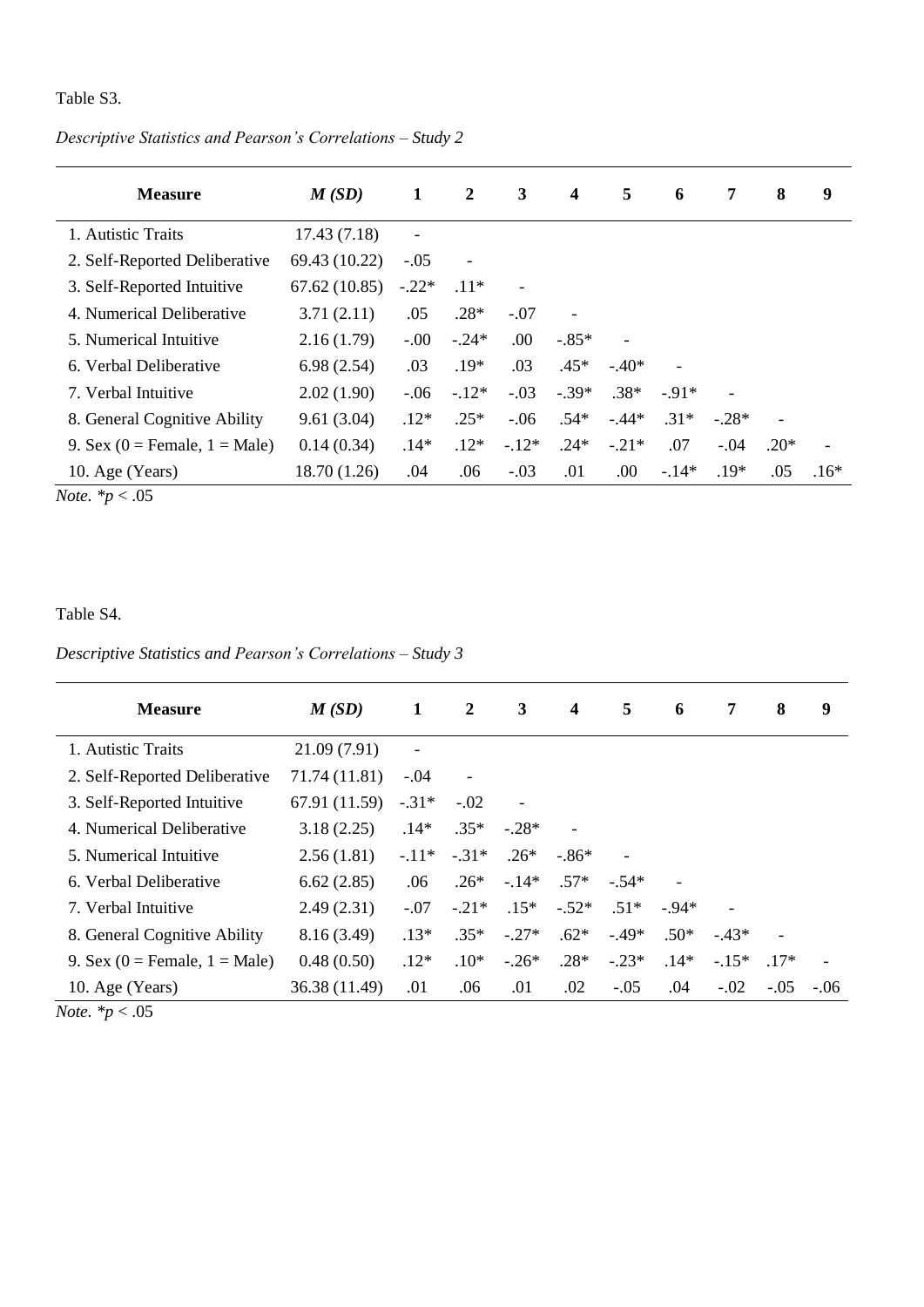## Table S5.

| ANCOVA Comparing Autistic and Non-Autistic Groups Accounting for Age, Sex, and General Cognitive Ability - |  |  |  |
|------------------------------------------------------------------------------------------------------------|--|--|--|
|------------------------------------------------------------------------------------------------------------|--|--|--|

### *Study 4a*

| Measure                    | <b>Group Comparisons</b> |                  |            |                    |  |  |  |  |  |
|----------------------------|--------------------------|------------------|------------|--------------------|--|--|--|--|--|
|                            | F                        | $\boldsymbol{p}$ | $\eta_p^2$ | $BF_{10}$          |  |  |  |  |  |
| Numerical Deliberative     | 2.08                     | -15              | 0.005      | 0.303              |  |  |  |  |  |
| Numerical Intuitive        | 3.65                     | .057             | 0.009      | 0.620              |  |  |  |  |  |
| Verbal Deliberative        | 2.07                     | -15              | 0.005      | 0.306              |  |  |  |  |  |
| Verbal Intuitive           | 1 2.7                    | -26              | 0.003      | 0.205              |  |  |  |  |  |
| Self-Reported Deliberative | 0.91                     | .34              | 0.002      | 0.163              |  |  |  |  |  |
| Self-Reported Intuitive    | 40.06                    | < 0.01           | 0.093      | $1.31\times10^{7}$ |  |  |  |  |  |

## Table S6.

*Group Means and Mean Differences between the Autistic and Non-Autistic Groups – Study 4a* 

| <b>Measure</b>             | <b>Autistic</b> | <b>Non-Autistic</b> | <b>Group Comparisons</b> |                  |                              |                    |  |  |  |
|----------------------------|-----------------|---------------------|--------------------------|------------------|------------------------------|--------------------|--|--|--|
|                            |                 |                     | t                        | $\boldsymbol{p}$ | $d$ [95% CI]                 | $BF_{10}$          |  |  |  |
| Numerical Deliberative     | 3.29(2.32)      | 3.13(2.26)          | 0.70                     | .49              | $0.07$ [-0.13, 0.27]         | 0.140              |  |  |  |
| Numerical Intuitive        | 2.33(1.68)      | 2.54(1.83)          | $-1.19$                  | .23              | $-0.12$ $[-0.32, 0.08]$      | 0.220              |  |  |  |
| Verbal Deliberative        | 6.13(3.29)      | 6.62(2.72)          | $-1.61$                  | .11              | $-0.16$ [ $-0.36$ , $0.04$ ] | 0.384              |  |  |  |
| Verbal Intuitive           | 2.80(2.56)      | 2.48(2.23)          | 1.33                     | .18              | $0.13$ [ $-0.06$ , $0.33$ ]  | 0.261              |  |  |  |
| Self-Reported Deliberative | 68.09 (14.23)   | 69.47 (11.11)       | $-1.09$                  | .28              | $-0.11$ $[-0.30, 0.09]$      | 0.195              |  |  |  |
| Self-Reported Intuitive    | 59.10 (14.87)   | 67.31 (11.74)       | $-6.13$                  | < 0.001          | $-0.61$ $[-0.81, -0.41]$     | $4.19\times10^{6}$ |  |  |  |

*Note.* Standard deviations are in parentheses. Independent samples t-tests are reported, and robust t-tests and Mann-Whitney U tests produced the same pattern of results.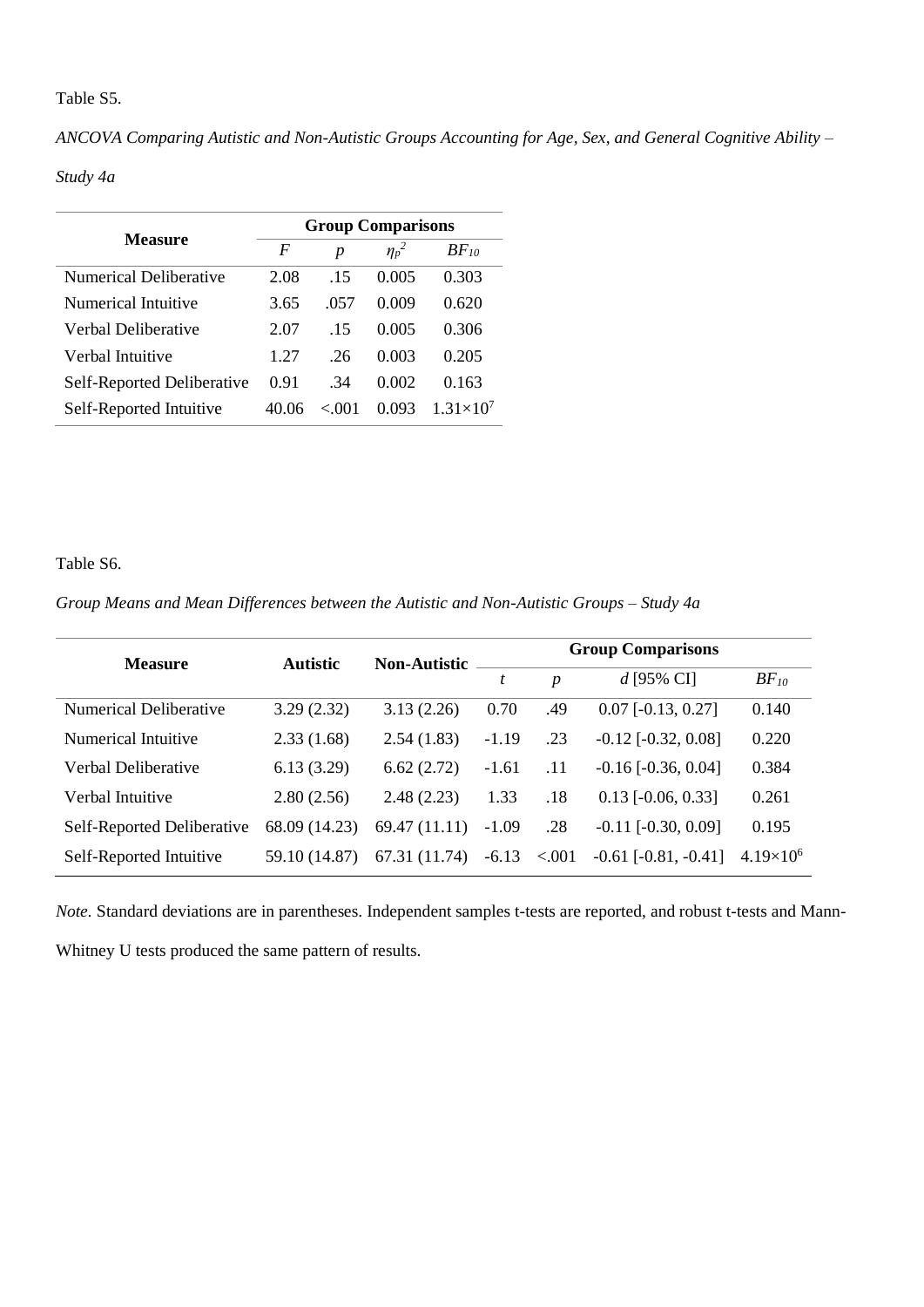Table S7.

*Pearson's Correlations after Collapsing across Groups – Study 4a*

| <b>Measure</b>                | 1                        | 2       | 3                        | 4       | 5       | 6      | 7      | 8       | 9      | 10                       |
|-------------------------------|--------------------------|---------|--------------------------|---------|---------|--------|--------|---------|--------|--------------------------|
| 1. Autism Diagnosis           | $\overline{\phantom{a}}$ |         |                          |         |         |        |        |         |        |                          |
| 2. Self-Reported Deliberative | $-.05$                   |         |                          |         |         |        |        |         |        |                          |
| 3. Self-Reported Intuitive    | $-.29*$                  | $-.08$  | $\overline{\phantom{0}}$ |         |         |        |        |         |        |                          |
| 4. Numerical Deliberative     | .03                      | $.29*$  | $-.24*$                  |         |         |        |        |         |        |                          |
| 5. Numerical Intuitive        | $-.06$                   | $-.23*$ | $.23*$                   | $-.85*$ |         |        |        |         |        |                          |
| 6. Verbal Deliberative        | $-.08$                   | $.29*$  | $-.10*$                  | $.58*$  | $-.52*$ |        |        |         |        |                          |
| 7. Verbal Intuitive           | .07                      | $-.26*$ | .08                      | $-.53*$ | $.48*$  | $-93*$ |        |         |        |                          |
| 8. Autistic Traits            | $.71*$                   | $-.03$  | $-.51*$                  | $.19*$  | $-.20*$ | .08    | $-.09$ |         |        |                          |
| 9. General Cognitive Ability  | $-.03$                   | $.28*$  | $-.21*$                  | $.63*$  | $-.54*$ | $.52*$ | $-46*$ | $.14*$  |        |                          |
| 10. Sex                       | .00                      | .04     | .02                      | $.15*$  | $-.11*$ | $-.02$ | $-.03$ | $-.06*$ | .03    | $\overline{\phantom{a}}$ |
| 11. Age (Years)               | $-.02$                   | .07     | $-.02$                   | $-.06$  | .00.    | .07    | $-.04$ | .09     | $-.09$ | $-.02$                   |

*Note.* Autistic = 1 and Non-Autistic = 0 when coding Autism Diagnosis. Males = 1 and Females = 0 when coding

participant sex.  $\frac{p}{p}$  < .05

Table S8.

*Participant Characteristics – Study 4b*

|                 | <b>AQ</b>        | $\boldsymbol{n}$ | Age (Years) |           |            | Sex ( <i>n</i> females, | <b>General Cognitive</b> |           | <b>Autistic Traits</b> |           |
|-----------------|------------------|------------------|-------------|-----------|------------|-------------------------|--------------------------|-----------|------------------------|-----------|
| <b>Analysis</b> | <b>Threshold</b> |                  |             |           |            | males, other)           | <b>Ability</b>           |           |                        |           |
|                 |                  | ASD, NA          | <b>ASD</b>  | <b>NA</b> | <b>ASD</b> | <b>NA</b>               | <b>ASD</b>               | <b>NA</b> | <b>ASD</b>             | <b>NA</b> |
| 1               | ASD $\geq$ 26    | 164, 164         | 28.91       | 28.57     | 93, 70, 1  | 93, 70, 1               | 8.81                     | 8.55      | 37.04                  | 16.52     |
|                 | NA < 26          |                  | (8.88)      | (9.06)    |            |                         | (3.75)                   | (3.49)    | (5.95)                 | (5.48)    |
| $\mathbf{2}$    | ASD $\geq$ 32    | 130, 130         | 29.55       | 31.40     | 79, 50, 1  | 82, 48, 0               | 9.00                     | 8.62      | 39.28                  | 16.75     |
|                 | NA < 26          |                  | (8.98)      | (11.81)   |            |                         | (3.67)                   | (3.18)    | (4.40)                 | (5.06)    |
| 3               | ASD $\geq$ 26    | 163, 603         | 28.93       | 26.77     | 93, 70     | 451, 152                | 8.79                     | 8.60      | 37.02                  | 16.26     |
|                 | NA < 26          |                  | (8.90)      | (11.79)   |            |                         | (3.75)                   | (3.29)    | (5.96)                 | (5.33)    |
| 4               | ASD $\geq$ 32    | 129, 603         | 29.58       | 26.77     | 79, 50     | 451, 152                | 8.98                     | 8.60      | 39.28                  | 16.26     |
|                 | NA < 26          |                  | (9.01)      | (11.79)   |            |                         | (3.68)                   | (3.29)    | (4.42)                 | (5.33)    |
| 5               | None.            | 991              | 27.68       |           |            | 653, 338                | 8.77                     |           | 22.23                  |           |
|                 | Continuous       |                  | (11.48)     |           |            |                         | (3.44)                   |           | (9.88)                 |           |
|                 | AQ score         |                  |             |           |            |                         |                          |           |                        |           |

*Note.* Values represent means with standard deviations in parentheses. Values for Analysis 5 are across the sample.

AQ: Autism-Spectrum Quotient; ASD: Autism Spectrum Disorder; NA: Non-Autistic.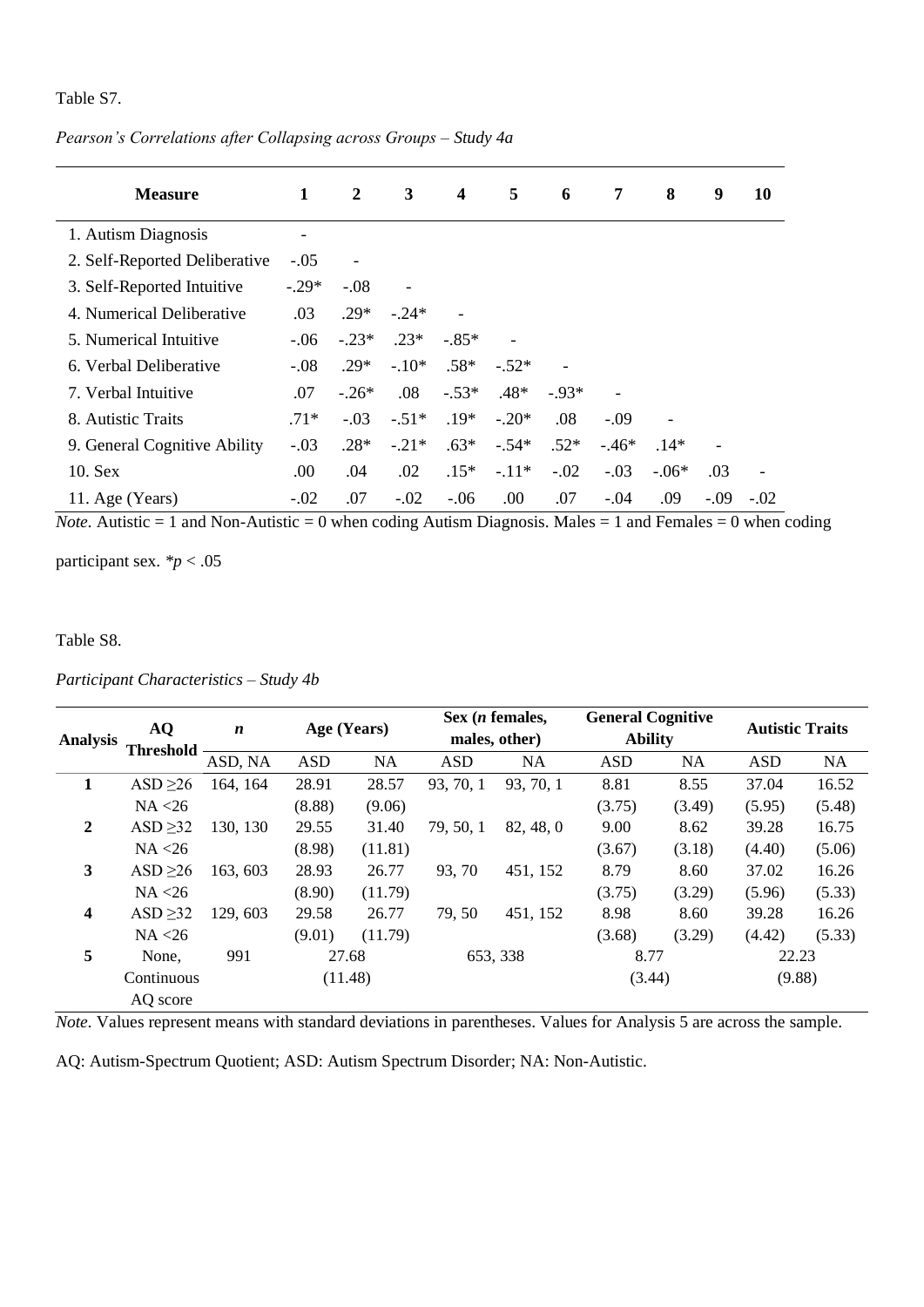# Table S9.

| <b>Analysis</b> | AQ            | $\boldsymbol{n}$ | Age (years) |         |                |           | <b>Sex</b> |                  |           | <b>General Cognitive Ability</b> |                  |                |           | <b>Autistic Traits</b> |         |      |                       |
|-----------------|---------------|------------------|-------------|---------|----------------|-----------|------------|------------------|-----------|----------------------------------|------------------|----------------|-----------|------------------------|---------|------|-----------------------|
|                 | Threshold-    | ASD, NA          |             | n       | $\overline{d}$ | $BF_{10}$ | $\chi^2$   | $\boldsymbol{p}$ | $BF_{10}$ |                                  | $\boldsymbol{p}$ | $\mathfrak{a}$ | $BF_{10}$ |                        |         |      | $BF_{10}$             |
|                 | ASD $\geq 26$ | 164, 164         | 0.34        | .73     | 0.04           | 0.13      | 0.00       | 1.00             | 0.01      | 0.66                             | .51              | 0.07           | 0.15      | 32.49                  | < 0.001 | 3.59 | $1.6\times10^{100}$   |
|                 | NA < 26       |                  |             |         |                |           |            |                  |           |                                  |                  |                |           |                        |         |      |                       |
| $\mathbf{2}$    | ASD $\geq$ 32 | 130, 130         | $-1.42$     | .16     | $-0.18$        | 0.35      | 0.09       | 0.58             | 0.01      | 0.90                             | .37              | 0.11           | 0.20      | 38.32                  | < 0.001 | 4.75 | $2.5 \times 10^{104}$ |
|                 | NA < 26       |                  |             |         |                |           |            |                  |           |                                  |                  |                |           |                        |         |      |                       |
| 3               | ASD $\geq 26$ | 163, 603         | 2.17        | $.030*$ | 0.19           | 0.96      | 19.61      | < 0.001          | 1156.73   | 0.63                             | .53              | 0.06           | 0.12      | 43.02                  | < 0.001 | 3.80 | $7.9\times10^{201}$   |
|                 | NA < 26       |                  |             |         |                |           |            |                  |           |                                  |                  |                |           |                        |         |      |                       |
| 4               | ASD > 32      | 129, 603         | 2.55        | $.011*$ | 0.25           | 2.48      | 9.77       | .002             | 11.77     | 1.15                             | .25              | 0.11           | 0.20      | 45.82                  | < 0.001 | 4.44 | $3.1\times10^{212}$   |
|                 | NA < 26       |                  |             |         |                |           |            |                  |           |                                  |                  |                |           |                        |         |      |                       |

*Mean Differences between Autistic (ASD) and Non-Autistic (NA) Groups – Study 4b*

*Note*. AQ: Autism-Spectrum Quotient.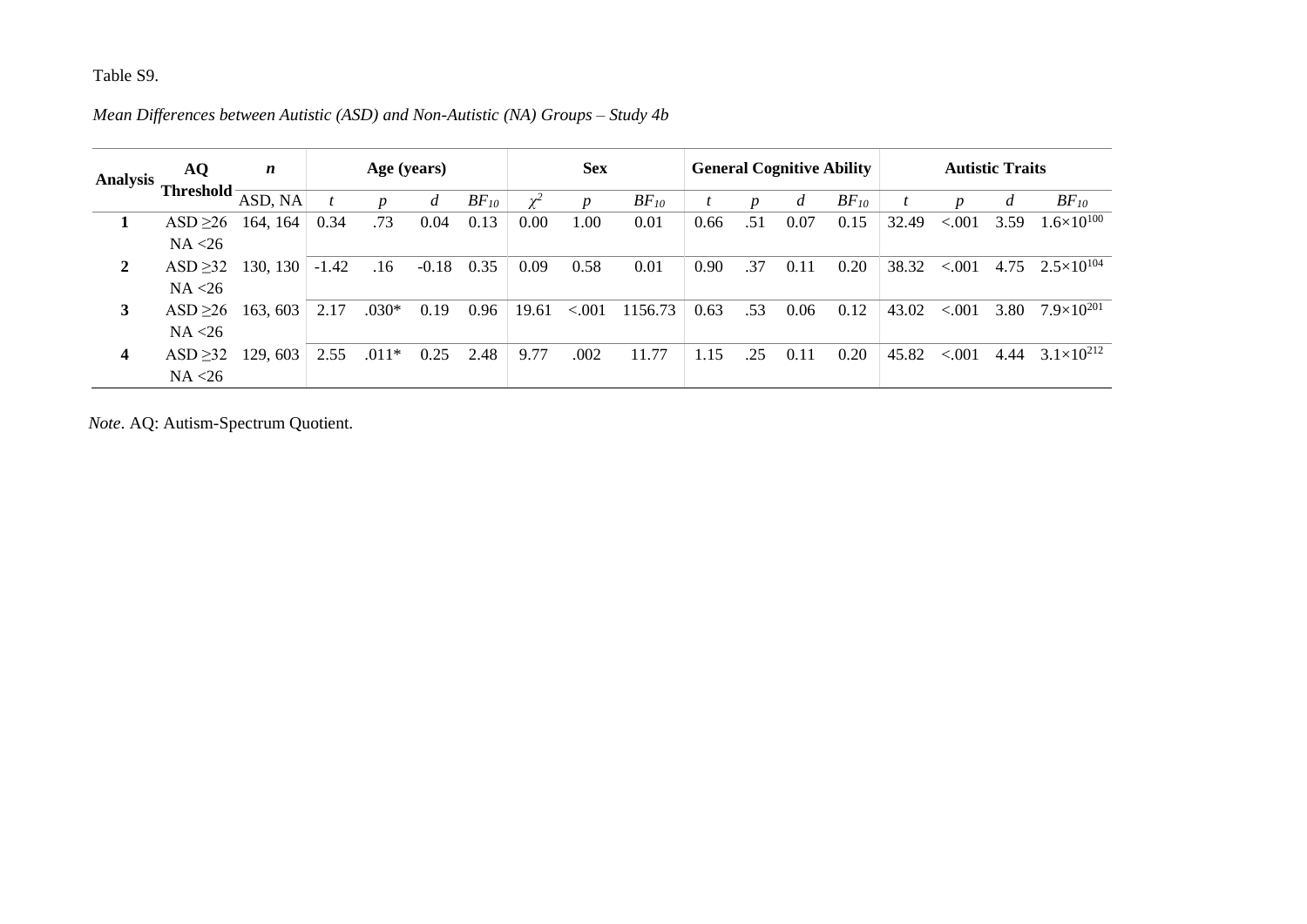## Table S10.

|                                                                                   |                                           |                                     | Study 2                                                             |                                   |                                                              |                      | Study 3                                     |                    | Study 4a                             |                              |                                                                         |                                                     |  |
|-----------------------------------------------------------------------------------|-------------------------------------------|-------------------------------------|---------------------------------------------------------------------|-----------------------------------|--------------------------------------------------------------|----------------------|---------------------------------------------|--------------------|--------------------------------------|------------------------------|-------------------------------------------------------------------------|-----------------------------------------------------|--|
| <b>Criterion</b><br><b>Predictors</b>                                             | B                                         | $SE_B$                              | $\beta$                                                             | $BF_{10}$                         | B                                                            | $SE_B$               | $\beta$                                     | $BF_{10}$          | B                                    | $SE_B$                       | $\beta$                                                                 | $BF_{10}$                                           |  |
| <b>Rational Engagement</b>                                                        |                                           |                                     |                                                                     |                                   |                                                              |                      |                                             |                    |                                      |                              |                                                                         |                                                     |  |
| Autism<br><b>General Cognitive Ability</b><br><b>Sex</b><br>Age (years)           | 0.43<br>0.37                              | $-0.03$ 0.04<br>0.90<br>$0.33$ 0.24 | $-0.04$<br>$0.10$ $0.22*$<br>0.02<br>0.07                           | 0.246                             | $-0.06$ 0.04<br>0.70<br>0.27<br>$0.04$ 0.03                  | 0.09<br>0.65         | $-0.07$<br>$0.36*$<br>0.02<br>0.06          | 0.377              |                                      | $-0.04$ 0.71<br>$-0.55$ 0.71 | $-0.00$<br>$0.58$ 0.10 $0.28*$<br>$-0.04$<br>$0.08$ 0.04 0.10*          | 0.110                                               |  |
| <b>Rational Ability</b>                                                           |                                           |                                     |                                                                     |                                   |                                                              |                      |                                             |                    |                                      |                              |                                                                         |                                                     |  |
| Autism<br><b>General Cognitive Ability</b><br><b>Sex</b><br>Age (years)           | 0.39<br>1.85<br>0.01                      | 0.22                                | $-0.10$ $0.04$ $-0.13*$<br>$0.09$ $0.21*$<br>$0.84$ $0.11*$<br>0.00 | 4.198                             | $-0.08$ 0.04<br>0.51<br>1.11<br>0.05                         | 0.09<br>0.62<br>0.03 | $-0.10**$<br>$0.28*$<br>0.09<br>0.09        | 1.074              | $-1.13$ 0.67<br>0.47<br>1.48<br>0.06 | 0.09<br>0.67<br>0.04         | $-0.08$<br>$0.24*$<br>$0.11*$<br>0.08                                   | 0.454                                               |  |
| <b>Experiential Engagement</b>                                                    |                                           |                                     |                                                                     |                                   |                                                              |                      |                                             |                    |                                      |                              |                                                                         |                                                     |  |
| Autism<br>General Cognitive Ability -0.07 0.10 -0.04<br><b>Sex</b><br>Age (years) |                                           | $-1.34$ 0.87<br>$-0.14$ 0.23        | $-0.08$<br>$-0.03$                                                  | $-0.15$ $0.04$ $-0.18*$ $107.205$ | $-0.18$ 0.04<br>$-0.38$ 0.09<br>$-2.32$ 0.59<br>$-0.02$ 0.03 |                      | $-0.23*$<br>$-0.21*$<br>$-0.18*$<br>$-0.04$ | $1.30\times10^{4}$ |                                      |                              | $-0.42$ 0.10 $-0.21*$<br>$0.41$ $0.68$ $0.03$<br>$-0.04$ $0.04$ $-0.05$ | $-3.18$ 0.68 $-0.22*$ 3064.457                      |  |
| <b>Experiential Ability</b>                                                       |                                           |                                     |                                                                     |                                   |                                                              |                      |                                             |                    |                                      |                              |                                                                         |                                                     |  |
| Autism<br><b>General Cognitive Ability</b><br><b>Sex</b><br>Age (years)           | $0.00\,$<br>$-1.39$ 0.92<br>$0.11$ $0.25$ | 0.10                                | 0.00<br>$-0.08$<br>0.02                                             | $-0.17$ $0.04$ $-0.19*$ $208.738$ | $-0.21$ 0.04<br>$-0.31$ 0.08<br>$-2.07$ 0.58<br>$0.02$ 0.02  |                      | $-0.27*$<br>$-0.18*$<br>$-0.17*$<br>0.03    | $6.14\times10^{5}$ | 0.37                                 |                              | $-0.46$ 0.10 $-0.21*$<br>$0.74$ $0.02$<br>$-0.03$ $0.04$ $-0.04$        | $-5.12$ 0.74 $-0.32*$ 5.37 $\times$ 10 <sup>8</sup> |  |

### *Regression Analyses Predicting Subscale Scores on Self-Reported REI Measures*

*Note.* Autism was measured as autistic traits using Autism-Spectrum Quotient scores in Studies 2 & 3, and as a

clinical diagnosis (1 = Autistic, 0 = Non-Autistic) in Study 4a. Sex was coded as  $0 =$  Female, 1 = Male. As potential

outliers and influential data points were present, bootstrapping with 5000 resamples was performed. Significant

differences between OLS and Bootstrapped bias-corrected and accelerated confidence intervals are noted (denoted

with  $\lambda$ ). *\* p* < .05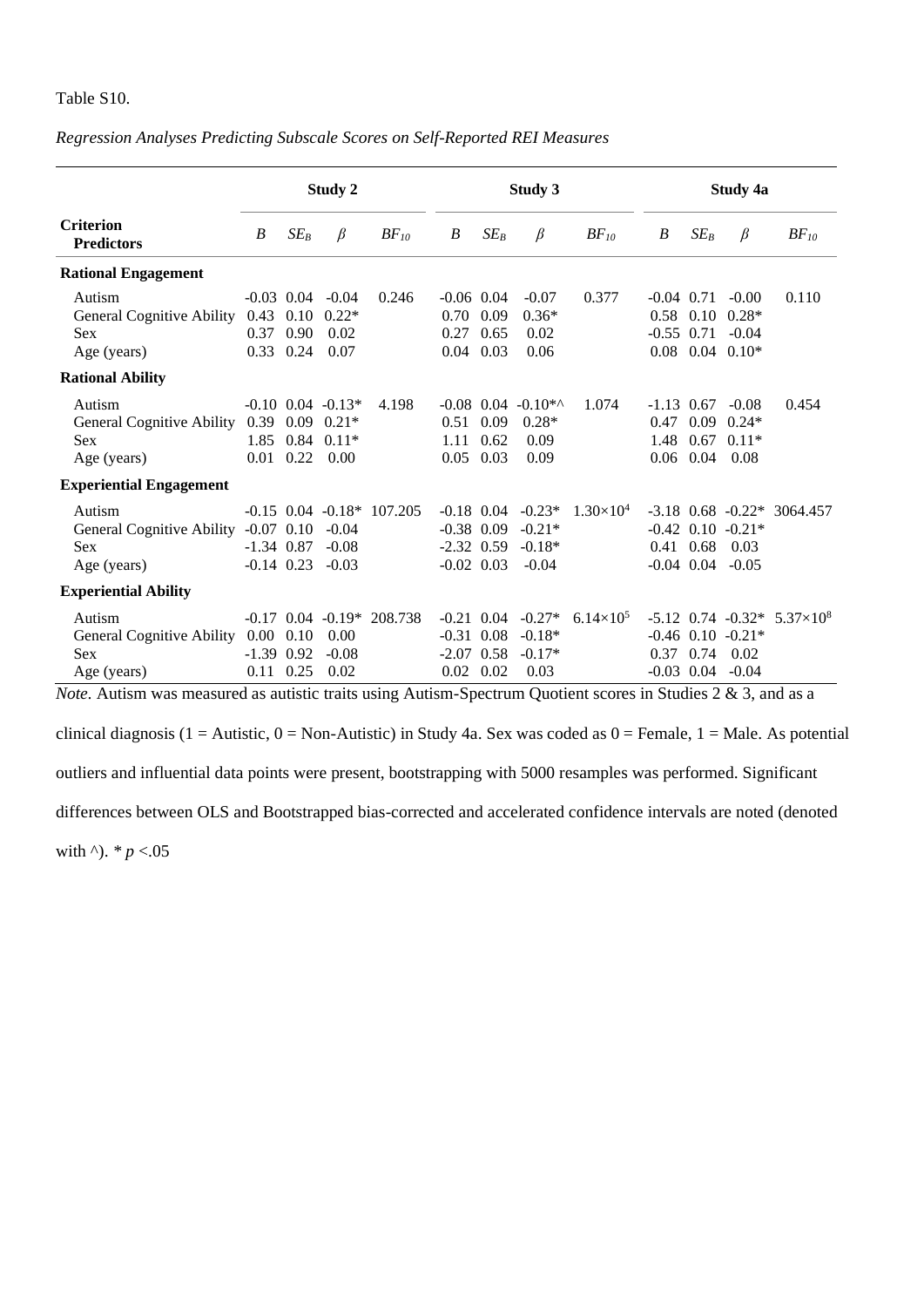## Table S11.

*Multiple Regression Analyses Predicting CRT Scores Including the Moderating Effect of Exposure – Studies 2-4*

|                                                                                                                                                                                                                                                                                           |                                                                                                     | Study 2                                                                              |                                                                                                           |                                                                                                                      | Study 3                                                                      |                                                                                                                        |                                                                                                           | Study 4a                                                                             |                                                                                                                |
|-------------------------------------------------------------------------------------------------------------------------------------------------------------------------------------------------------------------------------------------------------------------------------------------|-----------------------------------------------------------------------------------------------------|--------------------------------------------------------------------------------------|-----------------------------------------------------------------------------------------------------------|----------------------------------------------------------------------------------------------------------------------|------------------------------------------------------------------------------|------------------------------------------------------------------------------------------------------------------------|-----------------------------------------------------------------------------------------------------------|--------------------------------------------------------------------------------------|----------------------------------------------------------------------------------------------------------------|
| <b>Criterion</b><br><b>Predictors</b>                                                                                                                                                                                                                                                     | $\boldsymbol{B}$                                                                                    | $SE_B$                                                                               | $\beta$                                                                                                   | $\boldsymbol{B}$                                                                                                     | $SE_B$                                                                       | $\beta$                                                                                                                | $\boldsymbol{B}$                                                                                          | $SE_B$                                                                               | $\beta$                                                                                                        |
| <b>Numerical Deliberative</b>                                                                                                                                                                                                                                                             |                                                                                                     |                                                                                      |                                                                                                           |                                                                                                                      |                                                                              |                                                                                                                        |                                                                                                           |                                                                                      |                                                                                                                |
| Autism<br><b>General Cognitive Ability</b><br>Sex                                                                                                                                                                                                                                         | $-0.01$<br>0.33<br>0.78                                                                             | 0.01<br>0.03<br>0.28                                                                 | $-0.03$<br>$0.47*$<br>$0.13*$                                                                             | 0.01<br>0.37<br>0.65                                                                                                 | 0.01<br>0.02<br>0.17                                                         | 0.04<br>$0.57*$<br>$0.15*$                                                                                             | 0.18<br>0.39<br>0.56                                                                                      | 0.17<br>0.03<br>0.17                                                                 | 0.04<br>$0.60*$<br>$0.12*$                                                                                     |
| Age (years)<br><b>NCRT</b> Exposure<br><b>NCRT</b> Exposure * Autism<br>NCRT Exposure * General Cognitive Ability                                                                                                                                                                         | $-0.07$<br>1.04<br>0.01<br>0.02                                                                     | 0.07<br>0.18<br>0.02<br>0.06                                                         | $-0.04$<br>$0.25*$<br>0.02<br>0.01                                                                        | 0.01<br>0.99<br>0.01<br>0.04                                                                                         | 0.01<br>0.18<br>0.02<br>0.05                                                 | $0.07\mathrm{*}$<br>$0.21*$<br>0.02<br>0.03                                                                            | 0.00<br>0.99<br>0.50<br>0.02                                                                              | 0.01<br>0.18<br>0.36<br>0.05                                                         | 0.01<br>$0.21*$<br>0.05<br>0.02                                                                                |
| NCRT Exposure * Sex<br>NCRT Exposure * Age                                                                                                                                                                                                                                                | $-0.38$<br>$-0.08$                                                                                  | 0.58<br>0.14                                                                         | $-0.03$<br>$-0.02$                                                                                        | 0.47<br>$-0.00$                                                                                                      | 0.36<br>0.02                                                                 | 0.05<br>$-0.01$                                                                                                        | 0.12<br>0.01                                                                                              | 0.36<br>0.02                                                                         | 0.01<br>0.02                                                                                                   |
| <b>Numerical Intuitive</b>                                                                                                                                                                                                                                                                |                                                                                                     |                                                                                      |                                                                                                           |                                                                                                                      |                                                                              |                                                                                                                        |                                                                                                           |                                                                                      |                                                                                                                |
| Autism<br><b>General Cognitive Ability</b><br>Sex<br>Age (years)<br><b>NCRT</b> Exposure<br>NCRT Exposure * Autism<br><b>NCRT Exposure * General Cognitive Ability</b><br>NCRT Exposure * Sex<br>NCRT Exposure * Age<br><b>Verbal Deliberative</b><br>Autism<br>General Cognitive Ability | 0.02<br>$-0.22$<br>$-0.60$<br>0.06<br>$-1.02$<br>$-0.02$<br>0.01<br>0.34<br>0.00<br>$-0.01$<br>0.23 | 0.01<br>0.03<br>0.26<br>0.06<br>0.16<br>0.02<br>0.05<br>0.52<br>0.12<br>0.02<br>0.04 | 0.07<br>$-0.37*$<br>$-0.12*$<br>0.04<br>$-0.29*$<br>$-0.04$<br>0.01<br>0.03<br>0.00<br>$-0.04$<br>$0.27*$ | $-0.01$ 0.01<br>$-0.23$<br>$-0.40$<br>$-0.02$<br>$-1.02$<br>$-0.03$<br>$-0.03$<br>$-0.14$<br>0.02<br>$-0.01$<br>0.38 | 0.02<br>0.15<br>0.01<br>0.16<br>0.02<br>0.05<br>0.32<br>0.01<br>0.02<br>0.04 | $-0.03$<br>$-0.45*$<br>$-0.11*$<br>$-0.11*$<br>$-0.27*$<br>$-0.07$<br>$-0.03$<br>$-0.02$<br>0.05<br>$-0.03$<br>$0.47*$ | $-0.23$<br>$-0.26$<br>$-0.25$<br>$-0.01$<br>$-0.84$<br>0.13<br>$-0.02$<br>0.04<br>0.01<br>$-0.19$<br>0.41 | 0.15<br>0.02<br>0.14<br>0.01<br>0.15<br>0.30<br>0.04<br>0.30<br>0.02<br>0.24<br>0.03 | $-0.07$<br>$-0.52*$<br>$-0.07$<br>$-0.07$<br>$-0.23*$<br>0.02<br>$-0.02$<br>0.01<br>0.03<br>$-0.03$<br>$0.48*$ |
| Sex<br>Age (years)<br><b>VCRT</b> Exposure<br><b>VCRT</b> Exposure * Autism<br>VCRT Exposure * General Cognitive Ability<br><b>VCRT</b> Exposure * Sex<br>VCRT Exposure * Age                                                                                                             | 0.18<br>$-0.28$<br>1.82<br>0.02<br>0.01                                                             | 0.35<br>0.11<br>0.32<br>0.05<br>0.11<br>$-0.02$ 0.19                                 | 0.02<br>$-0.14*$<br>$0.29*$<br>0.02<br>0.01<br>$-0.90$ 0.98 $-0.04$<br>$-0.01$                            | 0.28<br>0.03<br>1.52<br>0.04<br>$-0.19$ 0.08<br>$-0.01$ 0.02                                                         | 0.24<br>0.01<br>0.27<br>0.03                                                 | 0.05<br>$0.11*$<br>$0.25*$<br>0.06<br>$-0.10*$<br>$-0.23$ $0.51$ $-0.02$<br>$-0.02$                                    | $-0.08$<br>0.06<br>2.14<br>0.56<br>$-0.11$ 0.08<br>$-0.04$ 0.03                                           | 0.24<br>0.01<br>0.27<br>0.52                                                         | $-0.01$<br>$0.17*$<br>$0.33*$<br>0.04<br>$-0.06$<br>$-0.36$ $0.52$ $-0.03$<br>$-0.06$                          |
| <b>Verbal Intuitive</b>                                                                                                                                                                                                                                                                   |                                                                                                     |                                                                                      |                                                                                                           |                                                                                                                      |                                                                              |                                                                                                                        |                                                                                                           |                                                                                      |                                                                                                                |
| Autism<br><b>General Cognitive Ability</b><br>Sex<br>Age (years)<br><b>VCRT</b> Exposure<br>VCRT Exposure * Autism                                                                                                                                                                        | $0.00\,$<br>$-0.15$<br>$-0.07$<br>0.21<br>$-1.41$<br>0.00                                           | 0.01<br>0.03<br>0.26<br>0.08<br>0.23<br>0.03                                         | 0.02<br>$-0.24*$<br>$-0.01$<br>$0.14*$<br>$-0.30*$<br>0.00                                                | $0.00 \quad 0.01$<br>$-0.26$ 0.03<br>$-0.33$<br>$-0.02$<br>$-1.28$<br>$-0.05$                                        | 0.20<br>0.01<br>0.22<br>0.03                                                 | 0.02<br>$-0.39*$<br>$-0.07$<br>$-0.09*$<br>$-0.26*$<br>$-0.07$                                                         | 0.10<br>$-0.28$<br>$-0.15$<br>$-0.04$<br>$-1.70$<br>$-0.10$                                               | 0.20<br>0.03<br>0.20<br>0.01<br>0.23<br>0.44                                         | 0.02<br>$-0.41*$<br>$-0.03$<br>$-0.13*$<br>$-0.33*$<br>$-0.01$                                                 |
| VCRT Exposure * General Cognitive Ability<br>VCRT Exposure * Sex<br>VCRT Exposure * Age                                                                                                                                                                                                   | 0.10<br>0.60<br>$-0.13$ 0.14                                                                        | 0.08<br>0.72                                                                         | 0.06<br>0.04<br>$-0.05$                                                                                   | 0.16<br>0.66<br>0.01                                                                                                 | 0.07<br>0.43<br>0.02                                                         | $0.10*$<br>0.07<br>0.01                                                                                                | 0.09<br>0.36<br>0.02                                                                                      | 0.07<br>0.44<br>0.03                                                                 | 0.06<br>0.04<br>0.04                                                                                           |

*Note.* Autism was measured as autistic traits using Autism-Spectrum Quotient scores in Studies 2 & 3, and as a

clinical diagnosis (1 = Autistic, 0 = Non-Autistic) in Study 4a. Sex was coded as  $0 =$  Female, 1 = Male. Predictors are

mean centered, with interaction terms calculated using the centered variables. Bootstrapped analyses (5000 resamples)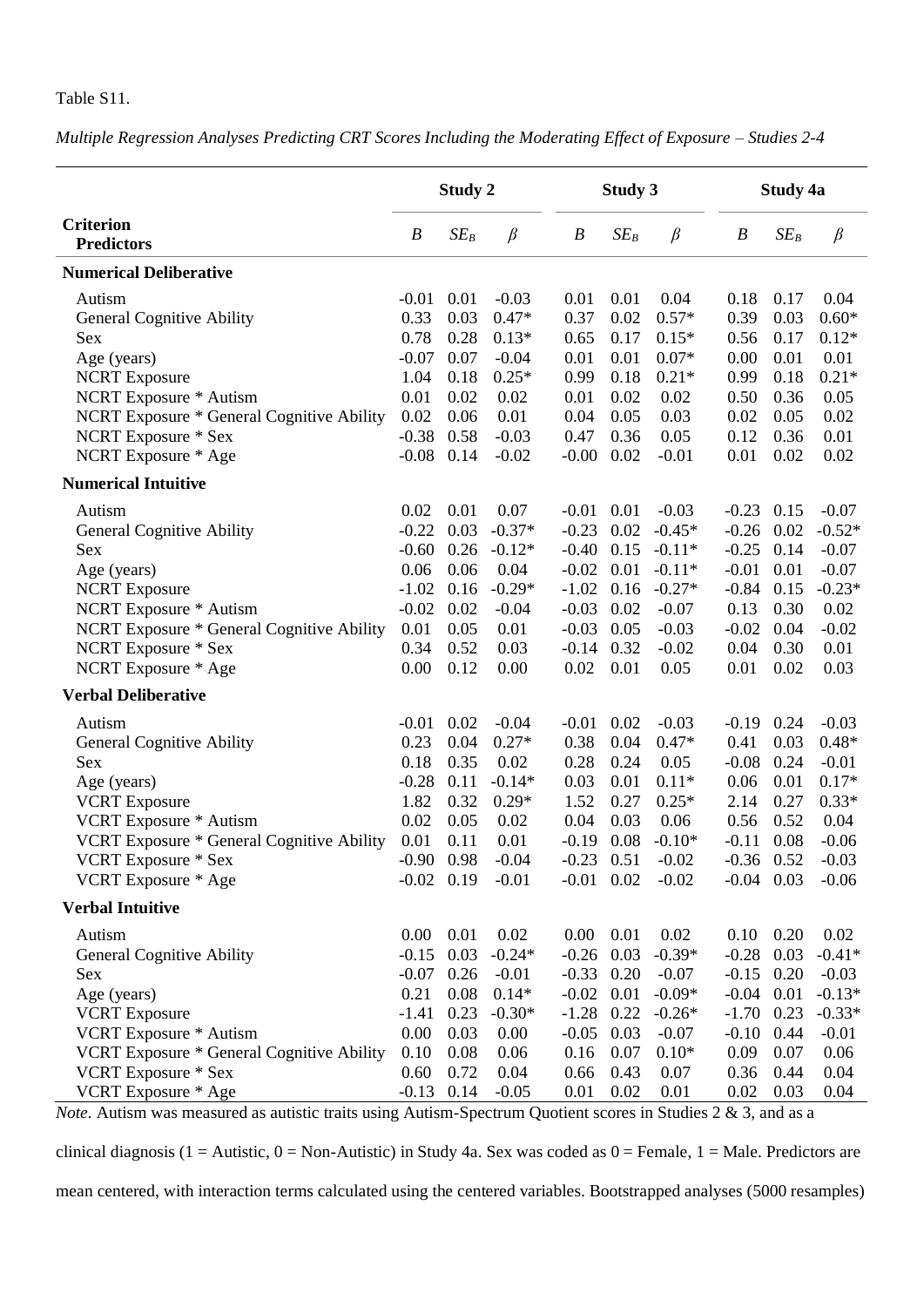produced the same pattern of results. NCRT: Numerical Cognitive Reflection Test; VCRT: Verbal Cognitive

Reflection Test. \* *p* <.05